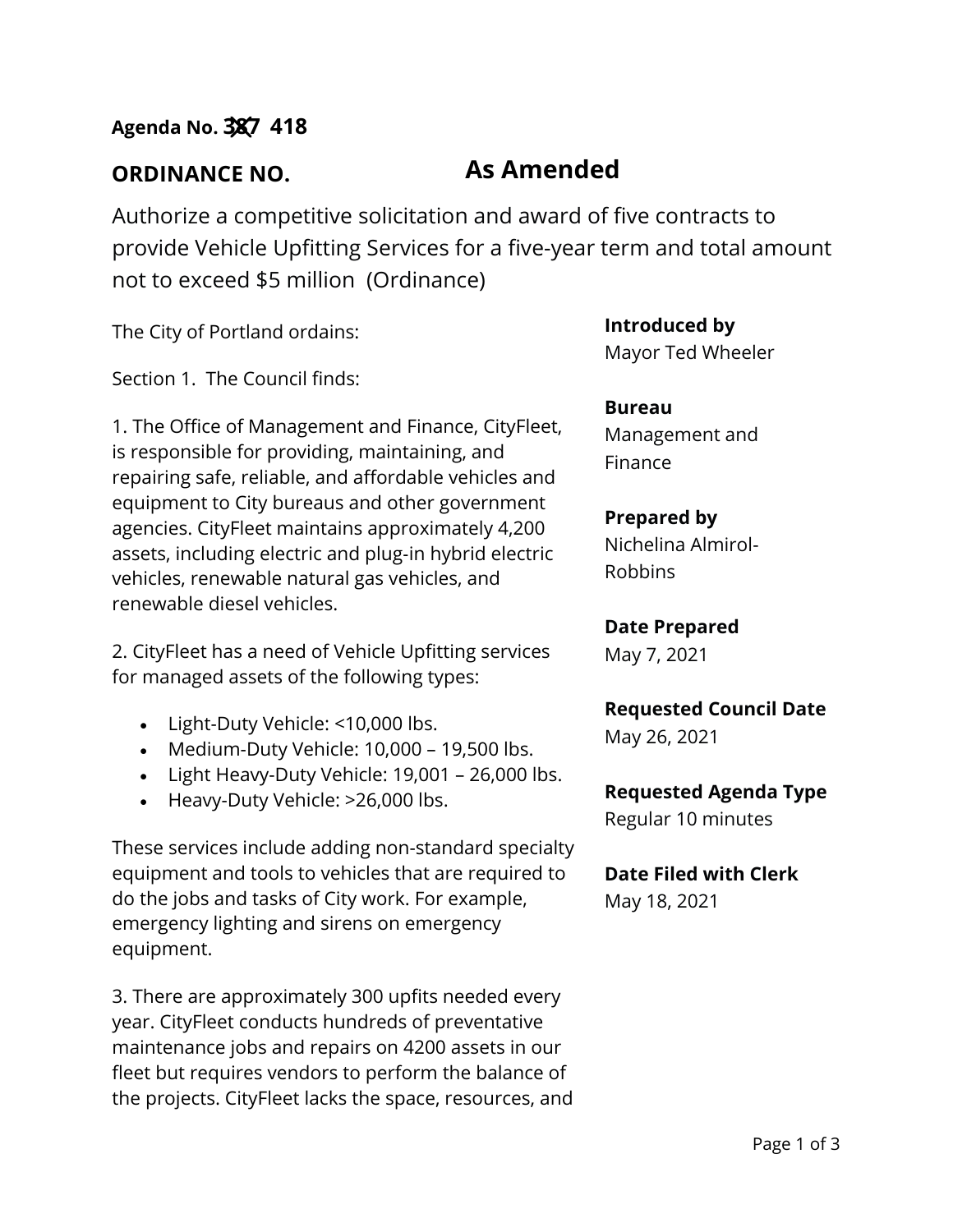skills to do much of the upfitting work, necessitating the need for contracted upfitting vendors.

4. CityFleet has never solicited for price agreements for vehicle upfitting services, instead procuring these services individually for each upfit. Soliciting many upfitting projects individually has slowed the volume of repairs that CityFleet can manage efficiently. Quality of service and timeliness of job completion has been difficult to enforce effectively due to the lack of agreed-upon contractual standards. This impact negatively affects adjoining bureaus who need the upfitted vehicles to perform their job duties.

5. Multi-year price agreements will allow CityFleet to upfit a larger number of vehicles in a shorter amount of time, stabilize pricing over a longer period of time and provide better oversight of vendors performing work.

6. On December 28, 2020, the Chief Procurement Officer advertised RFP No. 00001580. Seven (7) proposals were received and opened on January 27, 2021. All seven (7) proposals were deemed responsive to the requirements of the solicitation. The proposals were evaluated and scored by a panel of evaluators. On March 4, 2021 a Notice of Short List was created. On March 26, 2021 five (5) proposers submitted written responses for a secondary evaluation which were evaluated and scored by a panel of evaluators. The City issued a Notice of Intent to Negotiate and Award price agreements on April 12, 2021. The City issued a Notice of Intent to Negotiate and Award price agreements to Systems for Public Safety, RC Display Van, Pacific Truck Colors, Day Wireless Systems, and Pacific Service Center on April 12, 2021. No protests or other public comment were received.

7. The estimated cost per year for these services is \$1,000,000, for a total not-toexceed amount of \$5,000,000 over five years. The confidence level in this cost is high. The expenditures are programmed into the CityFleet Rate Budget and reimbursed through Bureau Interagency Agreements as authorized in the CityFleet Operating Fund.

8. CityFleet seeks City Council's authorization for Procurement Services to conduct a competitive solicitation and award five price agreements for the services described above.

NOW, THEREFORE, the Council directs: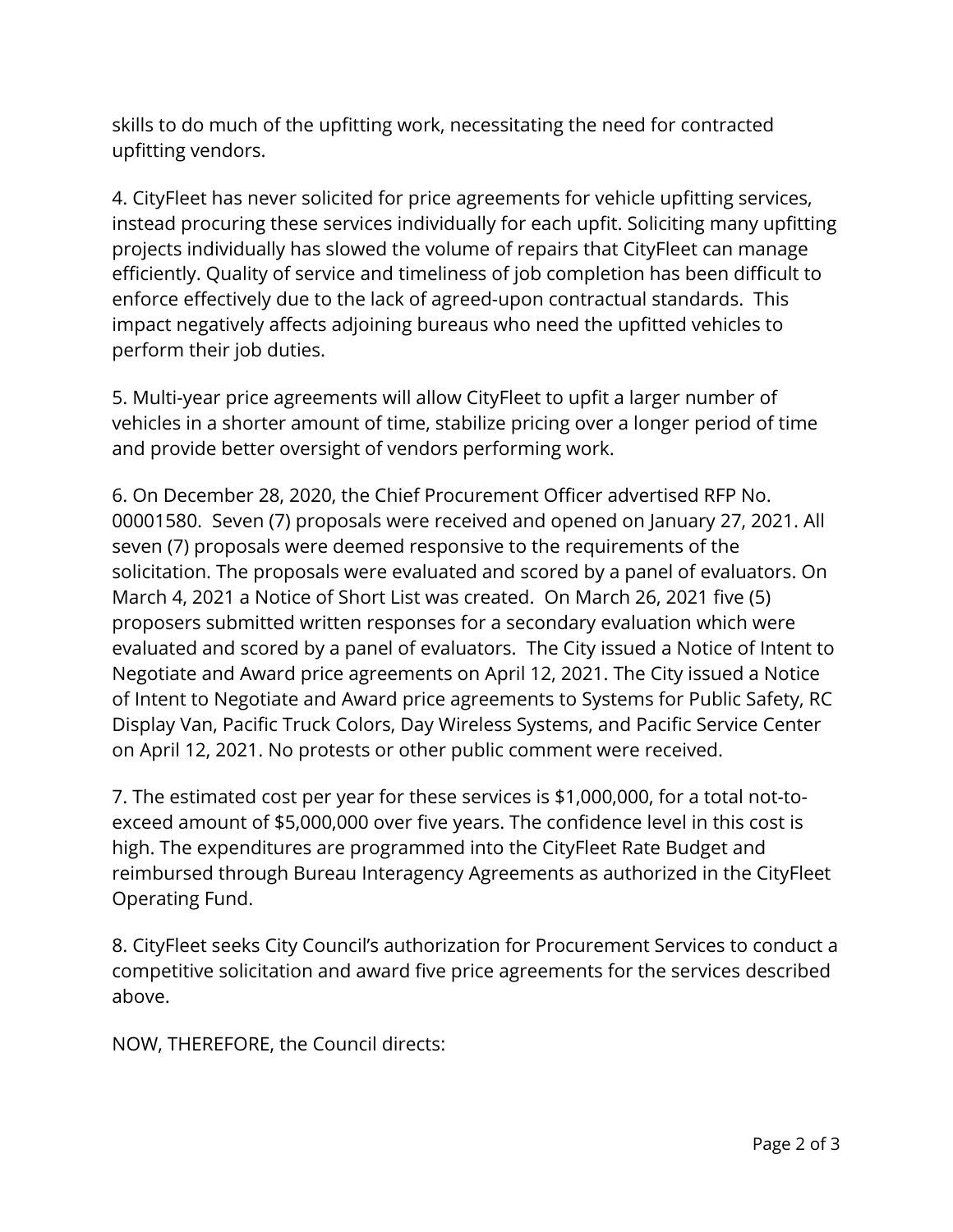a. The Chief Procurement Officer is authorized to facilitate use of a competitive solicitation process in accordance with City code to obtain the most responsible and responsive offers for five price agreements for the services described in Section 1.

b. The Chief Procurement Officer is authorized to negotiate and execute price agreements with the five vendors described in Section 1, for a total not-to-exceed amount of \$5,000,000, provided the price agreements have been approved as to form by the City Attorney's Office.

c. The Mayor and City Auditor are hereby authorized to pay for the price agreements from the CityFleet Operating Fund.

Passed by Council:

# **MARY HULL CABALLERO**

Auditor of the City of Portland

By

Action Taken: May 26, 2021 Passed to Second Reading June 2, 2021 at 9:30 am As Amended

Deputy

Commissioners voted as follows (Yea or Nay)

Rubio -

Ryan -

Hardesty -

Mapps -

Wheeler -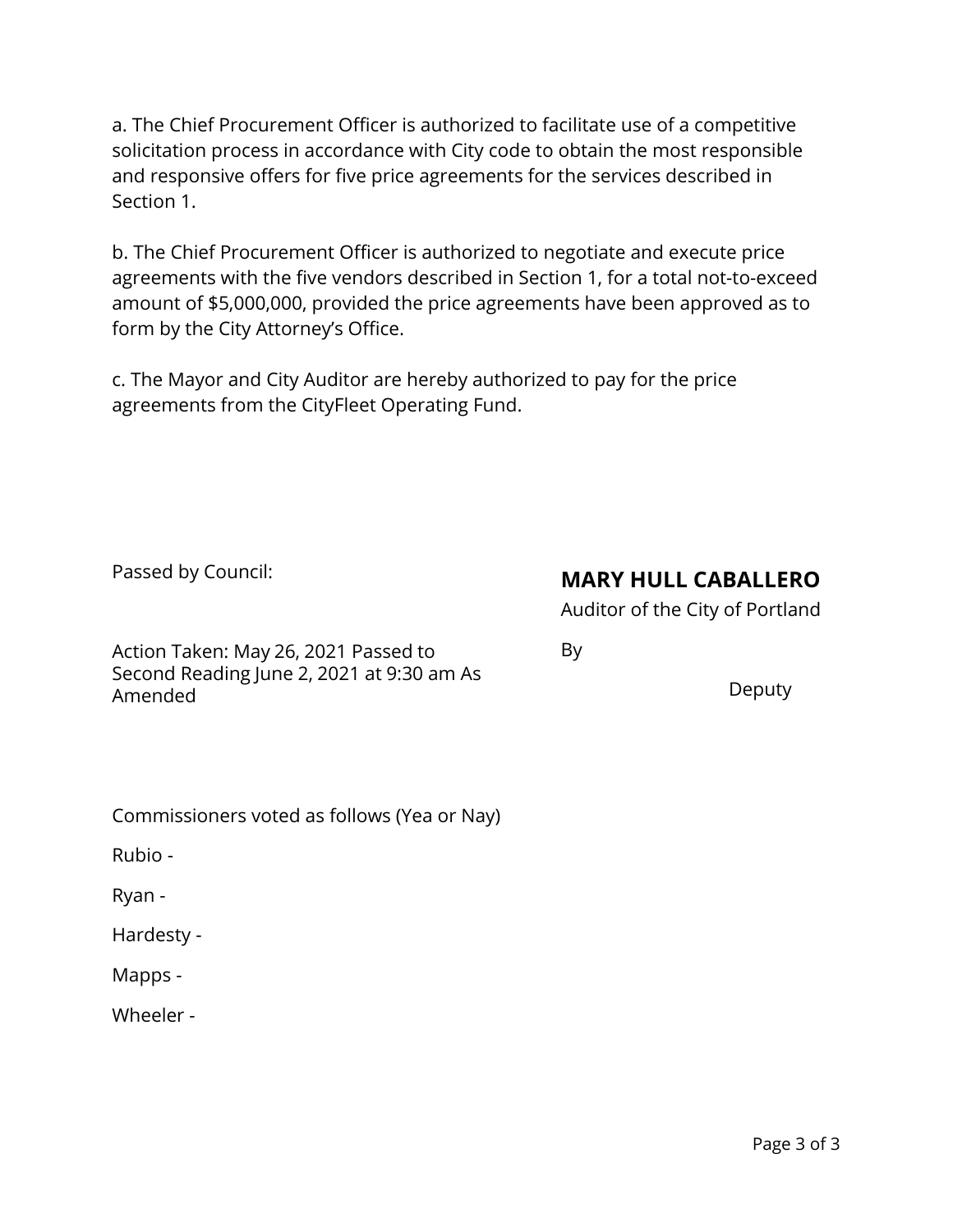#### **CITY OF PORTLAND**

#### **PRICE AGREEMENT FOR SERVICES for VEHICLE UPFITTING SERVICES**

#### **Contract Number: XXXXXXXX**

As authorized by 5.33.210, this Price Agreement (Contract) is made effective on May  $17<sup>th</sup>$ , 2021 ("Effective Date") by and between the City of Portland ("City"), a municipal corporation of the State of Oregon, and XXXXXXXXX. ("Contractor"), a XXXXX corporation, by and through their duly authorized representatives. This Contract may refer to the City and Contractor individually as a "Party" or jointly as the "Parties."

The initial Term of this Contract shall be from the Effective Date through May 16<sup>th</sup>, 2026, with the City's option to extend for an additional 5 years, for a total not to exceed 10 years. The total not-toexceed amount under this Contract for the initial Term shall be \$XXXXX.XX.

| For City of Portland:                 | For Contractor: |
|---------------------------------------|-----------------|
| Name: Alan Bates                      | Name:           |
| Title: Fleet Supervisor               | Title:          |
| Address: 2835 N. Kerby Ave            | Address:        |
| City, State: Portland, OR             | City, State:    |
| e-mail: alan.bates@portlandoregon.gov | e-mail:         |
|                                       |                 |
| Copy to: Nichelina Almirol-Robbins    | Copy to:        |
| <b>Procurement Services</b>           |                 |
| 1120 SW $5^{th}$ Ave.                 |                 |
| Portland OR 97204                     |                 |

Party contacts and Contractor's and City's Project Manager for this Contract are:

Scope and Consideration

(a) Contractor shall perform the Services and provide the Deliverables set forth in the Statement of Work by the due dates specified in the Contract.

(b) City agrees to pay Contractor a sum not to exceed \$ XXXX annually with a total not-to-exceed of \$XXXX for accomplishment of the Project.

(c) Payments shall be made to Contractor according to the schedule identified in Exhibit A, the Contractor's Price.

(d) Contract Not Exclusive. The City may, but is not required to, purchase any Services within the scope of this Contract. Services will be requested on an as-needed basis, and there is no guarantee of a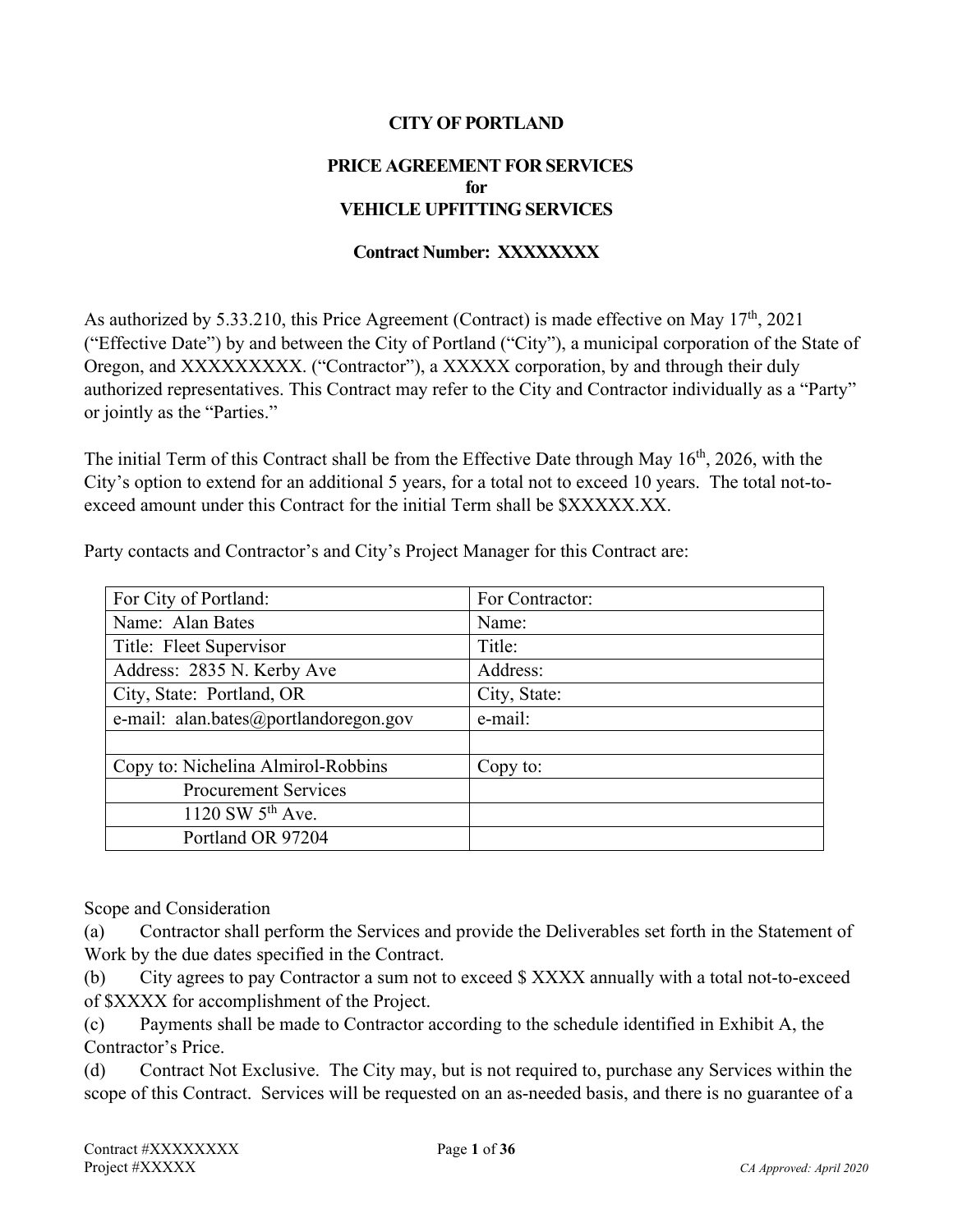minimum or maximum quantity. This Contract does not create an exclusive relationship between the City and Contractor, and the City retains the right to purchase the same or similar services from other providers.

Recitals:

WHEREAS, to further its government operations, the City of Portland desires to obtain Vehicle Upfitting Services (the "Project"); and

WHEREAS, the City issued Request for Proposal (RFP) 00001580 for Vehicle Upfitting Services

WHEREAS, Contractor, in its Proposal dated January 27, 2021 and submitted in response to the City's RFP represented that it has the knowledge, experience, and expertise in Vehicle Upfitting Services for; and

WHEREAS, the City selected Contractor based on its Proposal;

## THE PARTIES HEREBY AGREE AS FOLLOWS:

## **SECTION 1 DEFINITIONS (10/19)**

General Definitions. (11/18) These definitions apply to the entire Contract, subsequent Amendments, and any Change Orders or Task Orders, unless modified in an Amendment. If any definition contains a substantive provision conferring rights and/or obligations upon a Party, then effect shall be given to the substantive provision.

"Acceptance"  $(10/19)$  means the Deliverable demonstrates to the City's satisfaction that the Deliverable conforms to and operates according to the Acceptance Criteria, and if required, has successfully completed Acceptance review, and for Deliverables not requiring Acceptance Testing that the Deliverable conforms to the Acceptance Criteria or the City's Specifications.

"Acceptance Certificate" (11/18) means a written instrument by which the City notifies Contractor that a Deliverable has been Accepted or Accepted with exceptions, and Acceptance Criteria have been met or waived, in whole or in part.

"Acceptance Criteria" (11/18) means functionality and performance requirements determined by the City, based upon the Specifications, which must be satisfied prior to City's Acceptance of a Deliverable. City and Contractor shall agree upon written Acceptance Criteria.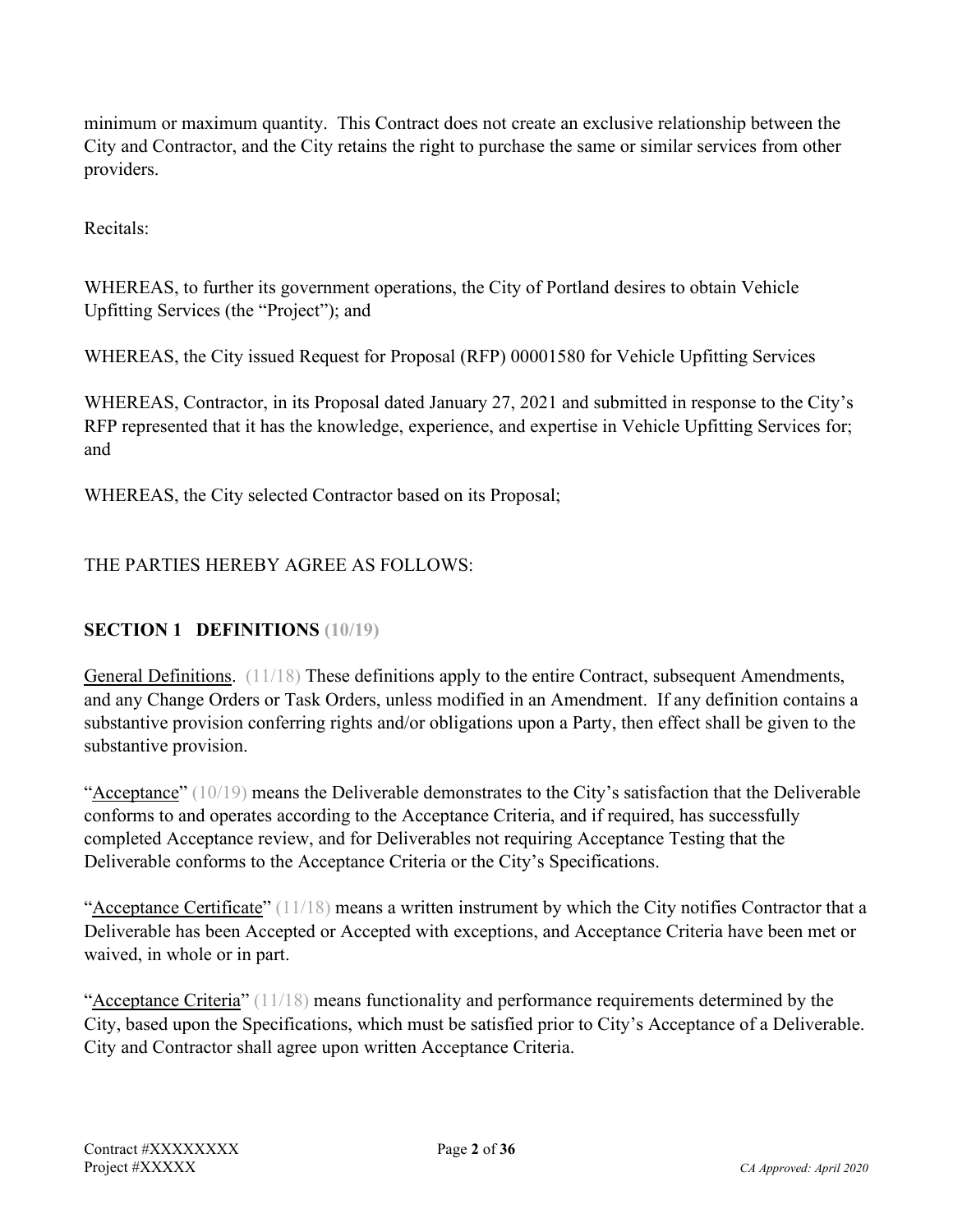"Acceptance Date"  $(11/18)$  means the date on which the City issues an Acceptance Certificate for the Deliverable(s).

"Affiliates"  $(11/18)$  means, for Contractor, any individual, association, partnership, corporation or other entity controlling, controlled by, or under common control. The term "control" means the power to direct or cause the direction of the management and policies of an individual or entity, whether through the ownership of voting securities, by contract, agreement or otherwise.

"Amendment"  $(12/18)$  means a written document required to be signed by both Parties when in any way altering the Master Terms and Conditions of the Contract, Contract amount, or substantially altering a Statement of Work.

"Business Day" (11/18) means a twenty-four hour day, excluding weekends and City holidays, beginning at midnight and ending at midnight twenty-four hours later.

"Calendar Day"  $(11/18)$  means a twenty-four hour day, including weekdays, weekends and holidays, beginning at midnight and ending at midnight twenty-four hours later.

"Change Order"  $(12/18)$  means a document, agreed and signed by both Parties, that changes an existing Statement of Work or Task Order. Change Orders cannot change Contract amount or Master Terms and Conditions.

"Confidential Information" (08/19) means any information that is disclosed in written, graphic or machine-recognizable form and is marked or labeled at the time of disclosure as being Confidential or its equivalent, or, if the information is in verbal or visual form, it is identified as Confidential or proprietary at the time of disclosure, or a reasonable time thereafter. Information shall always be considered Confidential Information, whether or not it is marked or identified as such, if it is described by one or more of the following categories: (1) non-public financial, statistical, personnel, human resources data or Personally Identifiable Information as described in the Oregon Consumer Information Protection Act; (2) business plans, negotiations, or strategies; (3) unannounced pending or future products, services, designs, projects or internal public relations information; (4) trade secrets, as such term is defined by ORS 192.345(2) and the Uniform Trade Secrets Act ORS 646.461 to 646.475; (5) information which is exempt from disclosure per Oregon Public Records Law; (6) attorney/client privileged communications; (7) information which is exempt per federal laws (including but not limited to copyright, HIPAA); and (8) information relating to or embodied by designs, plans, configurations, specifications, programs, or systems including without limitation, data and information systems, any software code and related materials and processes, Customizations, Configurations, Updates, Upgrades; and any Documentation. Confidential Information does not include any information that: is or becomes publicly known through no wrongful or negligent act of the receiving Party; is already lawfully known to the receiving Party without restriction when it is disclosed; is, or subsequently becomes, rightfully and without breach of this Contract or any other agreement between the Parties or of any applicable protective or similar order, in the receiving Party's possession without any obligation restricting disclosure; is independently developed by the receiving Party, as shown by reasonable written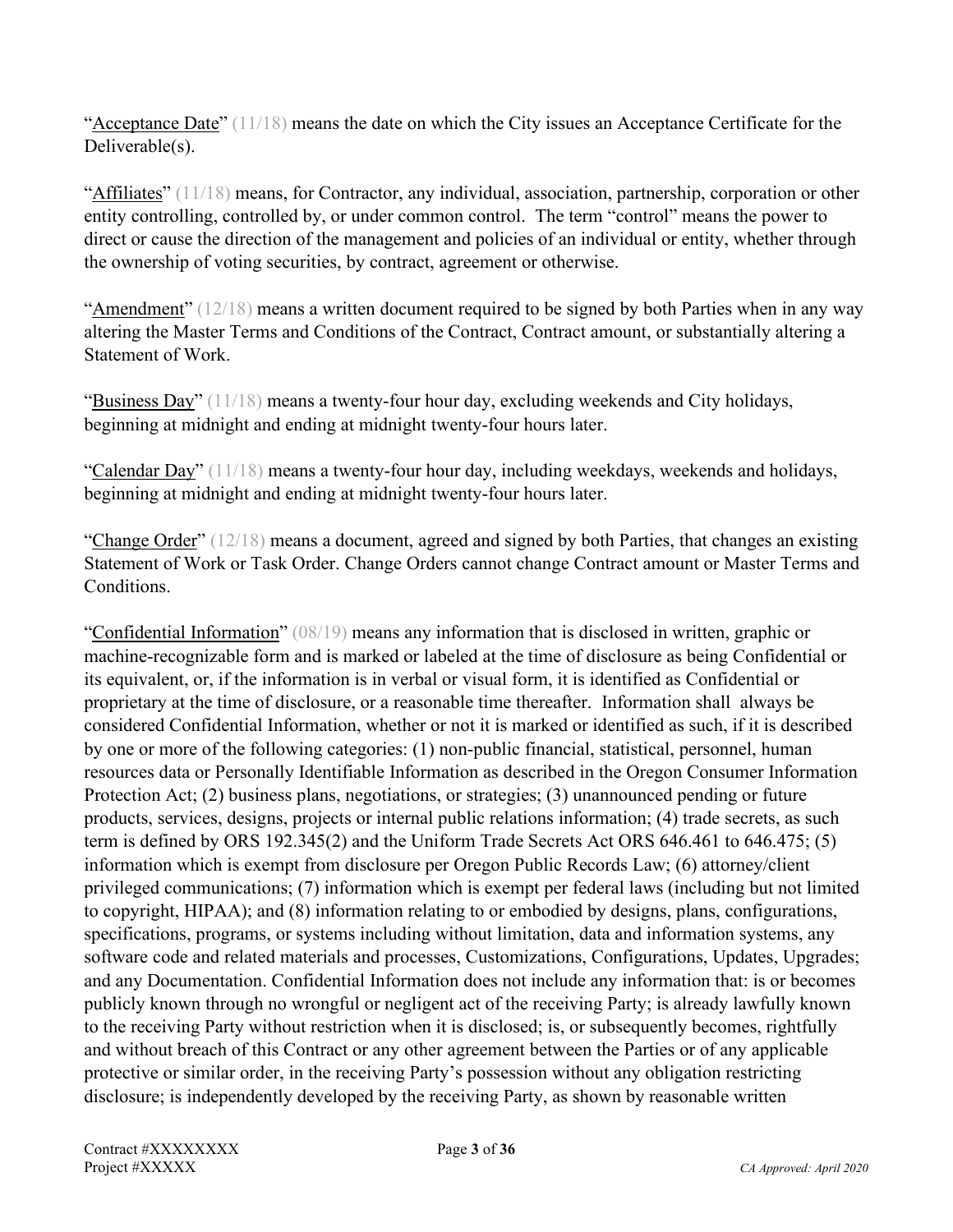documentation, without breach of this Contract; or is explicitly approved for release by written authorization of the disclosing Party.

"Contract Price" (10/19) means the not-to-exceed price agreed upon by the Parties for all Services.

" $Deliverable(s)$ " (11/18) means the Services, Documentation or documents or tangible work products described in the Statement of Work to be provided to the City by Contractor under this Contract.

"Documentation"  $(10/19)$  means user manuals and other written materials in any form that describe the features or functions of the Deliverables and Services, including but not limited to published specifications, online instructions and help, marketing materials, technical manuals, and operating instructions provided by Contractor to the City, or readily available to the public, or as required to be produced by Contractor subject to the terms of this Contract.

"Defect" (10/19) means any error, problem, condition, bug, or other partial or complete inability of a Service, Deliverable or component thereof, to operate in accordance with the applicable Specifications.

"Final Acceptance"  $(11/18)$  means the City has determined that all Deliverables have successfully completed Acceptance Testing, which demonstrates to the City's satisfaction that all Deliverables conform to and operate according to the Acceptance Criteria, applicable Documentation, and Contractor's representations; and that for Deliverables not requiring Acceptance Testing, that the Deliverables conform to the Acceptance Criteria or the City's specified requirements.

"Force Majeure Event" (04/2020) means an exceptional, unforeseeable and unavoidable occurrence beyond the reasonable control of the affected Party, such as, riots, epidemics, war, government regulations, labor disputes, fire, natural phenomena, or other causes beyond such Party's reasonable control.

"Intellectual Property Rights (IPR)" (11/18) means any patent rights, copyrights, trade secrets, trade names, service marks, trademarks, trade dress, moral rights, know-how and any other similar rights or intangible assets to which rights of ownership accrue, and all registrations, applications, disclosures, renewals, extensions, continuations, or reissues of the foregoing now or hereafter in force.

"Key Personnel" (11/18) means the specific individuals identified in Section 3.11 to fill Key Positions.

"Key Position" (11/18) means a job position critical to the success of the Project as identified in Section 3.11 of this Contract.

"Master Terms and Conditions"  $(11/18)$  means the body of text from the preamble through the signature page of this Contract.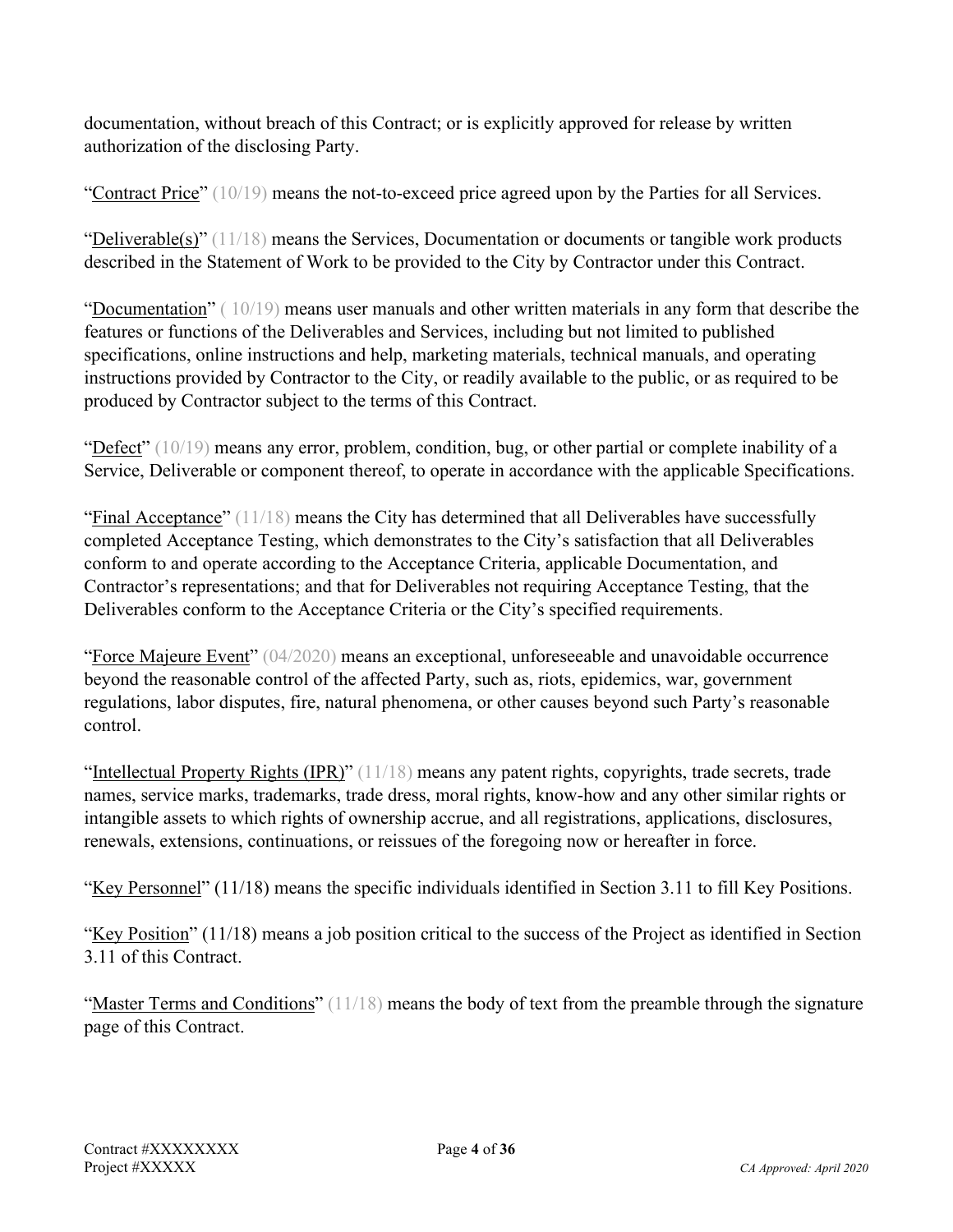"Material Breach"  $(11/18)$  means any breach of this Contract that causes, caused, or may cause substantial harm to the non-breaching Party or substantially deprives the non-breaching Party of the benefit it reasonably expected under this Contract.

"Personally Identifiable Information (PII)" (11/18) means information that can be used on its own or with other information to identify, contact, or locate a single person, or to identify an individual in context, as described in the Oregon Consumer Information Protection Act.

"Price Agreement"  $(11/18)$  means this Contract, the Master Terms and Conditions including all exhibits, attachments and schedules and their constituent parts listed in the Order of Precedence or incorporated by reference.

"Project" (10/19) means the overall delivery of the Services including, without limitation, design, development, integration, implementation, testing, support, and any Deliverables any of which Contractor may be providing in whole or in part.

"Proposal" (10/19) means Contractor's response to the City's RFP referenced on page one of this Contract.

"Services" (10/19) means ordinary or professional services performed by Contractor under this Contract.

"Specifications"  $(10/19)$  means the most current cumulative statement of capabilities, functionality, and performance requirements for the System and its components as set out in the Acceptance Criteria, Change Orders, the Statement of Work, Documentation, Contractor's representations, Contractor's Proposal and Proposal Clarifications, and the City's Request for Proposals.

"Statement of Work" (SOW)  $(10/19)$  means the written detailed specifications of the Services(s) to be delivered to the City by Contractor, including any Change Orders or Task Orders subject to the terms and conditions of this Contract.

"Subcontractor"  $(11/18)$  means any person or entity under the control of Contractor, other than an employee of Contractor, utilized by Contractor to perform all or part of this Contract.

" $Task Order" (10/19)$  means any written request or document issued by the City and signed by both Parties for additional Service(s) to be provided under this Contract. Task Orders shall document the description of Services, price, payment schedule, Project and performance schedule, due dates, milestones and Deliverables.

"Term"  $(11/18)$  means the period of time that this Contract is in effect as stated on page one.

## **SECTION 2 ORDER OF PRECEDENCE**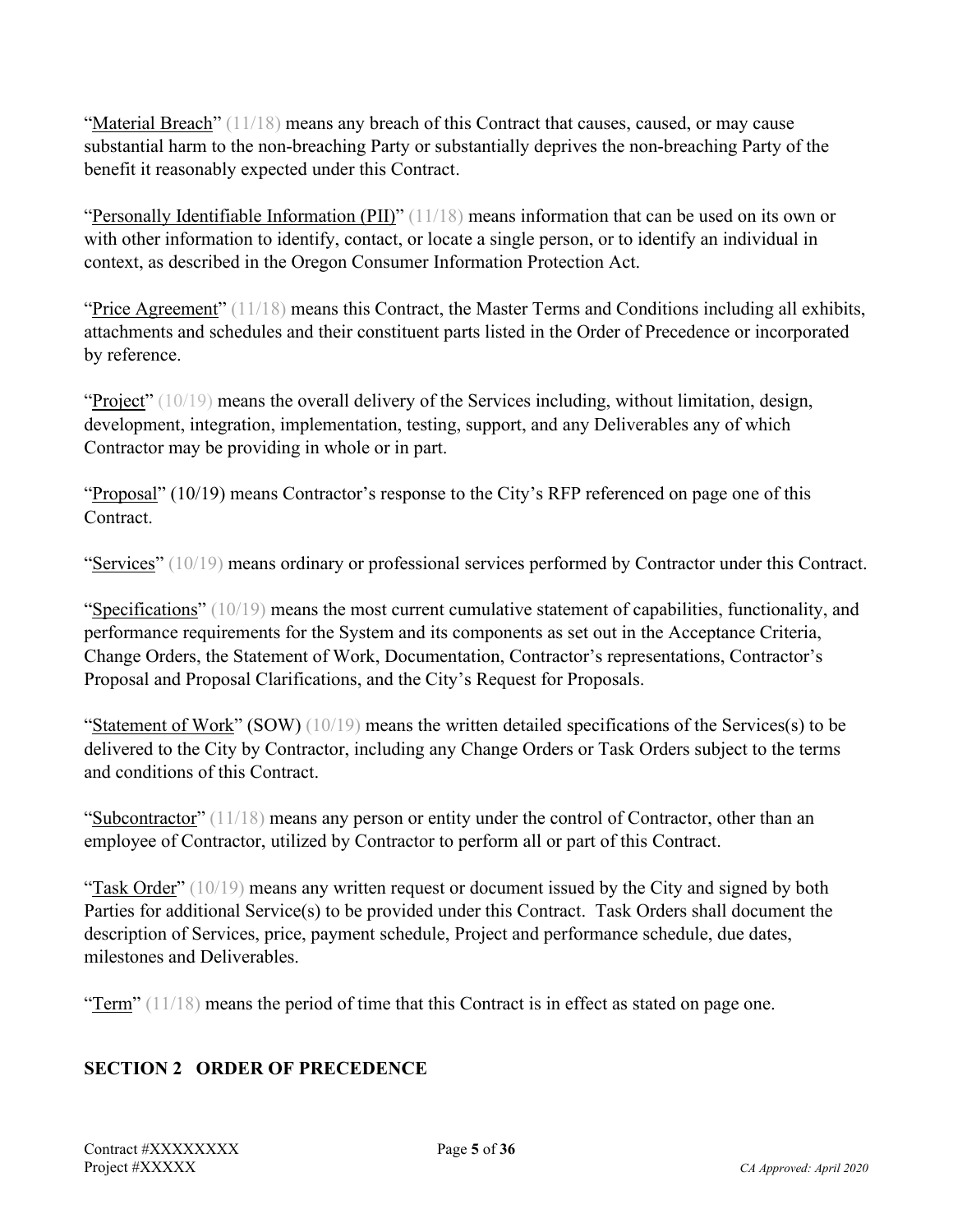- 2.1 Order of Precedence. (09/17) In the event there is a conflict or ambiguity between the terms and conditions of one portion of this Contract with another portion of this Contract, the conflict or ambiguity will be resolved in accordance with the order of precedence below. This order of precedence designates which portion of the Contract takes precedence over the other for purposes of interpretation. Contractor's hyperlinks contained herein will not supersede or alter the Master Terms and Conditions. For the avoidance of doubt, no other terms and conditions will override the Parties' obligations in the Confidentiality, Indemnification, or Choice of Law provisions in these Master Terms and Conditions. In this Contract the order of precedence shall be:
	- 1. Amendments
	- 2. Master Terms and Conditions
	- 3. Exhibit A, Contractor's Price
	- 4. Change Orders
	- 5. Exhibit B, Statement of Work
	- 6. Exhibit B-1, Vehicle Specification Document, Contractor's QA Checklist & Specification Inspection
	- 7. Exhibit C, City RFP/RFQ No. 00001580
	- 8. Exhibit D, Contractor's Proposal
	- 9. Exhibit E, Sample Forms: E-1 Status Reports, E-2 Change Order

## **SECTION 3 GENERAL AND ADMINISTRATIVE PROVISIONS**

- 3.1 Term. (09/17) This Contract shall begin on the Effective Date and end upon the expiration date set forth on page one of this Contract unless terminated or extended under the applicable Contract provisions.
- 3.2 Point of Contact. (09/17) Contractor shall be the sole point of contact for the City with regard to this Contract and the System.
	- 3.2.1 Written Notifications. (10/18) All notices to, and other written communication between the Parties shall be deemed received five (5) Business Days after being sent by first class mail, or upon receipt when sent by courier services, or by e-mail. All notices and written communications shall be sent to the Parties set forth on page 1 of the Contract, or to such other places as they may designate by like notice from time to time. Each Party shall provide written notice of any changes to the Party's contacts within thirty (30) Calendar Days.
- 3.3 Changes to Contract.
	- 3.3.1 Amendment of the Contract. (06/19) Any changes to the provisions of this Contract shall be in the form of an Amendment. No provision of this Contract may be amended unless such Amendment is approved as to form by the City Attorney and executed in writing by authorized representatives of the Parties. If the requirements for Amendment of this Contract as described in this section are not satisfied in full, then such Amendments automatically will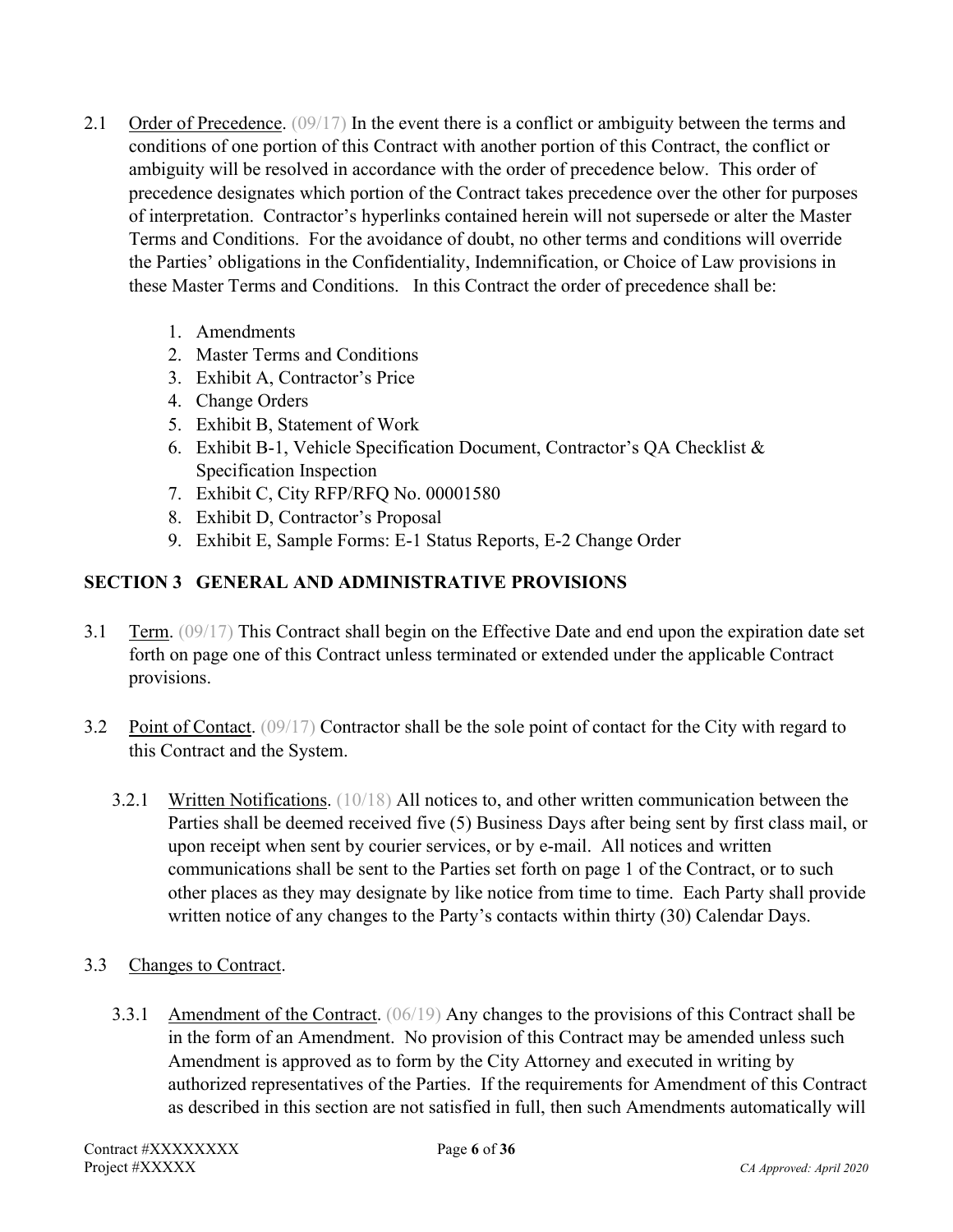be deemed null, void, invalid, non-binding, and of no legal force or effect. The City reserves the right to make administrative changes to the Contract unilaterally, such as extending option years and increasing compensation. An administrative change means a written Contract change that does not affect the substantive rights of the Parties.

3.3.2 Change Orders to a Statement of Work. (12/18) The City and Contractor can agree to make changes, at any time to a Statement of Work or Task Order in the form of a Change Order. Contractor agrees to timely alter the delivery of Products or Services accordingly. If such changes materially increase or decrease Contractor's obligations, the Parties shall execute an Amendment to the Contract, and if the amount of such adjustment is not calculable as a function of hours or tasks, the Parties shall negotiate in good faith a modified amount.

3.4 Time is of the Essence. (06/19) The Parties agree that time is of the essence as to the delivery of Deliverables and performance of Services under this Contract. By executing this Contract and accepting the Statement of Work, Contractor agrees that the time limits specified in the Statement of Work are reasonable. By accepting late or otherwise inadequate performance of Contractor's obligations, the City will not waive its rights to require timely performance of Contractor's obligations thereafter.

- 3.4.1 Late Delivery. (10/19) In the event that any specified delivery date is not met, Contractor shall be liable for any loss, expense, or damage resulting from delay in delivery or failure to deliver Deliverables or provide Services which is due to any cause except as set forth in Force Majeure. In the event of delay due to any such cause, the City may obtain substitute Services from another source and bill all additional costs directly to Contractor who shall remain financially liable for all additional acquisition costs.
- 3.4.2 Liquidated Damages. Time is of the essence. If the Contractor fails to complete the project or to deliver the vehicles and perform the services within the time specified in the Contract or any written extension thereof by the City, the actual damage to the City for the delay will be substantial but will be difficult or impractical to determine.

The Parties agree that the City shall be entitled to deduct from the monies due to the Contractor the following amounts for each Calendar Day of delay past the completion date established by the City: \$100/per vehicle per day. Payment or assessment of liquidated damages does not release the supplier to fulfill the obligations of this Contract. Payment of liquidated damages shall not release Contractor from obligations in respect to the fulfillment of the entire Contract, nor shall the payment of such liquidated damages constitute a waiver of the City's right to collect any additional damages which may be sustained by failure of the Contractor. Contractor shall carry out the terms of the Contract, it being the intent of the Parties that the liquidated damages be full and complete payment only for failure of the Supplier to complete the work on time.

Permitting Contractor to continue and finish the work or any part thereof after the Contract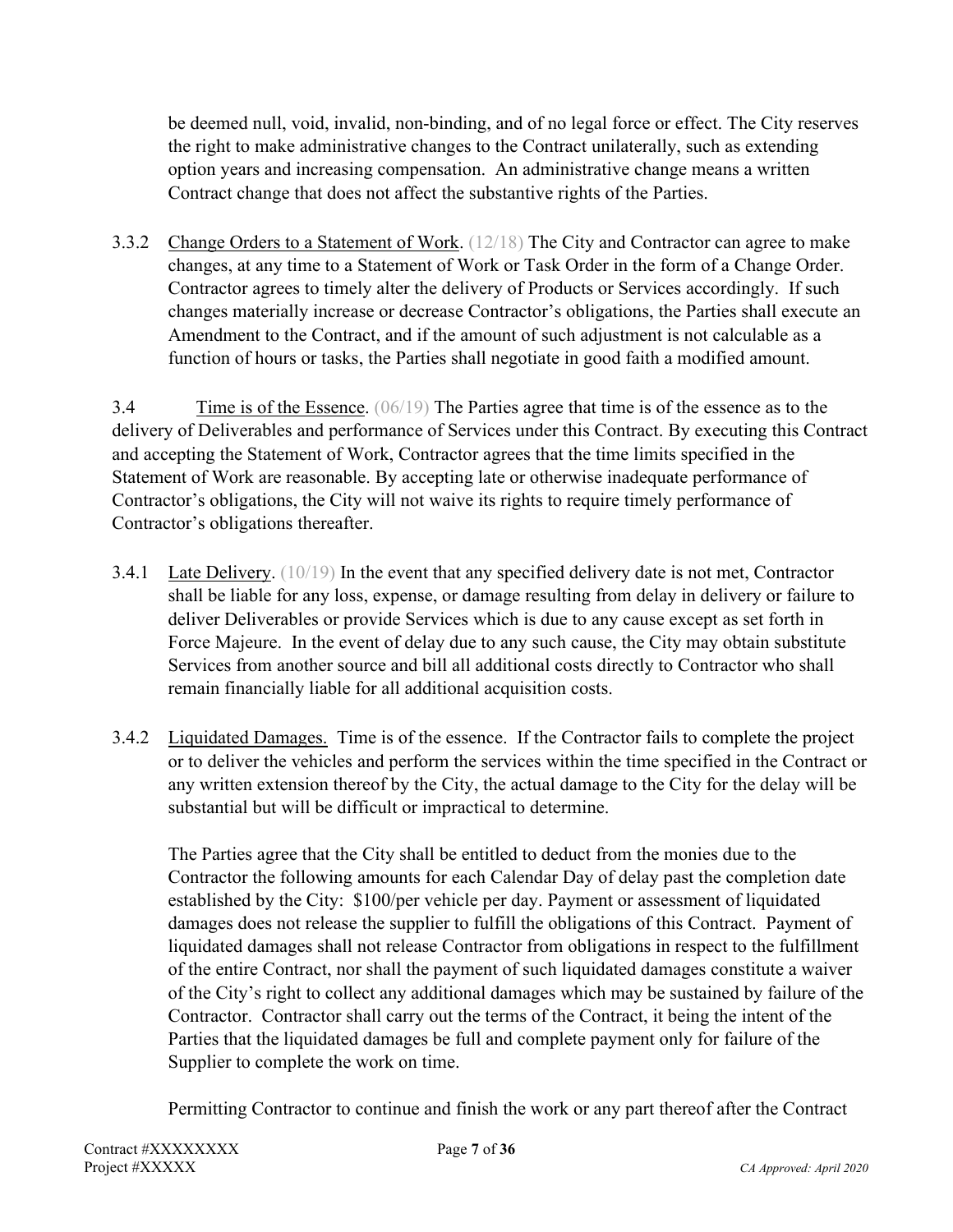time or adjusted Contract time, as pertinent, has expired shall in no way operate as a waiver on the part of the City of any of its rights under the Contract.

- 3.4.3 Best Efforts. (10/19) Contractor shall use best efforts to minimize any delay in the provision of Deliverables or performance of Services. If Contractor anticipates any delay that may prevent timely performance of Contractor's obligations under this Contract, Contractor shall promptly notify the City, including the anticipated length of the delay, the cause of the delay, measures proposed or taken to prevent or minimize the delay, and the timetable for implementation of such measures.
- 3.5 City Reporting Requirements. (12/18) The City is required to track certain types of contract data for reporting purposes. Items which the City must report on may include, but are not limited to, Subcontractor utilization, Minority, Women, Emerging Small Business, Service-Disabled Veteran Business Enterprise (D/M/W/ESB/SDVBE) participation and Subcontractor/Supplier Payment. The City will enforce all diversity in workforce and D/M/W/ESB/SDVBE subcontracting commitments made by Contractor in its Proposal.
- 3.6 Payment. (09/17) Payment(s) shall be in accordance with the payment schedule set forth in Exhibit A: Contractor's Price.
	- 3.6.1 Payment shall be issued by the City net thirty (30) Calendar Days from receipt of a complete and acceptable invoice from Contractor. Contractor invoices must contain Contractor's name and address; invoice number; date of invoice; Contract number and date; description of Products and/or Services; quantity, unit price, (where appropriate), and total amount; Cityrequired reporting, if any, and the title and phone number of the person to whom payment is to be sent. The City may stipulate how line items are entered on an invoice to ensure compatibility with the City's accounting and financial systems and to facilitate payment to Contractor.
	- 3.6.2 The City makes payments via electronic fund transfers through the Automated Clearing House (ACH) network. To initiate payment of invoices, Contractor shall execute the City's standard ACH Vendor Payment Authorization Agreement. Upon verification of the data provided, the ACH Vendor Payment Authorization Agreement will authorize the City to deposit payment directly into specified Contractor accounts with specified financial institutions. All payments shall be made in United States currency.
- 3.7 Payment of Taxes/Contractor Shall Withhold. (09/17) Contractor shall, at its own expense, timely (a) pay all salaries, wages, and other compensation to its employees; (b) withhold, collect, and pay all applicable federal, state, and local income taxes (domestic or foreign), FICA, Medicare, unemployment insurance and any other taxes or charges in connection with its employees; and (c) provide and pay for workers compensation insurance and any statutory or fringe benefits to employees. Contractor shall be solely responsible for all such obligations for its employees.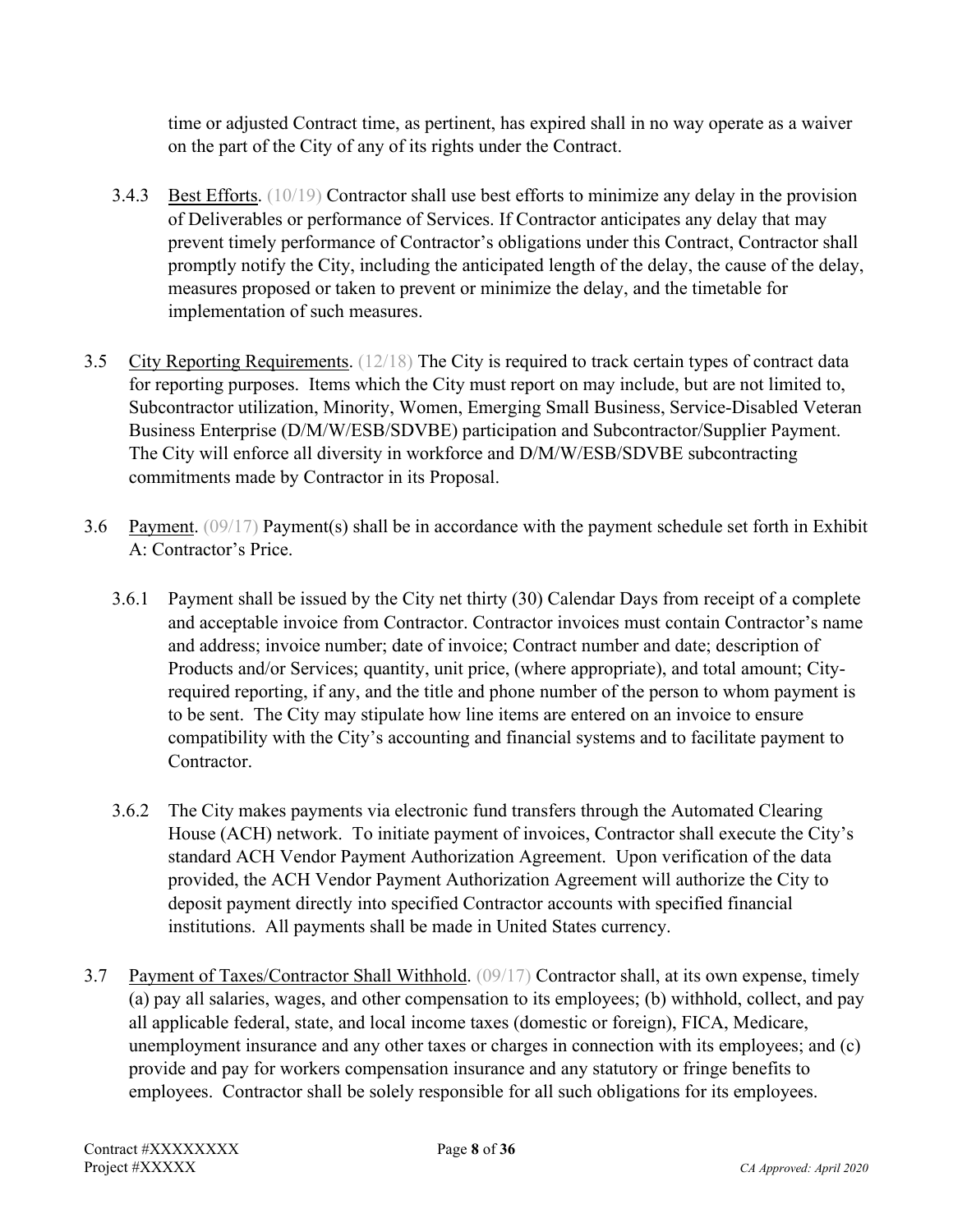Contractor shall also ensure that any Subcontractor shall comply with the foregoing obligations for its employees. The City shall have no duty to pay or withhold such obligations.

#### 3.8 Records and Audits (06/19)

- 3.8.1 Records Retention. (06/19) Contractor shall maintain current financial records in accordance with Generally Accepted Accounting Principles (GAAP). Contractor agrees to maintain and retain and retain all financial records, supporting documents, statistical records and all other records pertinent to this Contract during the term of this Contract and for a minimum of six (6) years after the expiration or termination date of this Contract or until the resolution of all audit questions or claims, whichever is longer.
- 3.8.2 City Audits. (06/19) The City, either directly or through a designated representative, may conduct financial and performance audits of the billings and Products or Services at any time in the course of the Contract and during the records retention period listed above. Audits shall be conducted in accordance with generally accepted auditing standards as promulgated in Government Auditing Standards by the Comptroller General of the United States Government Accountability Office.
- 3.8.3 Access to Records. (06/19) The City may examine, audit and copy Contractor's books, documents, papers, and records relating to this Contract at any time during the records retention period listed above upon reasonable notice. Copies of applicable records shall be made available upon request.
- 3.9 Overpayment. (09/17) If an audit discloses that payments to Contractor were in excess of the amount to which Contractor was entitled, then Contractor shall repay the amount of the excess to the City. Under no circumstances will the payment of previous invoices constitute an acceptance of the charges associated with those invoices.
- 3.10 Independent Contractor. (09/17) Contractor is independent of the City and, accordingly, this Contract is not entered into as a joint venture, partnership, or agency between the Parties. No employment or agency relationship is or is intended to be created between the City and any individual representing Contractor. Employees of Contractor and any authorized Subcontractors shall perform their work under this Contract under Contractor's sole control.
- 3.11 Termination. (06/19) The following conditions apply to termination of this Contract. The City, on thirty (30) Calendar Days' written notice to Contractor, may terminate this Contract for any reason in the City's sole discretion. In the event of such termination, the City shall pay to Contractor the portion of the not-to-exceed price attributable to all Deliverables Accepted or Services performed and Accepted through the effective date of the termination. In the event of termination all of Contractor's Work Product to date shall be delivered to the City, and it will become and remain property of the City.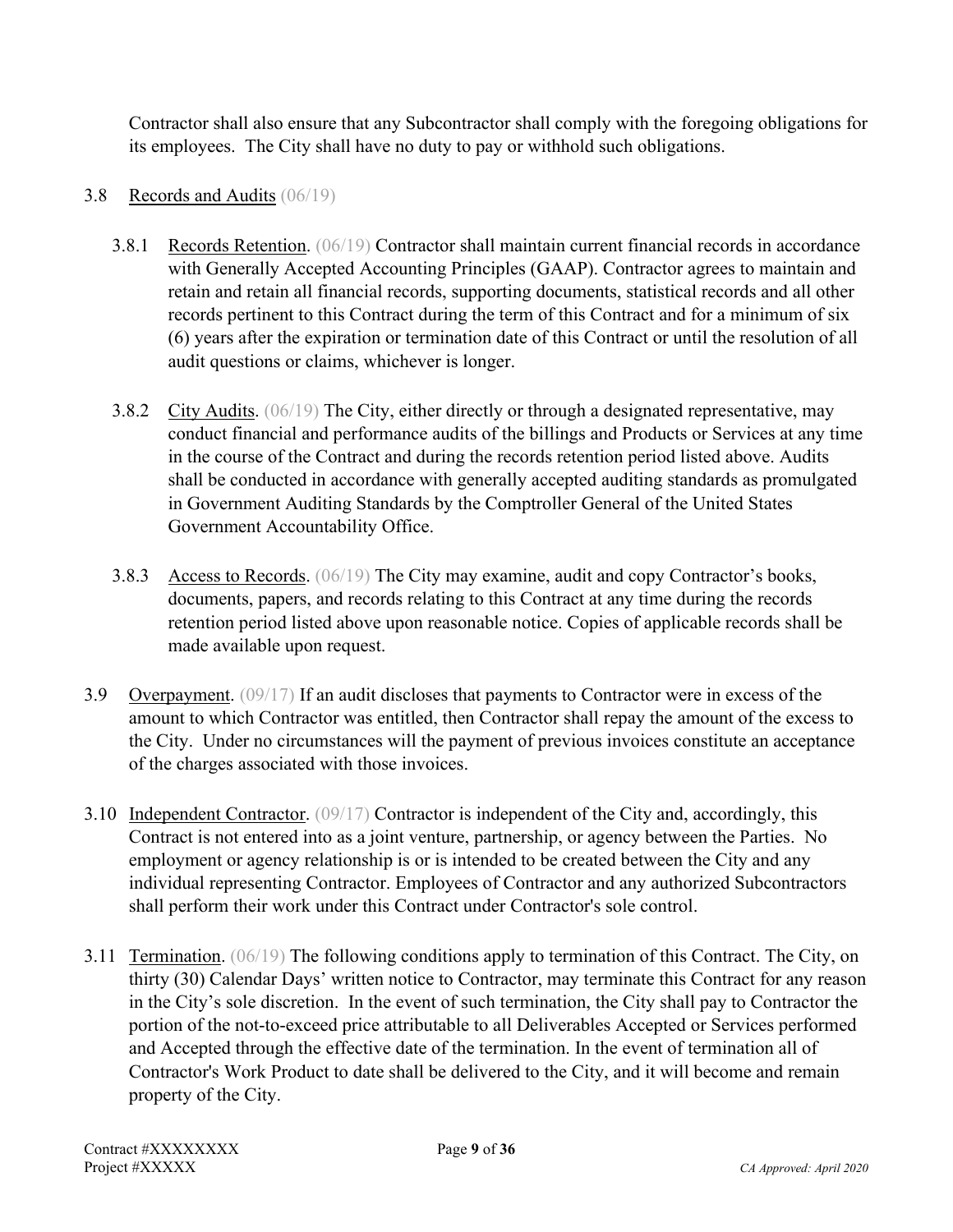- 3.12 Mutual Agreement. (09/17) The City and Contractor, by mutual written agreement, may terminate this Contract at any time.
- 3.13 Material Breach. (09/17) Either Party may terminate this Contract in the event of a Material Breach of this Contract by the other. Prior to such termination, however, the Party seeking the termination shall give to the other Party written notice to cure the Material Breach and of the Party's intent to terminate. If the Party has not entirely cured the Material Breach within thirty (30) Calendar Days of the notice, then the Party giving the notice shall have the option to: (a) terminate this Contract by giving a written notice of termination, (b) seek any remedies in this Contract, in law, or at equity, to the extent not otherwise limited by the terms of this Contract, or (c) any combination thereof.
- 3.14 Force Majeure. (09/17) Either Party may terminate this Contract due to a Force Majeure event as set forth in Section 5.12, Force Majeure.
- 3.15 Bankruptcy. (09/17) The City may terminate this Contract if Contractor: (a) becomes insolvent, makes a general assignment for the benefit of creditors; (b) suffers or permits the appointment of a receiver for its business or assets; (c) becomes subject to any proceeding under any bankruptcy or insolvency law whether domestic or foreign, and such proceeding has not been dismissed within a sixty (60) Calendar Day period; or (d) has wound up or liquidated, voluntarily or otherwise.
- 3.16 Void Assignment. (09/17) In the event that Contractor assigns its obligations under this Contract to a third party in a manner other than as set forth in Section 5.7, Assignment, the City shall have the option to terminate this Contract without any notice or cure period or further obligation to Contractor or the assignee, and promptly receive a refund for fees paid for Products delivered and/or Services performed by the third party.
- 3.17 Waiver. (09/17) No waiver of any breach of this Contract shall be held to be a waiver of any other or subsequent breach of this Contract. The failure of either Party to insist upon any of its rights under this Contract upon one or more occasions, or to exercise any of its rights, shall not be deemed a waiver of such rights on any subsequent occasions.
- 3.18 Severability. (09/17) Any section of this Contract which is held or declared void, invalid, illegal or otherwise not fully enforceable shall not affect any other provision of this Contract and the remainder of this Contract shall continue to be binding and of full force and effect. This Contract shall be binding upon and inure to the benefit of the City and its successors and assigns.
- 3.19 Business Tax Registration. (09/17) Contractor shall register for a City of Portland business license as required by Chapter 7.02 of the Code of the City of Portland prior to execution of this Contract. Additionally, Contractor shall pay all fees or taxes due under the Business License Law and the Multnomah County Business Income Tax (MCC Chapter 12) during the full term of this Contract.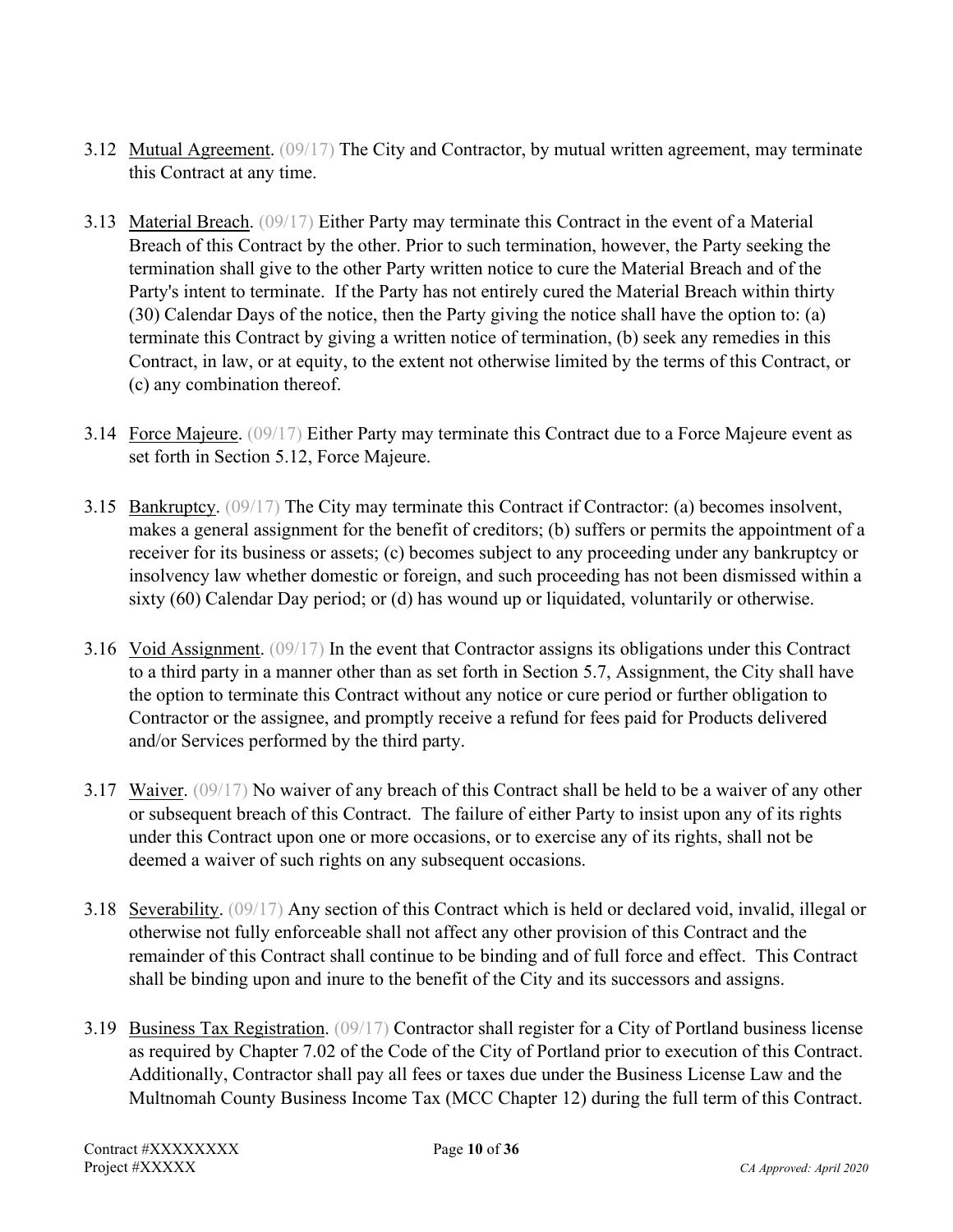Failure to be in compliance may result in payments due under this Contract to be withheld to satisfy amount due under the Business License Law and the Multnomah County Business Income Tax Law.

- 3.20 EEO Certification. (09/17) Contractor shall be certified as an Equal Employment Opportunity Affirmative Action Employer as prescribed by Chapter 5.33.076 of the Code of the City of Portland and maintain its certification throughout the term of this Contract.
- 3.21 Non-Discrimination in Benefits. (09/17) Throughout the term of this Contract, Contractor shall provide and maintain benefits to its employees with domestic partners equivalent to those provided to employees with spouses as prescribed by Chapter 5.33.077 of the Code of the City of Portland.
- 3.22 Sustainability. (12 /18) Pursuant to the City's Sustainable City Principles, which direct City Bureaus to pursue long-term social equity, environmental quality, and economic vitality through innovative and traditional mechanisms, Contractor is encouraged to incorporate these Principles into its scope of work with the City wherever possible. Therefore, in accordance with the Principles and the City's Sustainable Procurement Policy, it is the policy of the City of Portland to encourage the use of Products or Services that help to minimize the human health and environmental impacts of City operations. Contractor is encouraged to incorporate environmentally preferable Products or Services into its work performance wherever possible. "Environmentally preferable" means Products or Services that have a lesser or reduced effect on human health and the environment when compared with competing products or services that serve the same purpose. This comparison may consider raw materials acquisition, production, manufacturing, packaging, distribution, reuse, operation, maintenance, or disposal of the Product or Service.
- 3.23 Packaging. (09/17) All packaging should be minimized to the maximum extent possible without compromising product quality. The City encourages packaging that is reusable, readily recyclable in local recycling programs, is made from recycled materials, and/or is collected by Contractor for reuse/recycling.
- 3.24 News Releases and Public Announcements. (09/17) Contractor shall not use the City seal or other representations of the City in its external advertising, marketing, website, or other promotional efforts, nor shall Contractor issue any news release or public announcements pertaining to this Contract or the Project without the express written approval of the City. Such approval may be withheld in the City's sole discretion. Contractor shall not use the City seal without specific written permission from the City Auditor.
- 3.25 Rule of Construction/Contract Elements/Headings. (09/17) This Contract has been drafted by the City in the general format by the City as a convenience to the Parties only and shall not, by reason of such action, be construed against the City. Section headings are for ease of reference and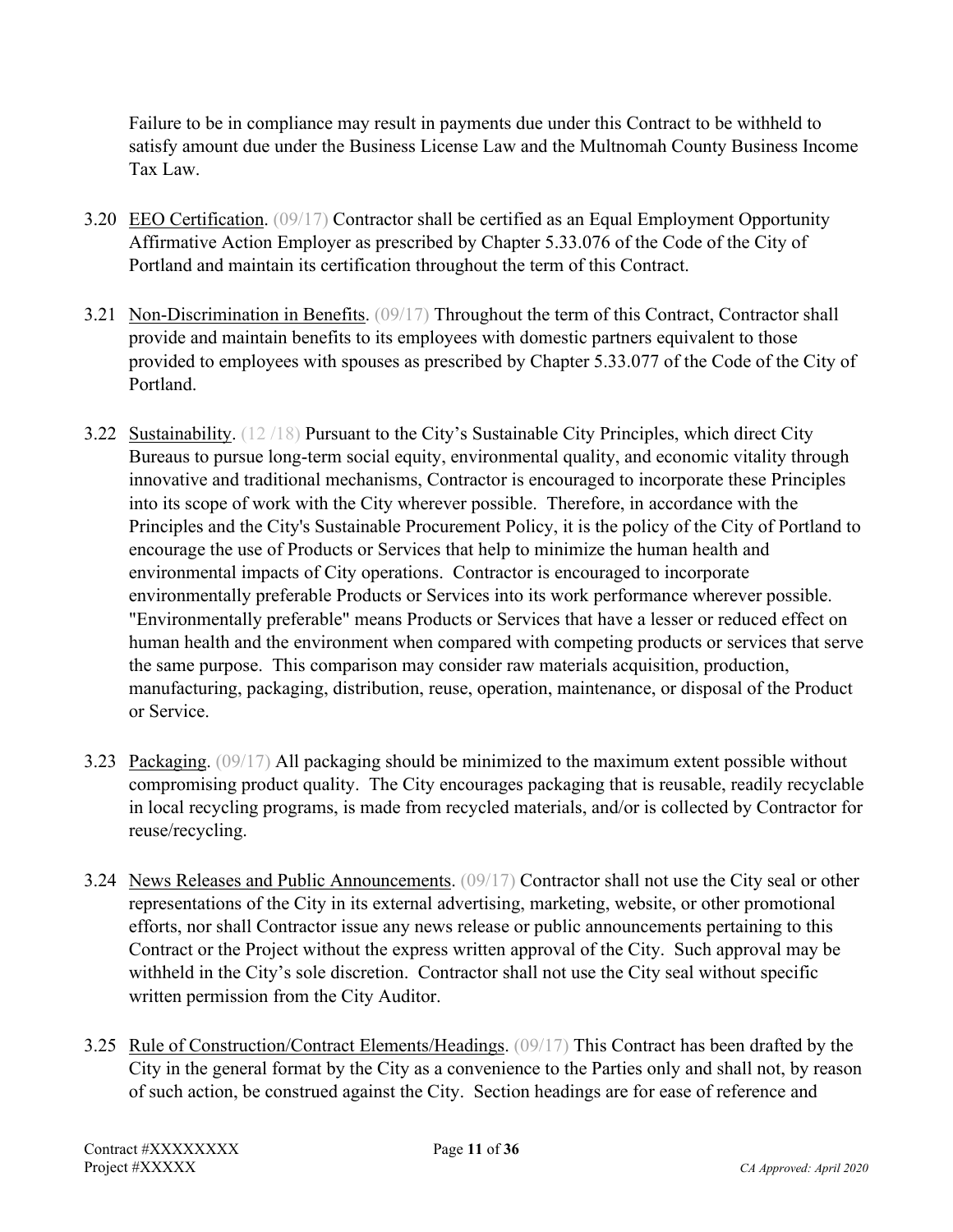convenience only and shall not affect or enter into the interpretation of any portion of this Contract.

- 3.26 Survival. (09/17) All obligations relating to Confidential Information; indemnification; publicity; representations and warranties; remedies; proprietary rights; limitation of liability; and obligations to make payments of amounts that become due under this Contract prior to termination or expiration shall survive the termination or expiration of this Contract and shall, to the extent applicable, remain binding and in full force and effect for the purposes of the ongoing business relationship by and between Contractor and the City.
- 3.27 Permissive Cooperative Procurement. (09/17) Pursuant to ORS 279A.215, as additional consideration for this Contract, Contractor agrees to extend an option to purchase any Products or Services covered under this Contract at the same prices as are specified in Exhibit A: Contractor's Price, and under the same terms and conditions, to all public agencies. Each public agency shall execute its own contract with Contractor and shall have the option to negotiate its own terms and conditions.
- 3.28 Non-Exclusive Agreement. (6/20) The City may, but is not required, to purchase Services under this Contract. Services will be requested on an as needed basis, therefore there is no guarantee of Services requested under any resulting agreement. This Contract does not establish an exclusive arrangement between the City and Contractor, and the City retains the right to purchase the same or similar Services from other providers.

# **SECTION 4 STATUTORY REQUIREMENTS, PUBLIC RECORDS AND CONFIDENTIALITY**

- 4.1 Governing Law and Jurisdiction. (09/17) This Contract shall be construed according to the laws of the State of Oregon without reference to the conflict of laws' provisions. Any litigation between the City and Contractor arising under this Contract or out of work performed under this Contract shall occur, if in the state courts, in the Multnomah County Circuit Court, and if in the federal courts, in the United States District Court for the District of Oregon.
- 4.2 Public Records Request. (09/17) Contractor acknowledges that the City of Portland is subject to the Oregon Public Records Act and Federal law. Third persons may claim that the Confidential Information Contractor submitted to the City hereunder may be, by virtue of its possession by the City, a public record and subject to disclosure pursuant to the Oregon Public Records Act. The City's commitments to maintain certain information confidential under this Contract are all subject to the constraints of Oregon and federal laws. All information submitted by Contractor is public record and subject to disclosure pursuant to the Oregon Public Records Act, except such portions for which Contractor requests and meets an exemption from disclosure consistent with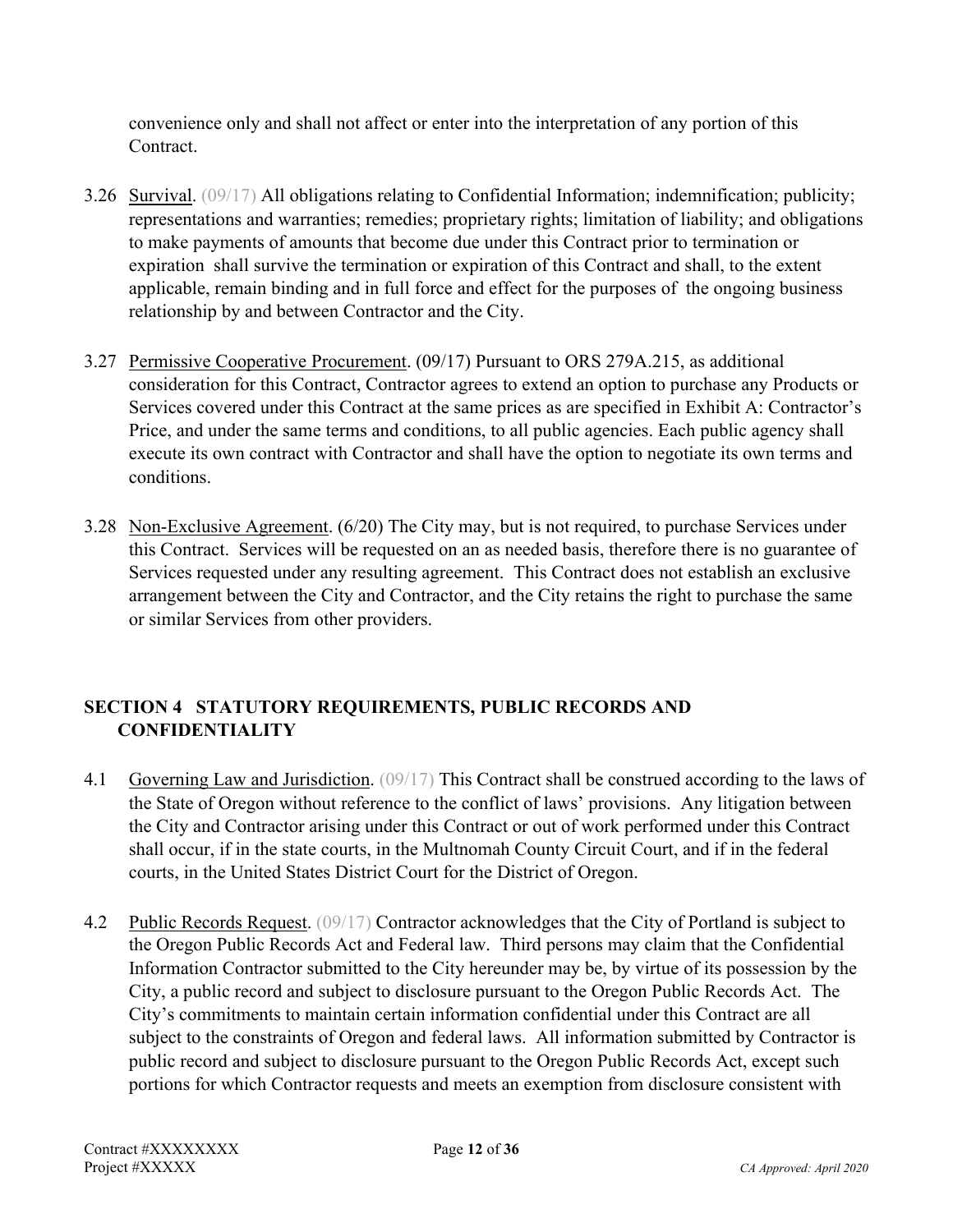federal or Oregon law. Within the limits and discretion allowed by those laws, the City will maintain the confidentiality of information.

4.3 Public Records. (09/17) The City will retain one (1) copy of any public records for the express purposes of complying with State of Oregon and Portland City Code public records and archiving laws.

## 4.4 Confidentiality.

- 4.4.1 Contractor's Confidential Information. (08/19) During the term of this Contract, Contractor may disclose to the City, certain Contractor Confidential Information pertaining to Contractor's business. Contractor shall be required to mark Confidential Information CONFIDENTIAL with a restrictive legend or similar marking. If CONFIDENTIAL is not clearly marked, or the Contractor's Confidential Information cannot be marked with a restrictive legend or similar marking or is disclosed either orally or by visual presentation, Contractor shall identify the Confidential Information as confidential at the time of disclosure or within a reasonable time thereafter. This Contract itself shall not be considered Confidential Information. Subject to Section 4.2, the City shall: (1) limit disclosure of Contractor Confidential Information to those directors, employees, contractors and agents of the City who need to know the Contractor Confidential Information in connection with the City Project and who have been informed of confidentiality obligations at least as strict as those contained in this Contract, and (2) exercise reasonable care to protect the confidentiality of the Contractor Confidential Information, at least to the same degree of care as the City employs with respect to protecting its own proprietary and confidential information.
- 4.4.2 City's Confidential Information. (08/19) Contractor shall treat as confidential any City Confidential Information that has been made known or available to Contractor or that Contractor has received, learned, heard or observed; or to which Contractor has had access. Contractor shall use City Confidential Information exclusively for the City's benefit in the performance of this Contract. Except as may be expressly authorized in writing by the City, in no event shall Contractor publish, use, discuss or cause or permit to be disclosed to any other person such City Confidential Information. Contractor shall (1) limit disclosure of the City Confidential Information to those directors, officers, employees, subcontractors and agents of Contractor who need to know the City Confidential Information in connection with the City Project and who have agreed in writing to confidentiality obligations at least as strict as those contained in this Contract, (2) exercise reasonable care to protect the confidentiality of the City Confidential Information, at least to the same degree of care as Contractor employs with respect to protecting its own proprietary and confidential information, and (3) return immediately to the City, upon its request, all materials containing City Confidential Information, in whatever form, that are in Contractor's possession or custody or under its control. Contractor is expressly restricted from and shall not use the Intellectual Property Rights of the City without the City's prior written consent.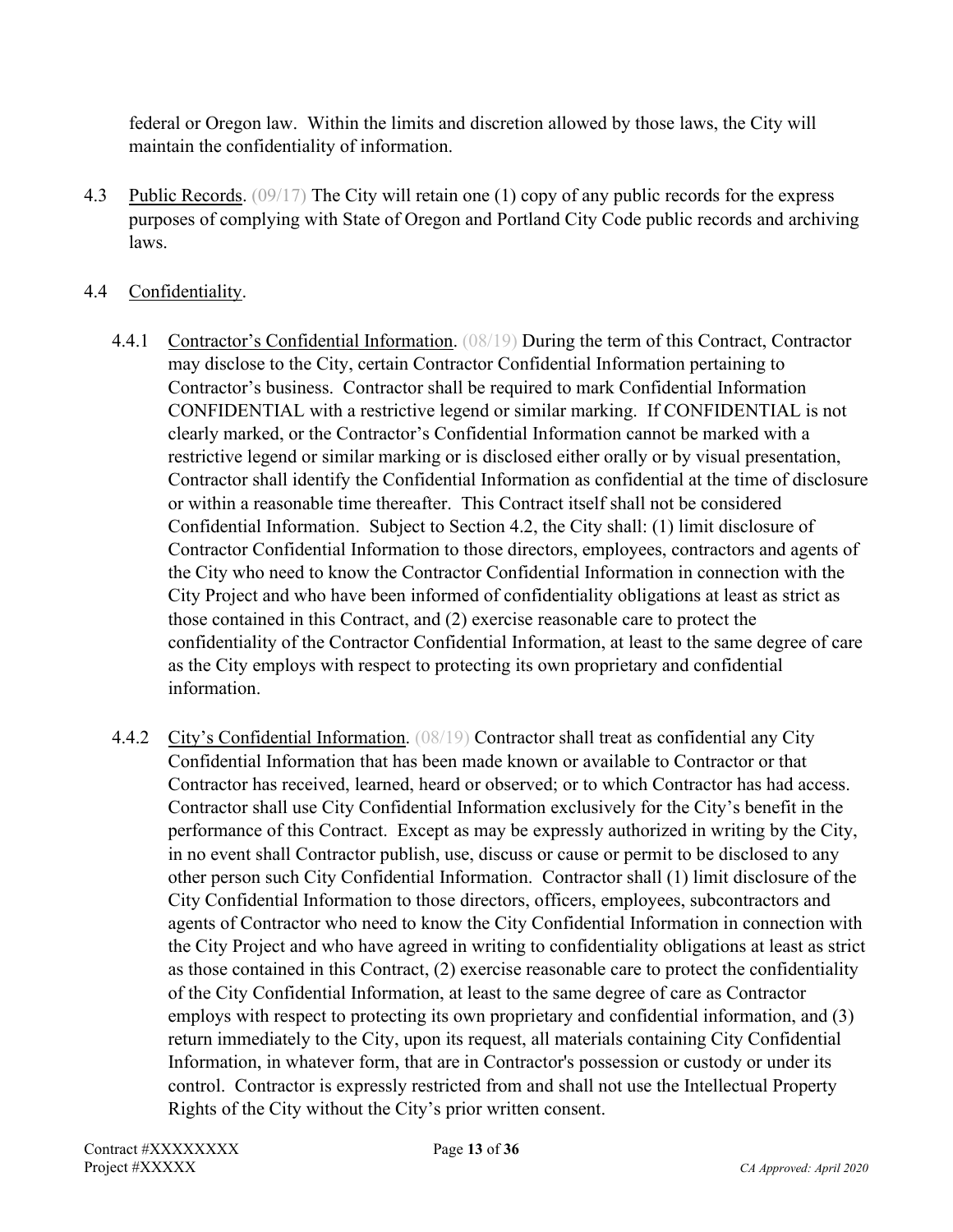- 4.4.3 Scope. (09/17) This Contract shall apply to all City Confidential Information previously received, learned, observed, known by or made available to Contractor. Contractor's confidentiality obligations under this Contract shall survive termination or expiration of this Contract.
- 4.4.4 Equitable Relief. (12/18) Contractor acknowledges that unauthorized disclosure of City Confidential Information will result in irreparable harm to the City. In the event of a breach or threatened breach of this Contract, the City may obtain injunctive relief prohibiting the breach, in addition to any other appropriate legal or equitable relief. The Parties agree that, notwithstanding any other section of this Contract, in the event of a breach or a threatened breach of Contract terms related to Confidential Information or Intellectual Property Rights, the non-breaching Party shall be entitled to seek equitable relief to protect its interests, including but not limited to injunctive relief. Nothing stated herein shall be construed to limit any other remedies available to the Parties.
- 4.4.5 Discovery of Documents. (06/19) In the event a court of competent jurisdiction orders the release of Confidential Information submitted by one Party, the other Party will notify the Party whose Confidential Information is being requested to be disclosed of the request. The Party receiving the request shall allow the other Party to participate in the response at its own expense. Each Party will comply with any effective court order.

# **SECTION 5 CONTRACTOR PERFORMANCE AND WARRANTIES**

- 5.1 General Warranties. (09/17) Contractor makes the following warranties:
	- 5.1.1 Capacity. (09/17) Contractor warrants it has the legal authority and capacity to enter into and perform this Contract.
	- 5.1.2 Authority to Conduct Business. (08/19) Contractor warrants it is lawfully organized and constituted and duly authorized to operate and do business in all places where it shall be required to do business under this Contract, and that it has obtained or will obtain all necessary licenses and permits required in connection with this Contract.
	- 5.1.3 Disclosure of Litigation. (09/17) Contractor warrants that as of the Effective Date there are no suits, actions, other proceedings, or reasonable anticipation thereof, in any judicial or quasi-judicial forum that will or may adversely affect Contractor's ability to fulfill its obligations under this Contract. Contractor further warrants that it will immediately notify the City in writing if, during the Term of this Contract, Contractor becomes aware of, or has reasonable anticipation of, any lawsuits, actions, or proceedings in any judicial or quasi-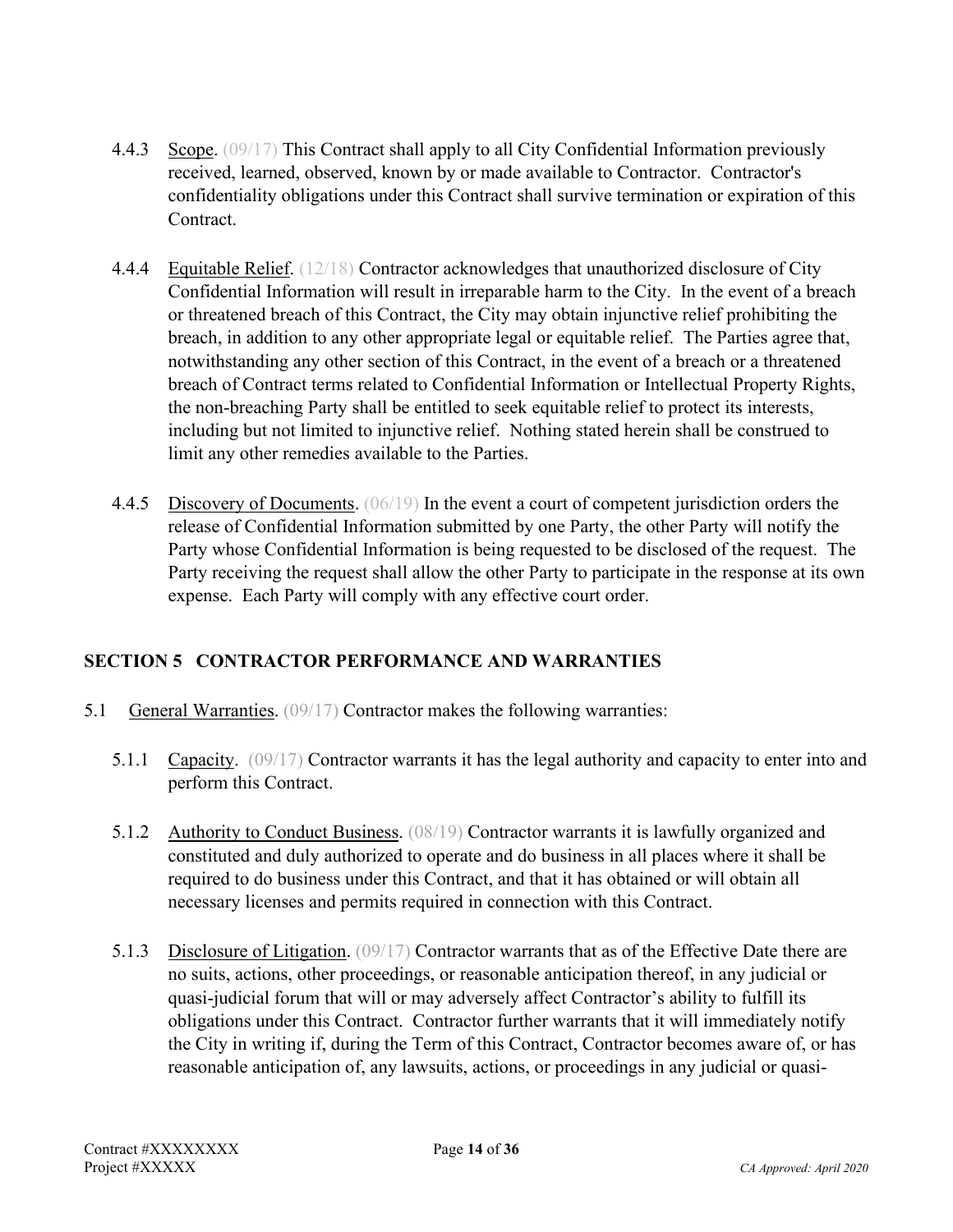judicial forum that involves Contractor or any Subcontractor and that will or may adversely affect Contractor's ability to fulfill its obligations under this Contract.

- 5.1.4 Conflict of Interest. (09/17) Contractor warrants it has no present interest and shall not acquire any interest that would conflict in any manner with its duties and obligations under this Contract.
- 5.1.5 Compliance with Applicable Law. (09/17) Contractor warrants it has complied and shall comply with all applicable federal, state, and local laws and regulations of its domicile and wherever performance occurs during the term of this Contract. Contractor warrants it is currently in compliance with all tax laws.
- 5.1.6 Public Contracts. (09/17) Contractor shall observe all applicable state and local laws pertaining to public contracts. ORS Chapters 279A and 279B require every public contract to contain certain provisions. To the extent applicable, ORS 279B.220, 279B.230 and 279B.235 are incorporated into this Agreement by reference.
- 5.1.7 Compliance with Civil Rights Act. (09/17) Contractor warrants it is in compliance with Title VI of the Civil Rights Act of 1964 and its corresponding regulations as further described at: <http://www.portlandoregon.gov/bibs/article/446806>
- 5.1.8 Respectful Workplace Behavior. (09/17) The City is committed to a respectful work environment, free of harassment, discrimination and retaliation and other inappropriate conduct. Every individual has a right to work in a professional atmosphere where all individuals are treated with respect and dignity. The City's HR Rule 2.02 covers all employees of the City as well as contractors, vendors or consultants who provide services to the City of Portland. Contractor warrants its compliance with terms and conditions HR 2.02 as further described at:<https://www.portlandoregon.gov/citycode/27929>
- 5.2 Grant Funding. (02/18). This Contract is currently not using grant funding. However, in the event that City acquires or uses grant funding to pay for any portion of this Contract, the City and Contractor agree to Amend the Contract to include the federally required terms and conditions. General grant terms may be found at<http://www.portlandoregon.gov/bibs/article/455735>
- 5.3 Compliance with Non-Discrimination Laws and Regulations.
	- 5.3.1 Nondiscrimination. (06/19) Pursuant to all City, State, and federal non-discrimination and civil rights laws, Contractor, with regard to the work performed by it during this Contract, shall not discriminate on the grounds of race, color, national origin, including limited English proficiency, sex, sexual orientation, gender identity, age, religion or non-religion, disability, marital status, family status, or source of income, including in employment practices, the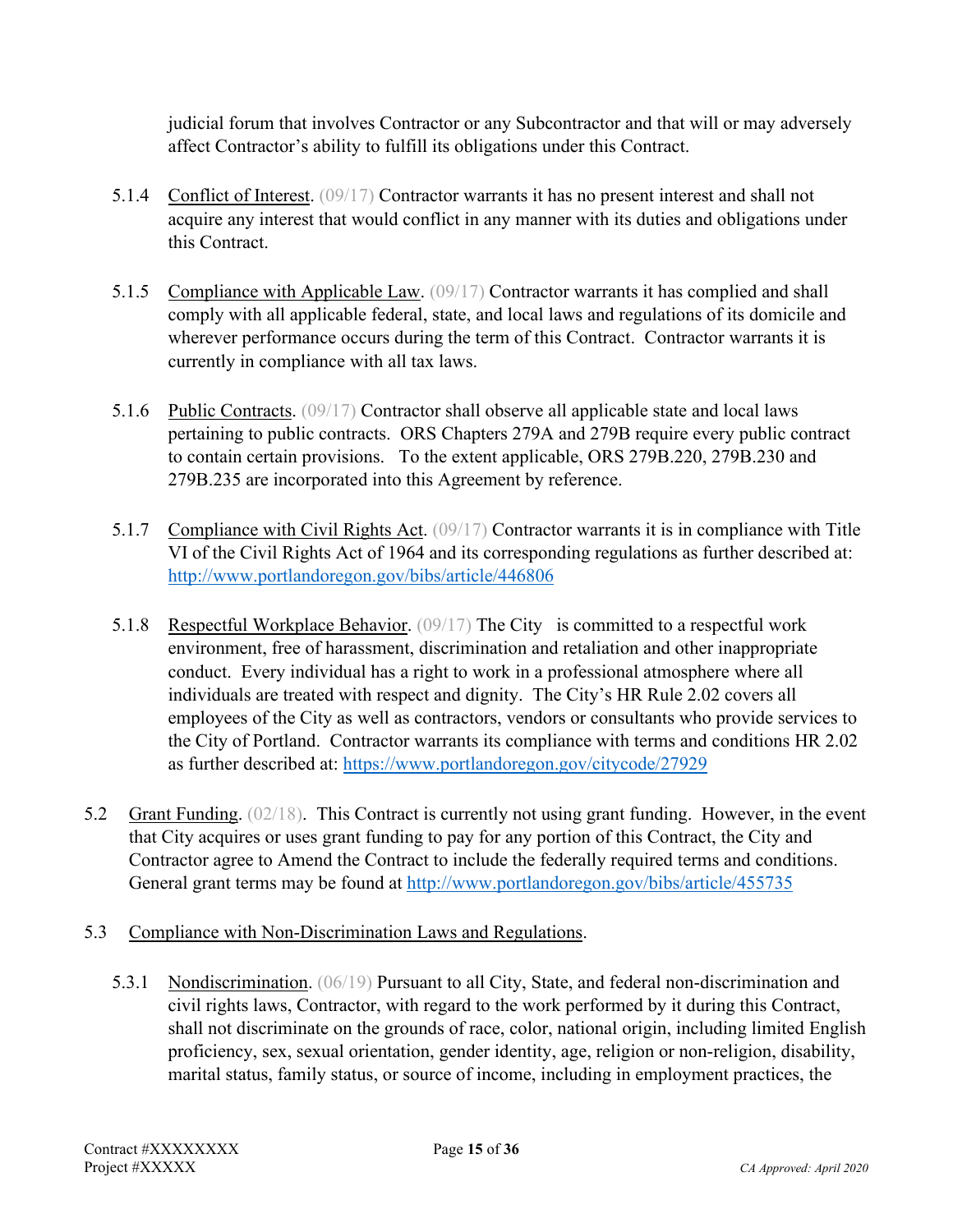selection and retention of subcontractors, including procurements of materials and leases of equipment.

- 5.3.2 Solicitations for Subcontractors, Including Procurements of Materials and Equipment. (06/19) In all solicitations either by competitive bidding or negotiation made by Contractor for work to be performed under a subcontract, including procurements of materials or leases of equipment, each potential subcontractor or supplier shall be notified by Contractor of Contractor's obligations under this Contract relative to nondiscrimination on the grounds of race, color, national origin, sex, sexual orientation, age, religion, disability, marital status, or family relationships.
- 5.3.3 Sanctions for Noncompliance. (09/17) In the event of Contractor's noncompliance with the nondiscrimination provisions of this Contract, the City shall impose such contract sanctions as it or any state or federal agency may determine to be appropriate, including, but not limited to withholding of payments to Contractor under this Contract until Contractor complies, and/or cancellation, termination, or suspension of this Contract, in whole or in part.
- 5.3.4 ADA Compliance. (07/18) Contractor shall comply with the Americans With Disabilities Act (ADA), including any duty the ADA may impose on City or Contractor as a result of the Products, Services or activities requested to be provided for City under this Agreement.

Contractor shall document each ADA request for modification to the Products or Services and Contractor's fulfillment of the request. If Contractor determines that it is unable to promptly fulfill the request for modification under the ADA, Contractor will contact the City contract manager within the same business day, proving reasons why Contractor is unable to fulfill the request for modification and to identify alternate accessibility options that Contractor can perform.

Within twenty (20) Business Days after receipt, City and Contractor shall advise the other Party in writing, and provide the other Party with copies (as applicable) of any notices alleging violation of or noncompliance with the ADA relating to the Agreement, or any governmental or regulatory actions or investigations instituted or threatened regarding noncompliance with the ADA and relating to the Agreement or the programs, Products, Services or activities that Contractor is undertaking for City under this Agreement.

5.3.5 Required Reporting. (05/19) If any person or class of persons files a complaint with Contractor alleging discrimination under Title VI of the Civil Rights Act of 1964 (race, color, or national origin, including limited English proficiency), Contractor will notify the City of Portland of the complaint and cooperate with any investigation related to the complaint. Notifications shall be sent to Title VI Program Manager, 421 SW 6th Ave, Suite 500, Portland, Oregon 97204, or [title6complaints@portlandoregon.gov.](mailto:title6complaints@portlandoregon.gov)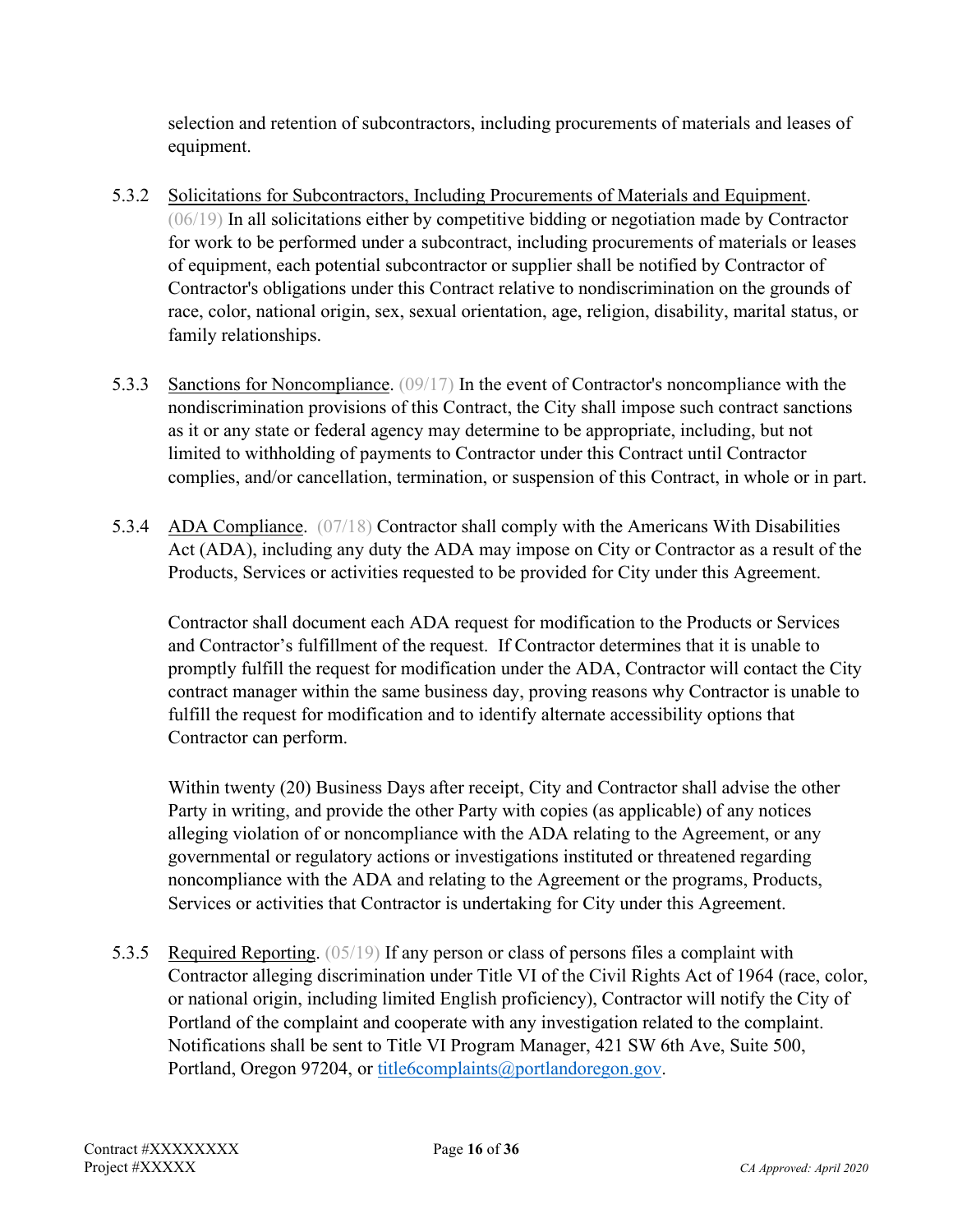- 5.4 Service(s) and Deliverables Warranties.  $(10/19)$  Contractor makes the following warranties:
	- 5.4.1 No Third-Party Conflict or Infringement. (01/19) As of the Effective Date, Contractor warrants the execution and performance of this Contract, shall not contravene the terms of any contracts with third parties or any third-party Intellectual Property Right; and, as of the Effective Date of this Contract, there are no actual or threatened legal actions with respect to the matters in this provision. Contractor agrees to promptly notify the City, in writing, if during the Term of the Contract, a potential third-party conflict or infringement of third-party Intellectual Property Rights arises.
	- 5.4.2 No Encumbrances. (08/19) All Deliverables provided by Contractor under this Contract shall be transferred to the City free and clear of any and all restrictions of transfer or distribution and free and clear of any and all liens, claims, security interests, liabilities and encumbrances of any kind.
	- 5.4.3 Conformance with Specifications. (01/19) Contractor warrants that the Deliverables and Services shall operate in conformance with the Specifications.
	- 5.4.4 Compliance with Law. (10/19) Contractor warrants that the Deliverables conform to all requirements of applicable law, including all applicable health, safety, privacy, data security and environmental laws and regulations.
	- 5.4.5 Industry Standards. (10/19) Contractor warrants that the Services performed under this Contract will meet the standards of skill and diligence normally employed by persons performing the same or similar services.
	- 5.4.6 Substitution or Modification of Products at No Charge. (03/19) In the event that Contractor substitutes or modifies the Deliverables, Contractor shall ensure that the new or modified Deliverables shall conform in all aspects to the Specifications. Such substitutions or modifications shall in no way degrade the performance or functionality of the Deliverables and shall not result in additional cost to the City.
- 5.5 No Waiver of Warranties or Representation. (10/19) Performance of Services shall not be construed to represent Acceptance nor relieve Contractor from its responsibility under any representation or warranty. If the City makes a payment prior to Final Acceptance, the payment does not grant a waiver of any representation or warranty by Contractor.
- 5.6 No Third Party to Benefit. (09/17) This Contract is entered into for the benefit of the City and Contractor. Except as set forth herein, nothing in this Contract shall be construed as giving any benefits, rights, remedies or claims to any other person, firm, corporation or other entity, including, without limitation, the general public or any member thereof, or to authorize anyone not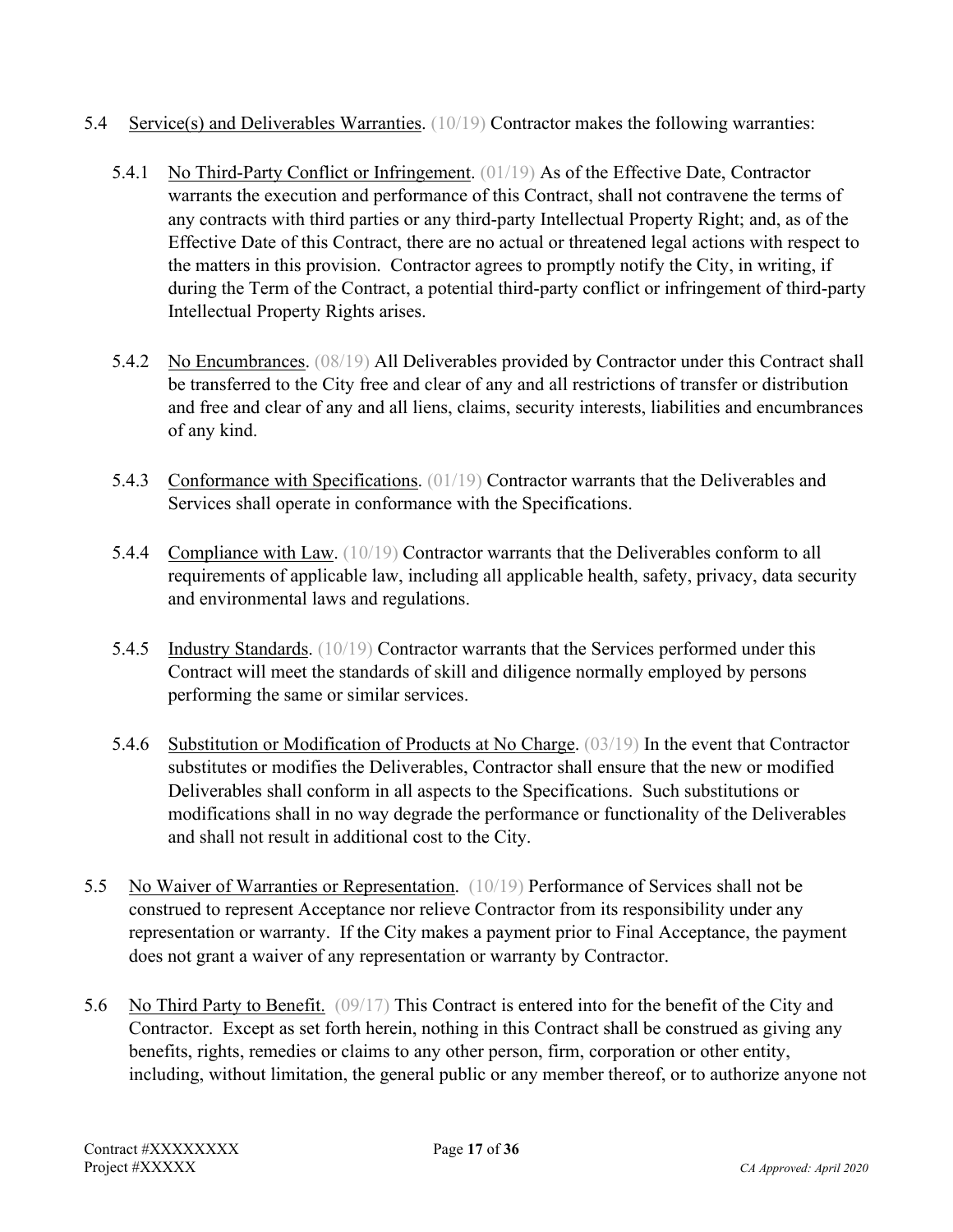a Party to this Contract to maintain a suit for breach of contract, personal injuries, property damage, or any other relief in law or equity in connection with this Contract.

- 5.7 Assignment. (08/19) Neither Party shall assign, transfer, or delegate all or any part of this Contract, or any interest therein, without the other Party's prior written consent, which shall not be unreasonably withheld. For purposes of this Section, the acquisition, merger, consolidation or change in control of Contractor or any assignment by operation of law shall be considered an assignment of this Contract that requires the City's prior written consent. Notwithstanding the foregoing: (a) in the event that the City's business needs change or the City enters into an agreement with a provider for outsourcing services, Contractor agrees that the City shall have the right to assign this Contract to a successor of all, substantially all, or specified area(s) of the City's business, including an outsourcing provider, upon written notice to the other Party, and (b) Contractor may, without the City's consent, but upon prior written notice to the City, assign its right to payment under this Contract or grant a security interest in such payment to any third party without requiring that the third party be liable for the obligations of Contractor under this Contract. Any attempted assignment or delegation in violation of this Section shall be void.
- 5.8 Notice of Change in Financial Condition. (09/17) Contractor must maintain a financial condition commensurate with the requirements of this Contract. If, during the term of this Contract, Contractor experiences a change in its financial condition which may adversely affect its ability to perform the obligations of this Contract, Contractor shall immediately notify the City in writing. Failure to notify the City of such a change in financial condition is sufficient grounds for terminating this Contract.
- 5.9 Notice of Change in Ownership. (09/17) If, during the term of this Contract, Contractor experiences a change in ownership or control, Contractor shall immediately notify the City in writing. Failure to notify the City of such a change in ownership or control is sufficient grounds for terminating this Contract.
- 5.10 Subcontractors. (10/19) Contractor shall not subcontract any work under this Contract without the City's prior written consent. Contractor shall be fully responsible for the acts and omissions of its Subcontractors, including any Affiliates, at all levels, and of their agents and employees. Contractor shall ensure that all applicable provisions of this Contract (including those relating to Insurance, Indemnification, and Confidentiality) are included in all of its subcontracts. The City reserves the right to review any agreements between Contractor and its Subcontractors for Services authorized under this Contract.

All D/M/W/ESB/SDVBE (COBID Certified) subcontractors/suppliers identified in Contractor's proposals shall be used in their proposed capacity during Contract performance. If Contractor desires to replace any D/M/W/ESB/SDVBE subcontractors/suppliers under this Contract all substitution requests must have approval from the City's Chief Procurement Officer before such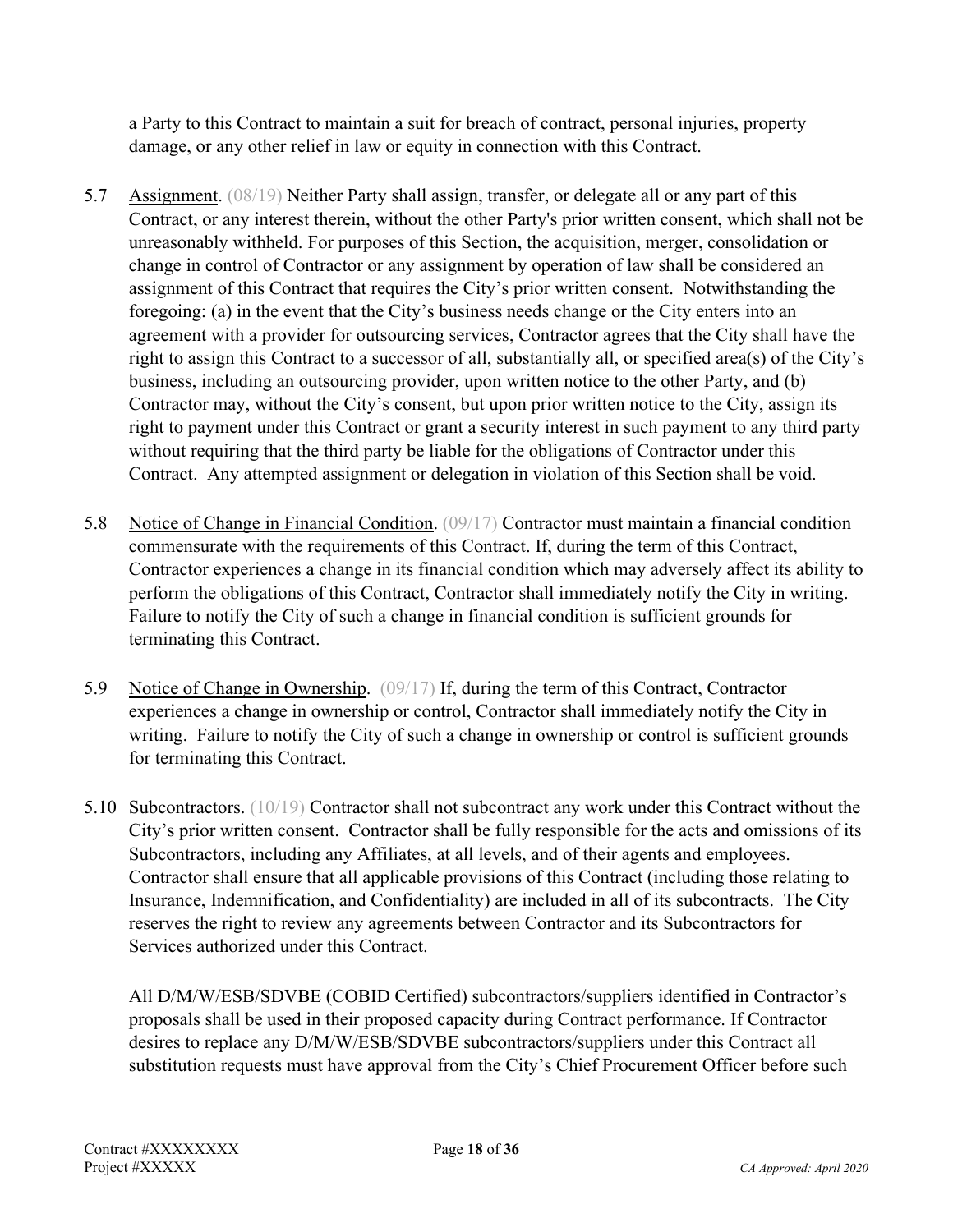substitutions can be made. In no event shall Contractor subcontract any work, assign any rights, or delegate any obligations under this Contract without the City's prior written consent.

5.11 Flow-down Clauses. (01/19) Contractor shall include the following clauses, or substantially similar language, in its subcontracts under this Contract:

Section 4.4, Confidentiality Section 5.3, Compliance with Non-Discrimination Laws and Regulations Section 6.1, Hold Harmless and Indemnification Section 6.2, Insurance

## **5.12** Force Majeure. (01/19)

- 5.12.1 In the event that either Party is unable to perform any of its obligations under this Contract due to a Force Majeure Event not the fault of the affected Party, the Party who has been so affected immediately shall give notice to the other Party and shall do everything possible to resume performance. Upon receipt of such notice, the performance obligations affected by the Force Majeure event shall immediately be suspended.
- 5.12.2 If the period of nonperformance exceeds fifteen (15) Calendar Days from the receipt of notice of the Force Majeure Event, the Party whose ability to perform has not been so affected may, by giving written notice, terminate this Contract or any Statement of Work.
- 5.12.3 If the period of nonperformance due to a Force Majeure Event does not exceed fifteen (15) Calendar Days, such nonperformance shall automatically extend the Project schedule for a period equal to the duration of such events. Any Warranty Period affected by a Force Majeure Event shall likewise be extended for a period equal to the duration of such event.
- 5.12.4 If the period of nonperformance due to Force Majeure Event is longer than fifteen (15) Calendar Days, the Parties shall negotiate options for mitigation of the Force Majeure Event.
- 5.13 Ownership of Property. (06/19) All work product produced by the Contractor under this Contract is the exclusive property of the City. "Work Product" includes, but is not limited to: research, reports, computer programs, manuals, drawings, recordings, photographs, artwork and any data or information in any form. The Contractor and the City intend that such Work Product shall be deemed "work made for hire" of which the City shall be deemed the author. If for any reason a Work Product is deemed not to be a "work made for hire," the Contractor hereby irrevocably assigns and transfers to the City all right, title and interest in such Work Product, whether arising from copyright, patent, trademark, trade secret, or any other state or federal intellectual property law or doctrines. Contractor shall obtain such interests and execute all documents necessary to fully vest such rights in the City. Contractor waives all rights relating to work product, including any rights arising under 17 USC 106A, or any other rights of authorship, identification or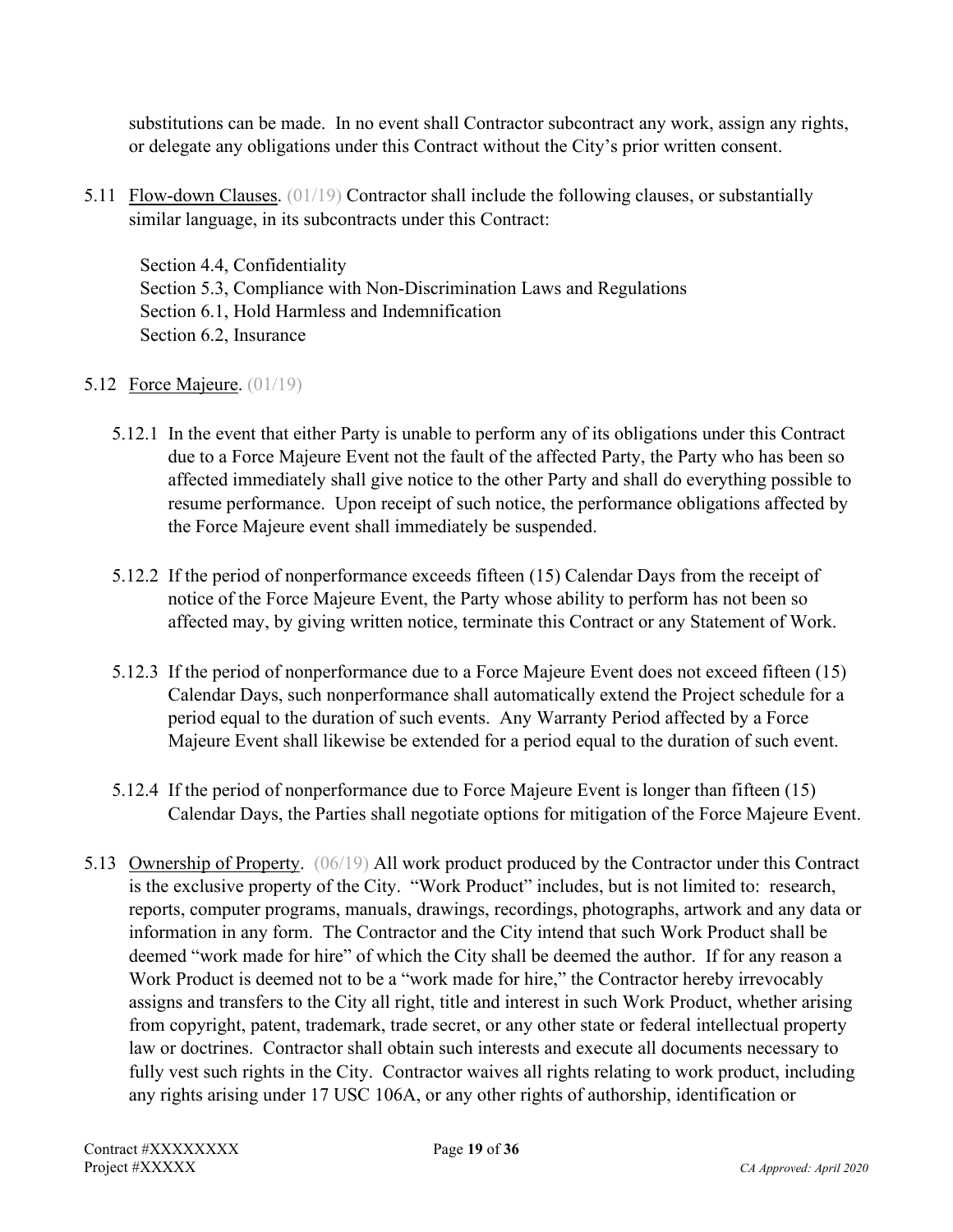approval, restriction or limitation on use or subsequent modifications. If the Contractor is an architect, the Work Product is the property of the Consultant-Architect, and by execution of this Contract, the Contractor-Architect grants the City an exclusive and irrevocable license to use that Work Product.

Notwithstanding the above, all pre-existing trademarks, services marks, patents, copyrights, trade secrets, and other proprietary rights of Contractor are and will remain the exclusive property of Contractor. Contractor hereby grants to the City a non-exclusive, perpetual, irrevocable license, with the right to sublicense, to disclose, copy, distribute, display, perform, prepare derivative works of and otherwise exploit any pre-existing Intellectual Property Rights incorporated into the Work Product(s).

#### 5.14 Covid Contract Clauses. (11/20)

- 5.14.1 COVID-19 Requirements. (11/20) The Parties acknowledge and agree that this Contract will be executed and performed during the COVID-19 pandemic. While Oregon is under a declaration of emergency associated with the COVID-19 pandemic, Contractor shall comply with all applicable requirements and guidance issued by federal, state and local authorities pertaining to COVID-19 (including but not limited to CDC, OHSA, Governor Brown, Oregon Health Authority, and Multnomah County Health Department). The applicable guidance and requirements include, but are not limited to, those pertaining to Oregon phased reopening and sector activities, reduction in gathering sizes appropriate to the type of location and activity, complying and implementing health protocols, maintaining social distancing, and wearing face coverings. Contractor shall have a satisfactory safety plan and protocols addressing COVID-19 precautions related to Contractor's activities under this Contract. Contractor shall monitor for updated guidance and requirements and update its plan and protocols accordingly. Contractor shall provide a copy of Contractor's safety plan and protocols to City upon City's request. Contractor is solely responsible for implementing its safety plan and protocols and addressing any COVID-19 related claims pertaining to its activities and provision of Services under this Contract.
- 5.14.2 Access to City Facilities. (11/20) Contractor agrees that Contractor's physical or remote access to City facilities shall be subject to the security interests and health controls necessary to protect public property, City employees and the public. The City shall not be liable for any delays necessary in granting Contractor access to any portion of the facilities or systems.

## **SECTION 6 INDEMNIFICATION, INSURANCE, BONDING, LIQUIDATED DAMAGES**

#### 6.1 Hold Harmless and Indemnification. (08/19)

6.1.1 Contractor shall indemnify, defend and hold harmless the City of Portland, its officers, agents, and employees, from all claims, demands, suits, and actions for all losses, damages,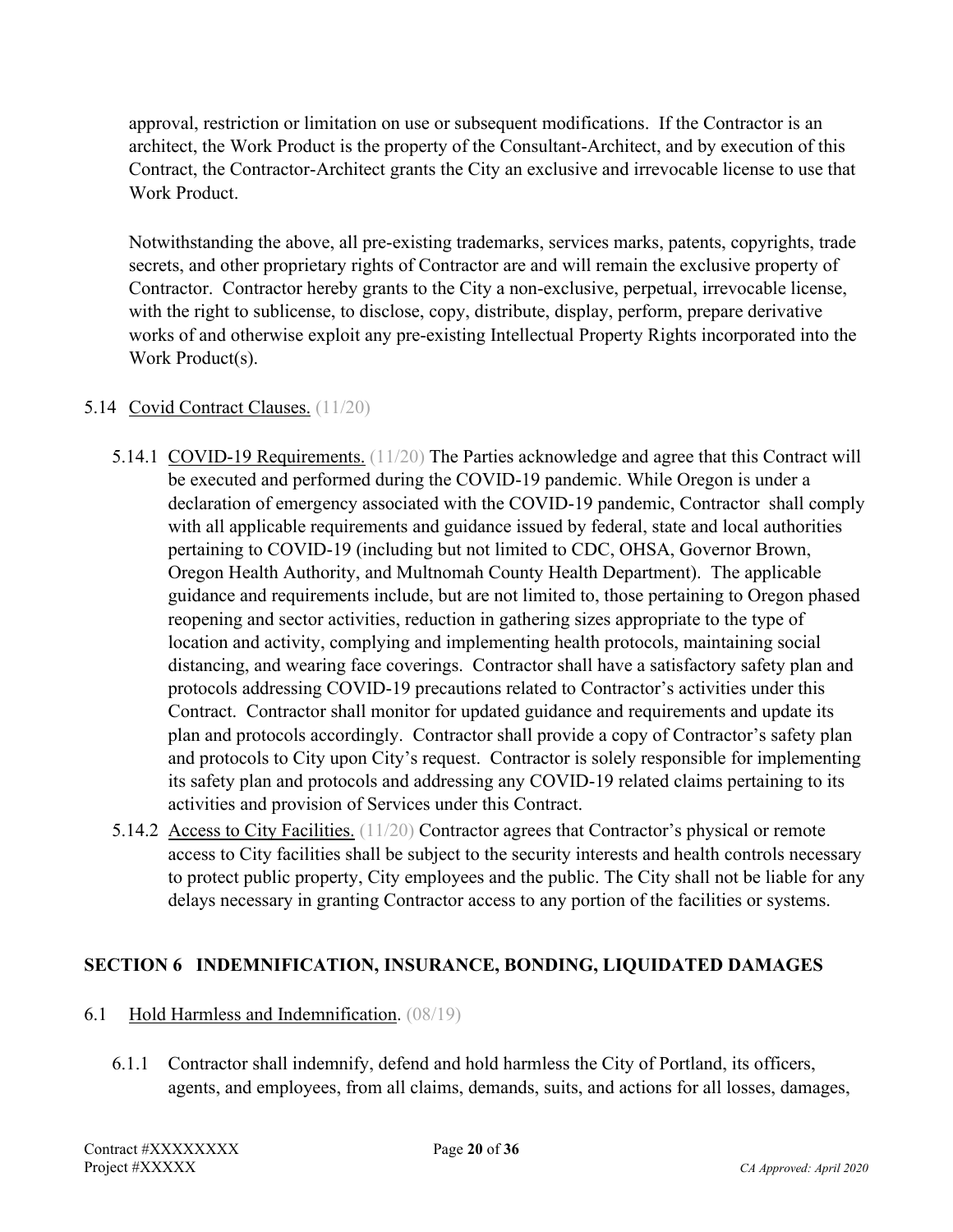liabilities, costs and expenses (including all attorneys' fees and costs), resulting from or arising out of the actions, errors, or omissions of Contractor or its officers, employees, Subcontractors, or agents under this Contract.

- 6.1.2 Infringement Indemnity. (08/19) Contractor shall indemnify, defend, and hold harmless the City, its directors, officers, employees, and agents from and against any and all claims, demands, suits, and actions for any damages, liabilities, losses, costs, and expenses (including reasonable attorney fees, whether or not at trial and/or on appeal), arising out of or in connection with any actual or alleged misappropriation, violation, or infringement of any proprietary right or Intellectual Property Right of any person whosoever. The City agrees to notify Contractor of the claim and gives Contractor sole control of the defense of the claim and negotiations for its settlement or compromise.
- 6.1.3 Contractor shall indemnify, defend, and hold harmless the City against any taxes, premiums, assessments, and other liabilities (including penalties and interest) that the City may be required to pay arising from Deliverables and Services provided by Contractor under this Contract. The City of Portland, as a municipal corporation of the State of Oregon, is a taxexempt unit of local government under the laws of the State of Oregon and is not liable for any taxes.
- 6.2 Insurance. (08/19) Contractor shall not commence work until Contractor has met the insurance requirements in this section and Contractor has provided insurance certificates approved by the City Attorney. Contractor shall acquire insurance issued by insurance companies or financial institutions with an AM Best rating of A- or better and duly licensed, admitted and authorized to do business in the State of Oregon.
	- 6.2.1 Insurance Certificate. (08/19) As evidence of the required insurance coverage, Contractor shall provide compliant insurance certificates, including required endorsements, to the City prior to execution of the Contract. The certificates shall list the City as certificate holder. Contractor shall maintain continuous, uninterrupted coverage for the Term of this Contract and to provide insurance certificates demonstrating the required coverage for the Term of this Contract. Contractor's failure to maintain insurance as required by this Contract constitutes a Material Breach of this Contract. Contractor must notify the City in writing thirty (30) Calendar Days prior to a cancellation, non-renewal, or changes to the insurance policy.
	- 6.2.2 Additional Insureds. (08/19) For commercial general liability coverage, Contractor shall provide City with a blanket additional insured endorsement form that names the City of Portland, Oregon, and its officers, agents and employees, as an additional insured. The additional insured endorsement must be attached to the general liability certificate of insurance.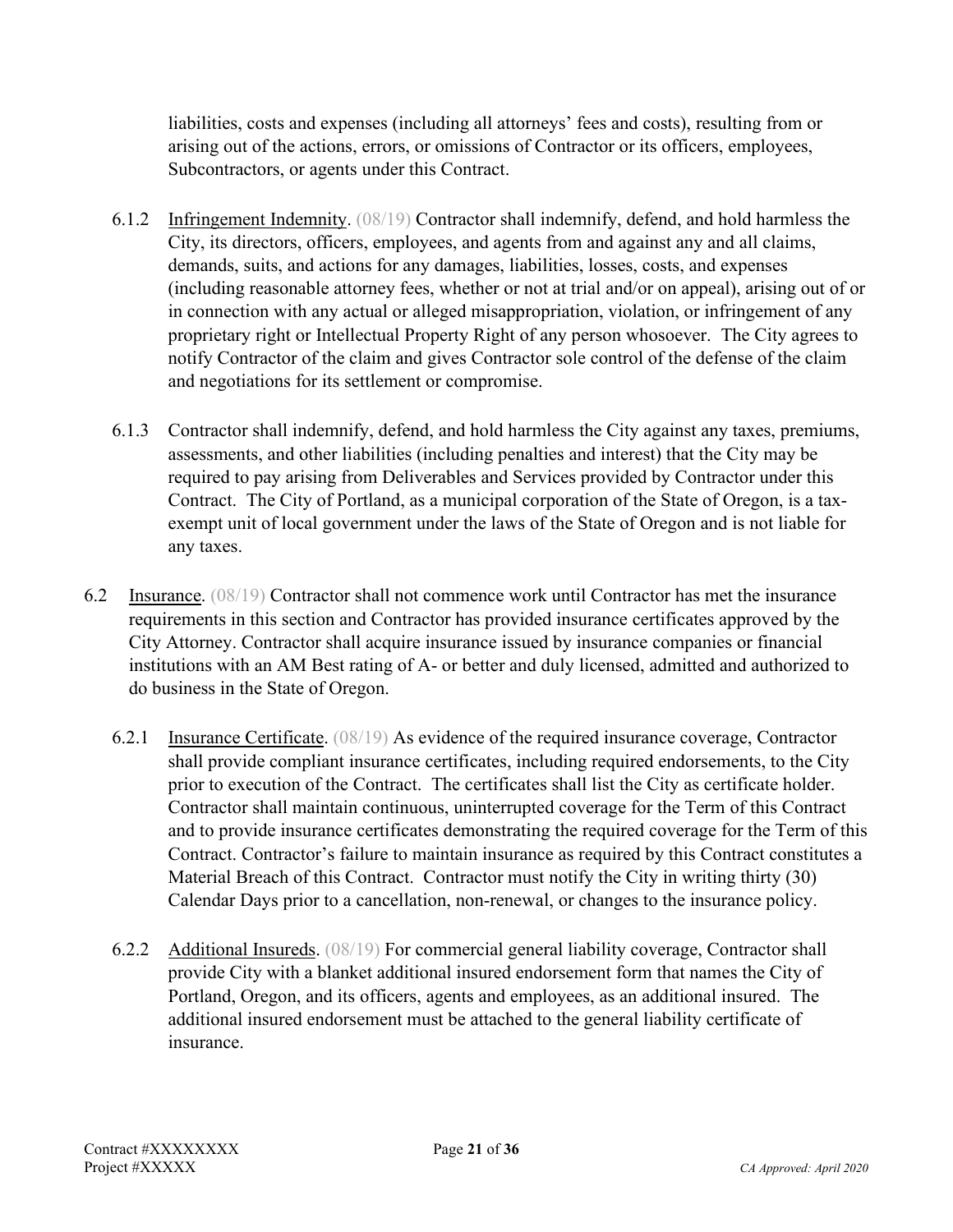- 6.2.3 Insurance Costs. (08/19) Contractor shall be financially responsible for all premiums, deductibles, self-insured retentions, and self-insurance.
- 6.2.4 Coverage Requirements. (08/19) Contractor shall comply with the following insurance requirements:
	- 6.2.4.1 Commercial General Liability. (08/19) Contractor shall acquire commercial general liability ("CGL") and property damage insurance coverage in an amount not less than \$2 million per occurrence for damage to property or personal injury arising from Contractor's work under this Contract. ☒ Required and attached ☐ Reduced by Authorized Bureau Director ☐ Waived by Authorized Bureau Director
	- 6.2.4.2 Automobile Liability. (08/19) Contractor shall acquire automobile liability insurance to cover bodily injury and property damage in an amount not less than \$2 million for each accident. Contractor's insurance must cover damages or injuries arising out Contractor's use of any vehicle.

☒ Required and attached ☐ Reduced by Authorized Bureau Director ☐ Waived by Authorized Bureau Director

6.2.4.3 Workers' Compensation. (08/19) Contractor shall comply with Oregon workers' compensation law, ORS Chapter 656, as it may be amended. If Contractor is required by ORS Chapter 656 to carry workers' compensation insurance, Contractor shall acquire workers' compensation coverage for all subject workers as defined by ORS Chapter 656 and shall maintain a current, valid certificate of workers' compensation insurance on file with the City for the entire period during which work is performed under this Contract. Contractor shall acquire workers compensation coverage in an amount not less than \$1 million each accident, \$1 million disease each employee, and \$1 million disease policy limit.

☒ Required and attached ☐ Proof of exemption (Complete Independent Contractor Certification Statement)

- 6.2.5 Insurance Requirements for Subcontractors. (08/19) Contractor shall contractually require its Subcontractors to acquire and maintain for the duration of this Contract insurance equal to the minimum coverage limits required above.
- 6.3 Rolling Estoppel. (09/17) Unless otherwise notified by Contractor, it shall be understood that the City shall have met all its obligations under this Contract. The City will be conclusively deemed to have fulfilled its obligations, unless it receives written notification of a failure to meet such obligations in the next status report, or within ten (10) Business Days following such failure, whichever is sooner, and Contractor identifies the specific failure in that notification. The City's failure to meet obligations must be described in terms of how it has affected the Project schedule or a specific performance requirement of Contractor.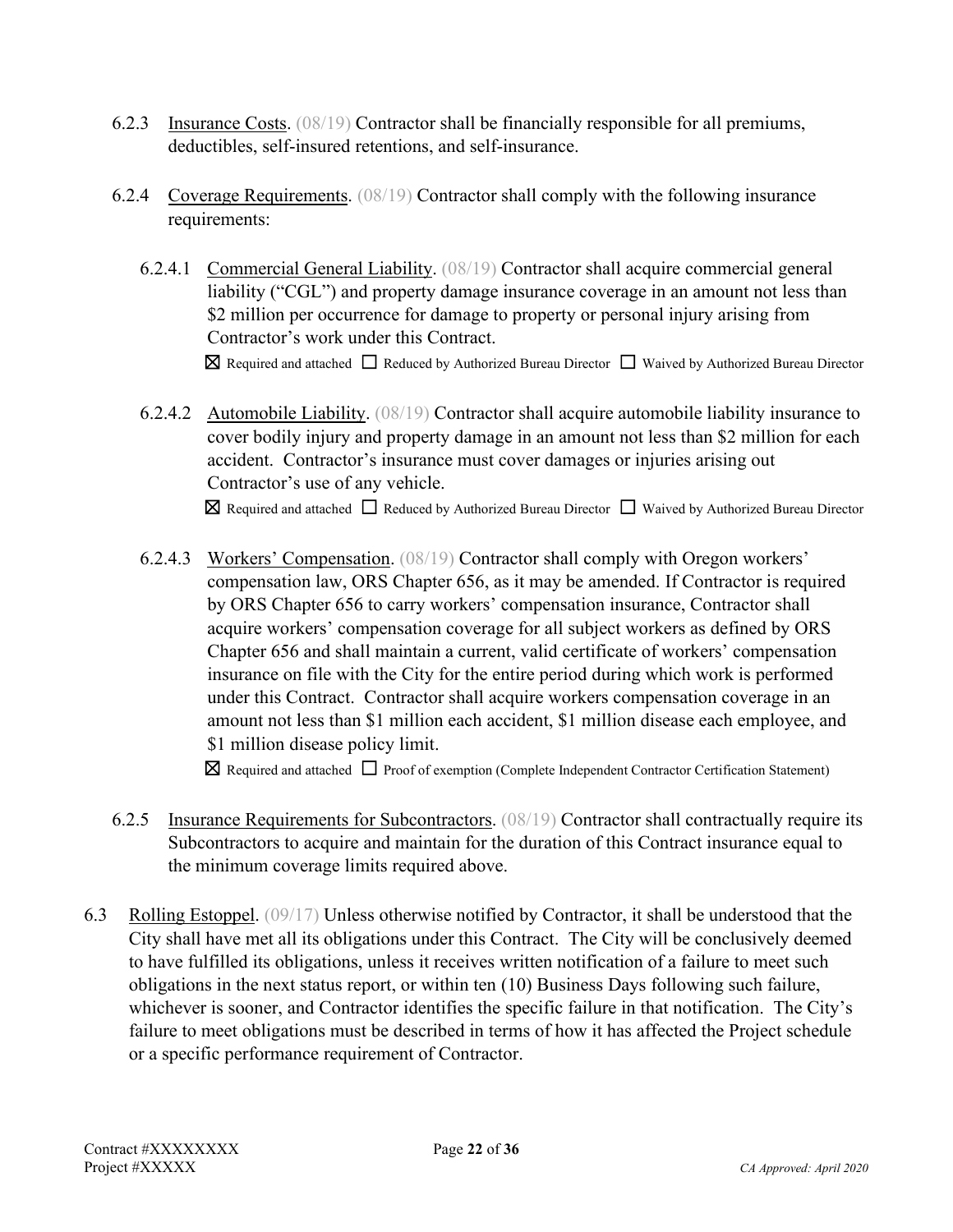- 6.3.1 Contractor is estopped from claiming that a situation has arisen that might otherwise justify changes in Project timetable, the standards of performance under this Contract, or the Contract price, if Contractor knew of that problem and failed to provide notification to the City as set forth above or to include it in the applicable status report to the City's project manager.
- 6.3.2 In the event Contractor identifies a situation that is impairing Contractor's ability to perform for any reason, Contractor's notification should contain Contractor's suggested solutions to the situation. These suggestions should be in sufficient detail so that the City's Project Manager can make a prompt decision as to the best method of dealing with the problem and continuing the Project in an unimpeded fashion.
- 6.4 Dispute Resolution. (09/17) Contractor shall cooperate with the City to ensure that all claims and controversies which arise during this Contract will be resolved as expeditiously as possible in accordance with the following resolution procedure:
	- 6.4.1 Any dispute between the City and Contractor shall be resolved, if possible by the Project Manager or their designee on behalf of the City and a designated representative on behalf of Contractor.
	- 6.4.2 If the Project Manager or the Project Manager's designee and Contractor are unable to resolve any dispute within three (3) Business Days after notice of such dispute is given by either Party to the other, the matter shall be submitted to Maty Sauter on behalf of the City and a designated representative on behalf of Contractor for resolution, if possible.
	- 6.4.3 Should any dispute arise between the Parties concerning this Contract that is not resolved by mutual agreement above, it is agreed that such dispute will be submitted to mandatory mediated negotiation prior to any Party's commencing arbitration or litigation. In such an event, the Parties to this Contract agree to participate in good faith in a non-binding mediation process. The mediator shall be selected by mutual agreement of the Parties, but in the absence of such agreement each Party shall select a temporary mediator and those mediators shall jointly select the permanent mediator. All costs of mediation shall be borne equally by the Parties.
	- 6.4.4 Should an equitable solution not result from the foregoing, the City and Contractor shall be free to pursue other remedies allowed under this Contract.
	- 6.4.5 Unless ordered by the City to suspend performance of all or any portion of Contractor's Services, Contractor shall proceed with the performance of such Services without any interruption or delay during the pendency of any of the foregoing dispute resolution procedures. During the pendency of any of the foregoing dispute resolution procedures, the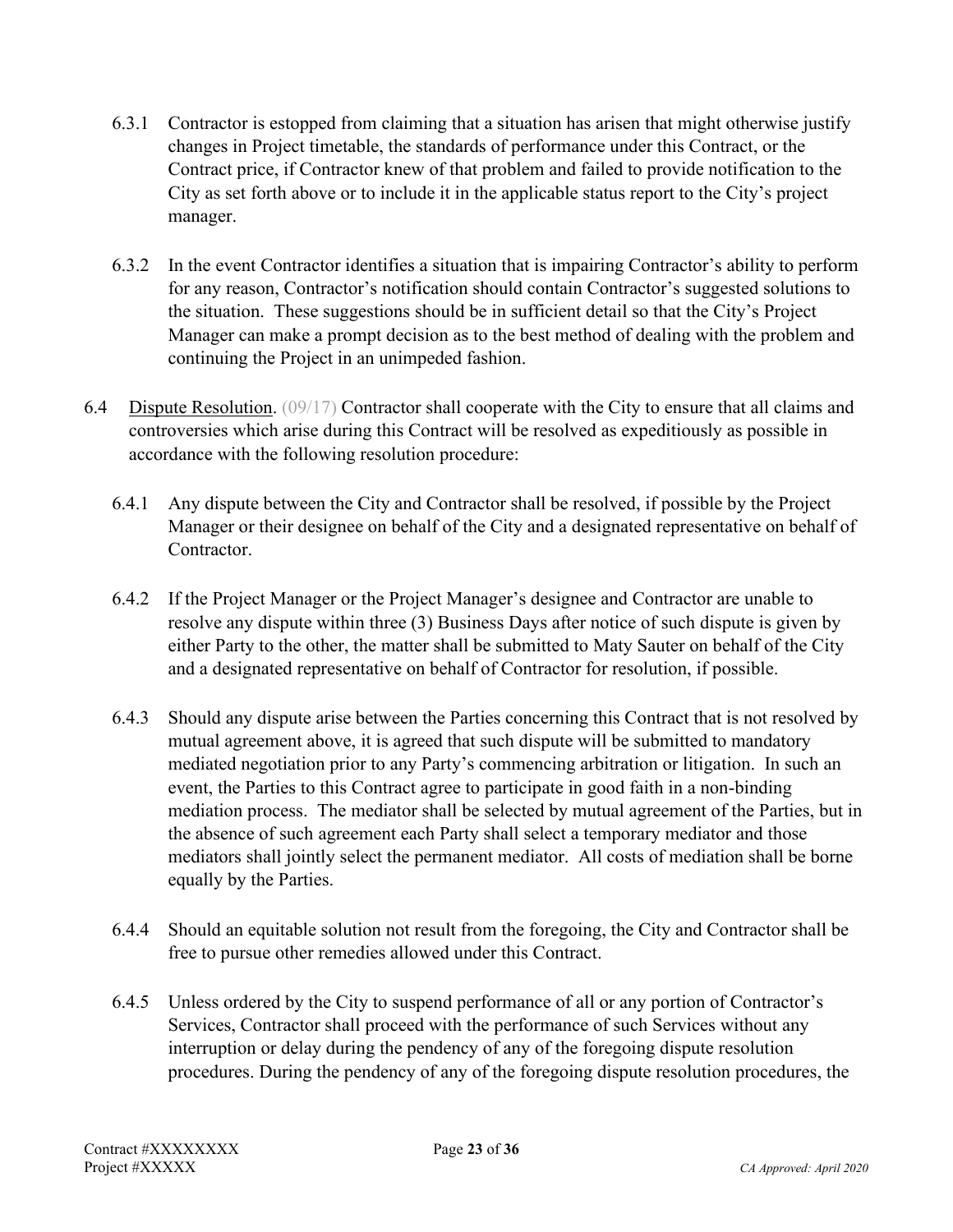City shall continue to make all payments that are not in dispute while having the right to withhold payments that are in dispute.

- 6.5 Remedies. (09/17) The remedies provided in this Contract are cumulative and may be exercised concurrently or separately. In the event of any Material Breach by Contractor, which Material Breach shall not have been cured as agreed to between the Parties, the City shall have the ability to pursue the City's rights at law or equity. The exercise of any one remedy shall not constitute an election of one remedy to the exclusion of any other.
- 6.6 Cost of Cover. (09/17) In the event of termination of this Contract by the City due to a Material Breach by Contractor, then the City may complete the Project itself, by agreement with another contractor, or by a combination thereof. After termination, in the event the cost of completing the Project exceeds the amount the City would have paid Contractor to complete the Project under this Contract, then Contractor shall pay to the City the amount of the reasonable excess.

# **SECTION 7 ACCEPTANCE**

- 7.1 Right to Perform Review and Acceptance. (10/19) Prior to Acceptance of Services or Deliverables, the City shall have the right to review and inspect Deliverable(s) to ensure they meet Acceptance Criteria, as may be further defined in Exhibit B - Statement of Work. If applicable, Contractor shall cooperate with the City in the development of Acceptance Criteria that shall codify and set forth the location, date, and other specifications. Acceptance review may occur in one or more phases, depending on the Deliverables in the Statement of Work.
- 7.2 Procedure and Timetable. (10/19) Unless otherwise specified,
	- 7.2.1 The City shall commence review of a Deliverable for Acceptance within a reasonable amount of time after receipt of a Deliverable.
	- 7.2.2 Contractor shall provide, at no additional cost, reasonable and appropriate support, assistance, and consultation in order to facilitate Acceptance review.
	- 7.2.3 City will make all reasonable efforts to complete its Acceptance review within the time period specified within the Project schedule mutually agreed upon by the Parties in writing. If the Deliverable meets the City's Specifications, the City will accept the upfitted vehicle.
- 7.3 Failure of Acceptance. (10/19) The City will notify Contractor if a Deliverable or a portion of a Deliverable fails to pass an Acceptance review and will specify in reasonable detail the identified failures and possible reasons for failure. After City's notification, Contractor shall correct the failure within ten (10) Business Days and notify the City that the correction has been completed.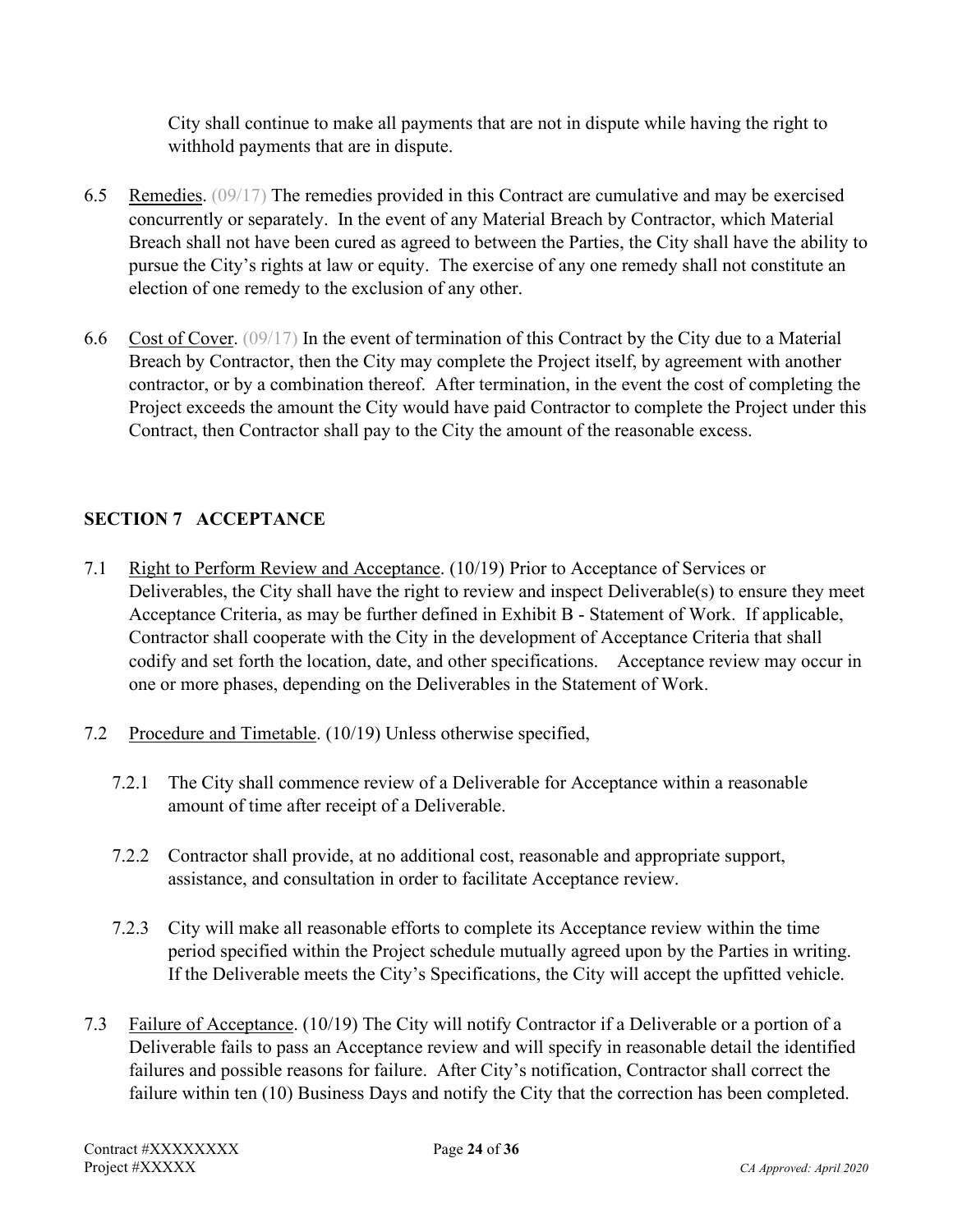After Contractor's correction notification, the City shall perform a second Acceptance review. If the Deliverable or portion of the Deliverable fails to pass the second Acceptance review, the City shall notify Contractor in writing, and the City may, in its sole discretion: (a) terminate this Contract with no further liability; (b) require Contractor to replace the Deliverable or defective portion of the Deliverable at no additional cost to the City, (c) require Contractor to make further corrections to prepare for re-review ; or (d) Accept the Deliverable at a reduced cost to be negotiated between the Parties.

- 7.3.1 If a Deliverable fails a second or subsequent Acceptance review, in no event shall there be an increase to the original price agreed to by the Parties for the Deliverable.
- 7.4 City Acceptance of Failure. (05/19) If the City elects to accept a Deliverable or any combination even with the failure(s), then the City may request that Contractor issue a refund to the City in an amount equal to a percentage of the full fee value of the Deliverable that the Parties mutually determine represents the loss of use or functionality.
- 7.5 Revocation of Acceptance. (01/19) The City shall have the right to revoke "Acceptance with Exception(s)" if the City granted an "Acceptance with Exception(s)" based on Contractor's commitment to correct the Defect within a reasonable period of time, but the Defect has not been so corrected. The City shall also have the right to revoke Acceptance if the City accepted the Deliverable without discovery of the Defect, and the Acceptance was reasonably induced by Contractor's assurances or by the difficulty of discovery of the Defect before Acceptance. Revocation is effective only if it occurs within a reasonable time after the City discovers or should have discovered the reasons for revocation.
- 7.6 Termination Based on Failure of Acceptance. (10/19) If the Deliverables or Services fail to pass the Final Acceptance review(s), the City may terminate this Contract. Contractor shall refund all costs paid for the Deliverables and Services in U.S. Dollars within fifteen (15) Calendar Days of the date of receipt of notice of termination. The refund shall be in cash and not in the form of future credits from Contractor.
- 7.7 No Waiver. (05/19) Acceptance shall not relieve Contractor from its responsibility under any warranty. Payment for Deliverables, or any portion thereof, does not constitute Acceptance nor does it constitute a waiver of any warranty applicable to the City.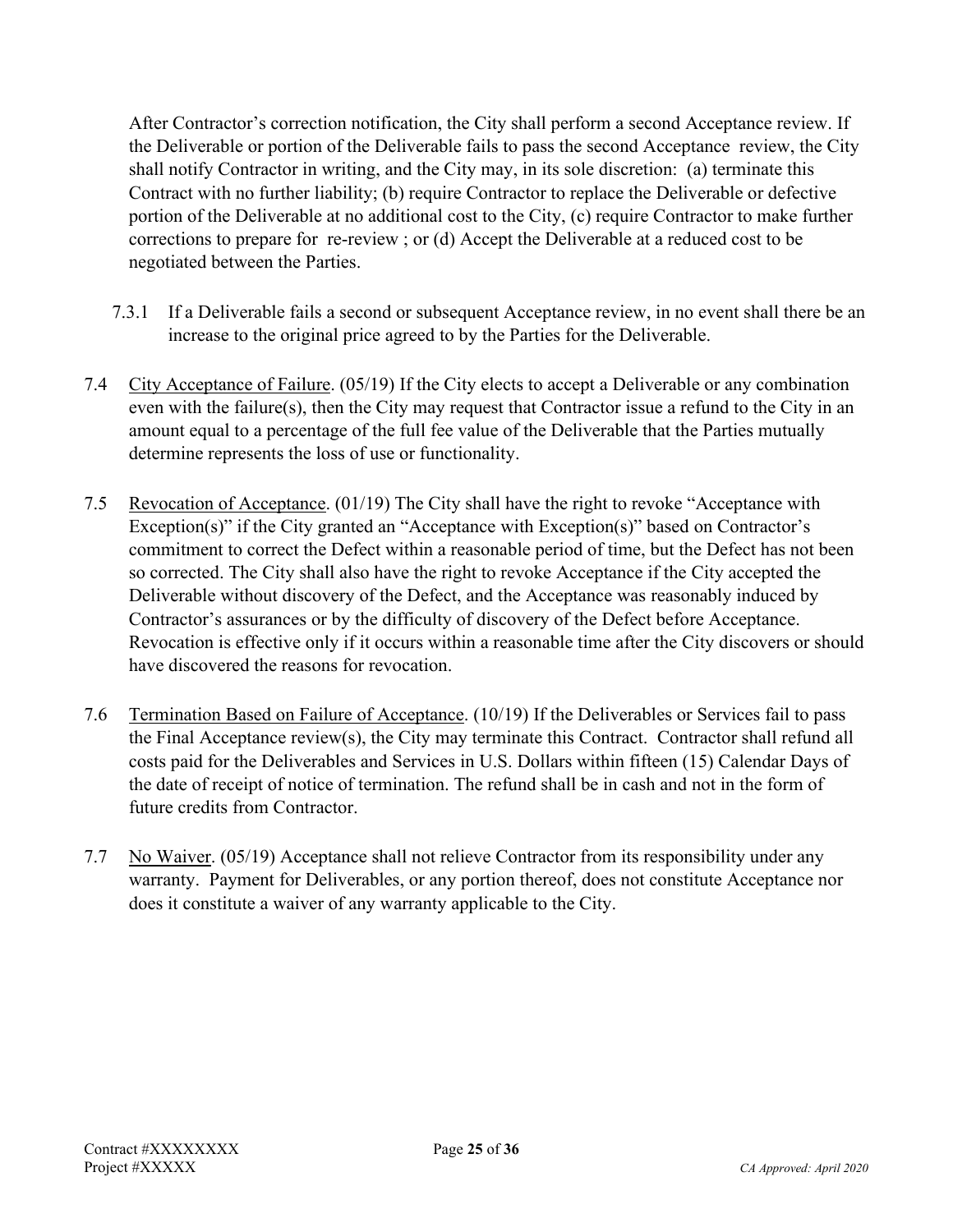# **SIGNATURE PAGE**

(08/19)

Contractor represents that Contractor has had the opportunity to consult with its own independently selected attorney in the review of this Contract. Neither Party has relied upon any representations or statements made by the other Party that are not specifically set forth in this Contract.

This Contract constitutes the entire agreement between the City and Contractor and supersedes all prior and contemporaneous proposals and oral and written agreements, between the Parties on this subject, and any different or additional terms on a City purchase order or Contractor quotation or invoice.

The Parties agree that they may execute this Contract and any Amendments to this Contract, by electronic means, including the use of electronic signatures.

This Contract may be signed in two (2) or more counterparts, each of which shall be deemed an original, and which, when taken together, shall constitute one and the same agreement.

IN WITNESS WHEREOF, the Parties hereby cause this Contract to be executed.

**CONTRACTOR** 

Authorized Signature Date

Printed Name and Title

Address:

Phone: Email: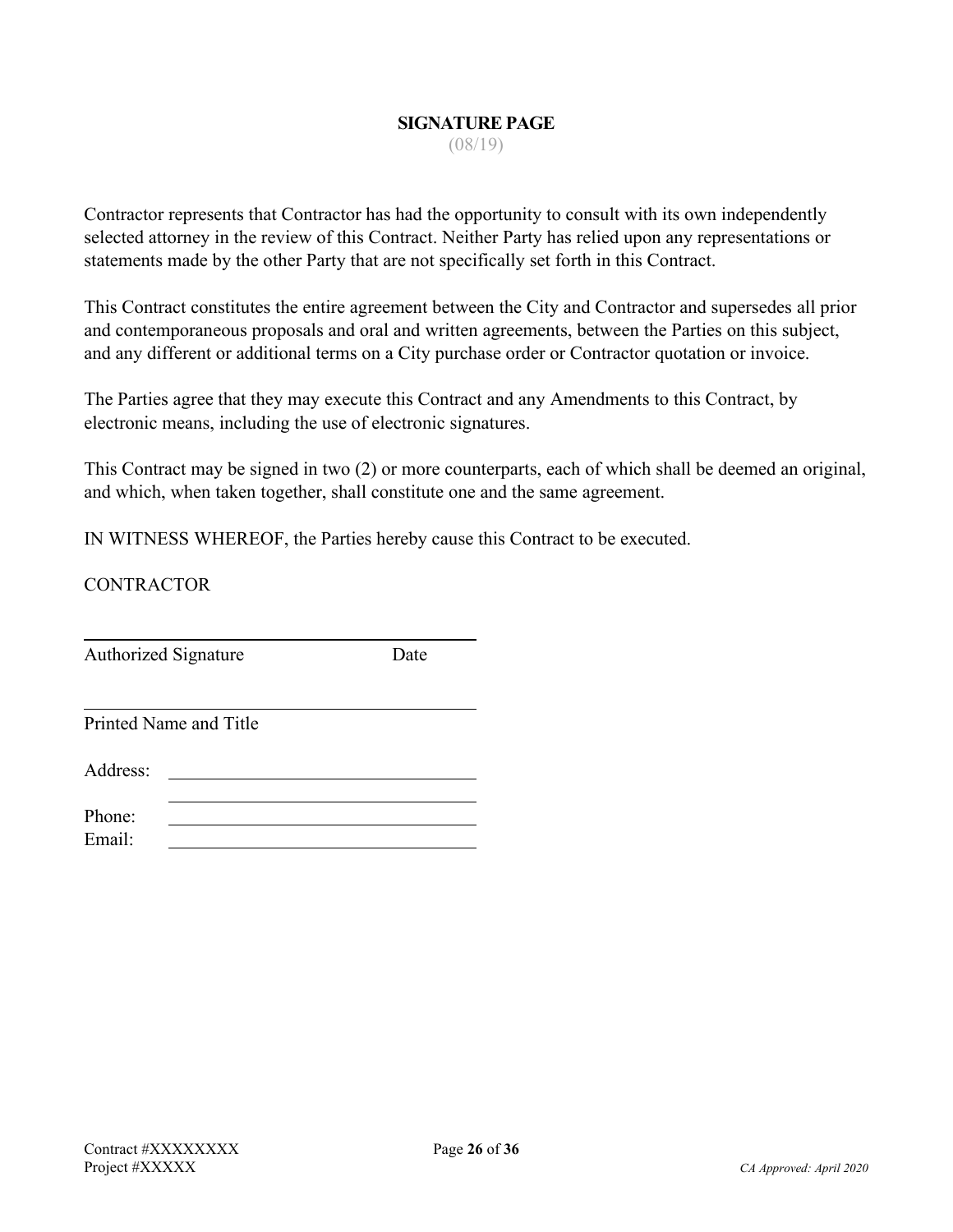Contract Number: XXXXXXXXX Amendment Number: XX

Contract Title: Vehicle Upfitting Services

## CITY OF PORTLAND SIGNATURES

Chief Procurement Officer

Approved as to Form:

Office of City Attorney

By: <u>Nate:</u> Date:

By: Date: Date: Date: Date: Date: Date: Date: Date: Date: Date: Date: Date: Date: Date: Date: Date: Date: Date: Date: Date: Date: Date: Date: Date: Date: Date: Date: Date: Date: Date: Date: Date: Date: Date: Date: Date: Da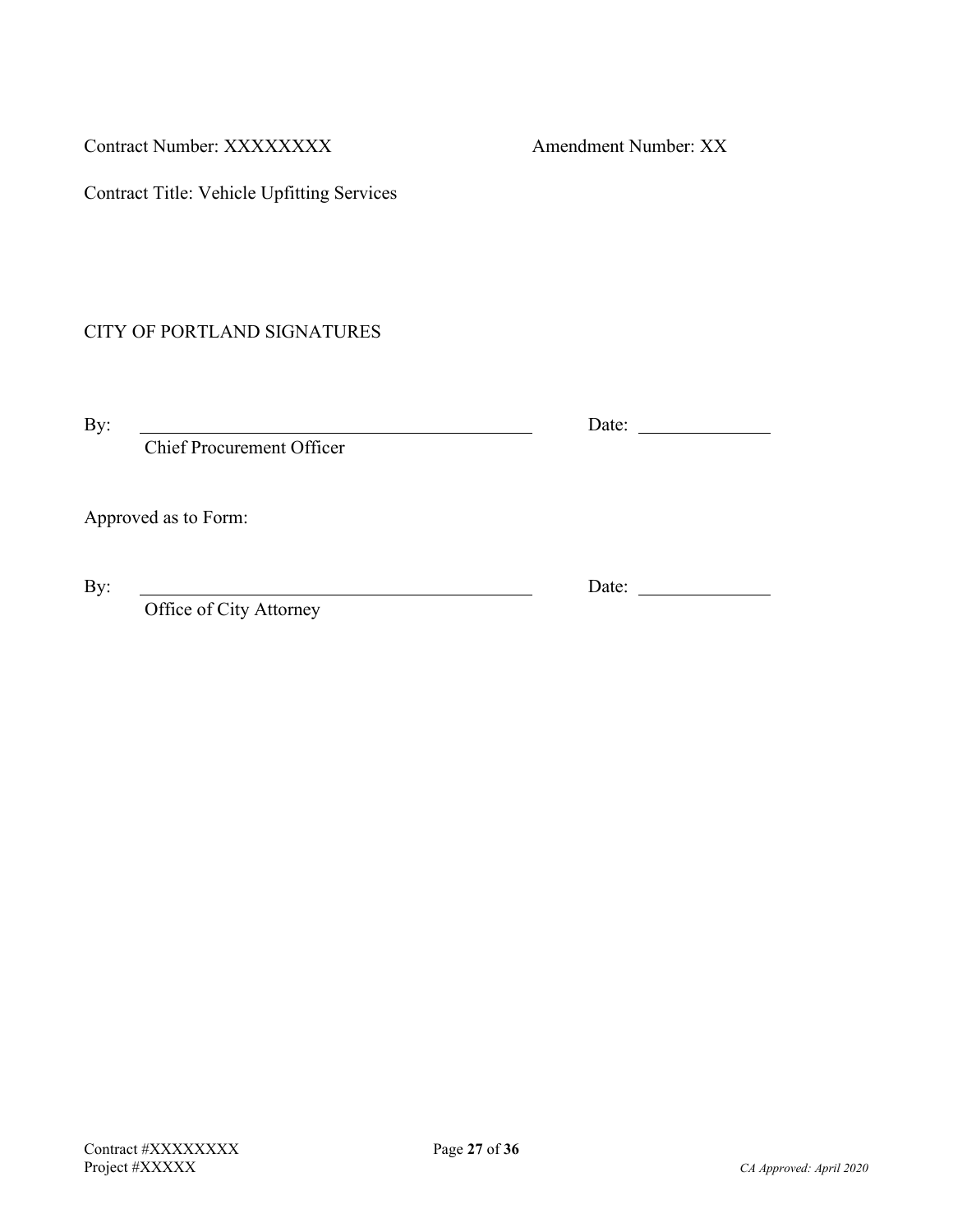#### **Exhibit A Contractor's Price**

# **SECTION I PRICING**

| <b>ITEM</b>                   | <b>COSTS</b> |
|-------------------------------|--------------|
| <b>SHOP RATE</b>              |              |
| <b>DISCOUNTED PARTS RATES</b> |              |
| <b>MULTI-VEHICLE DISCOUNT</b> |              |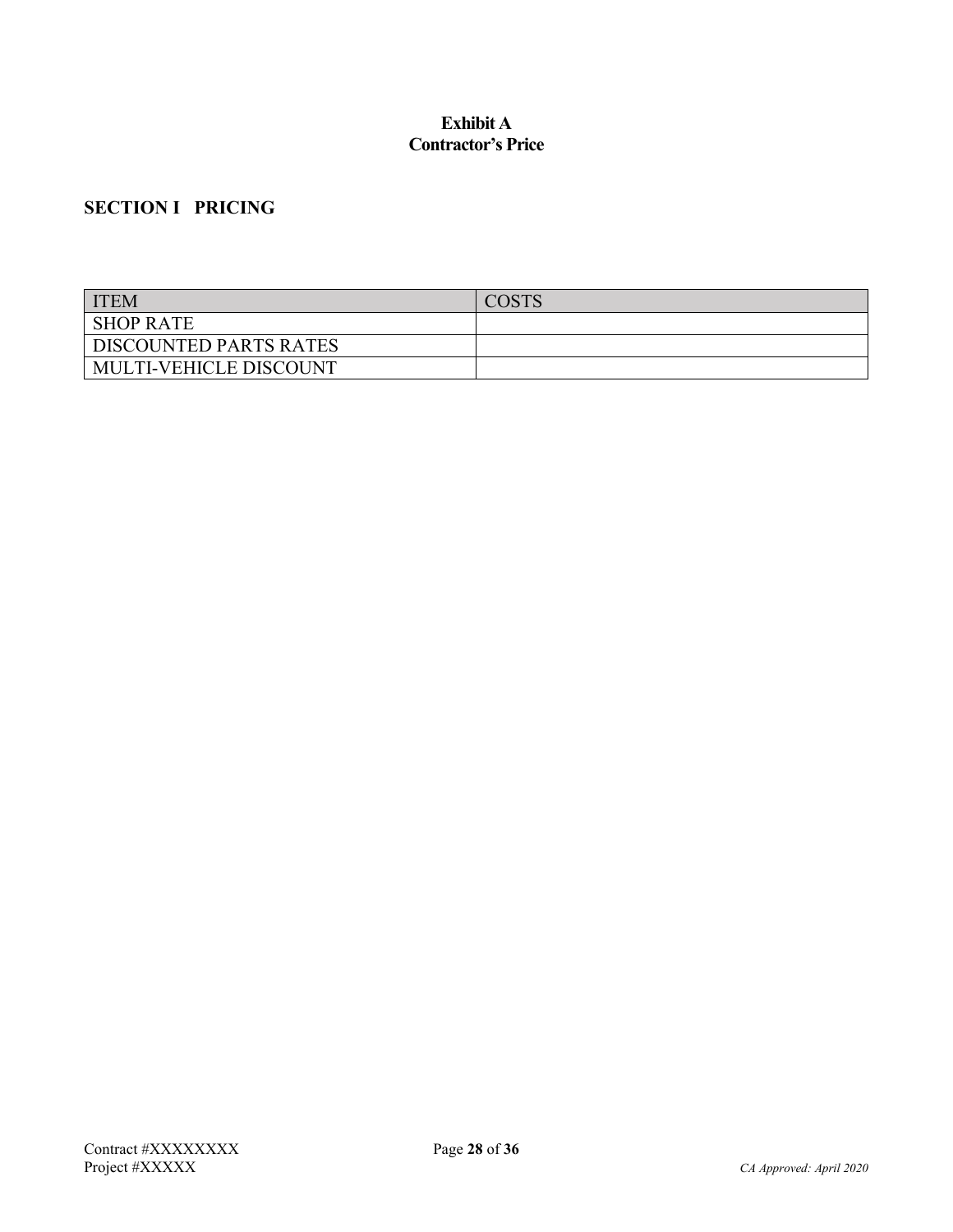#### **Exhibit B Statement of Work**

#### **SECTION 1 SUMMARY**

CityFleet is a division of the City of Portland Office of Management and Finance. The City of Portland owns over 3,500 vehicles and pieces of equipment and provides full-service fleet management services to fulfill the City's vehicle and equipment needs. From acquisition to disposal, CityFleet provides stateof-the-art maintenance, repair, vehicle upfitting, and final disposal of each vehicle and piece of equipment.

#### **SECTION 2 SCOPE OF WORK**

Contractor shall provide all labor, materials, and equipment necessary to provide installation of any and all aftermarket equipment used in vehicles. Services will include installation of equipment including all wiring, fabrication and removal/reinstallation of interior and exterior vehicle parts as required. Vendor shall provide all other equipment required to make a completely safe and operational vehicle.

#### **SECTION 3 TASKS AND DELIVERABLES**

City shall notify Contractor when a vehicle or vehicles require upfitting services. Contractor shall provide to City a quote for those upfitting services, costs shall be all inclusive. Quotes shall include a date by which the work shall be completed, and the vehicle returned to City.

City Project Manager will review the estimate and if approved sign off on the estimate. Contractor will retrieve/receive the vehicle to conduct upfitting services at Contractor's facility, per the specifications provided by City.

#### **SECTION 4 DELIVERY AND INSPECTION**

Upon completion of upfitting services Contractor will return vehicle to City for final inspection by City.

Upfitted vehicles are subject to final inspection and acceptance by City. Vehicles failing to conform to the requirements may be returned to Contractor. If returned, all costs are the responsibility of the Contractor. Upon discovery of non-conforming vehicles, City may elect to do either of the following: request the Contractor to bring the vehicle(s) into compliance or assess liquidated damages if the delay exceeds fifteen (15) calendar days.

## **SECTION 4 PROJECT MANAGEMENT**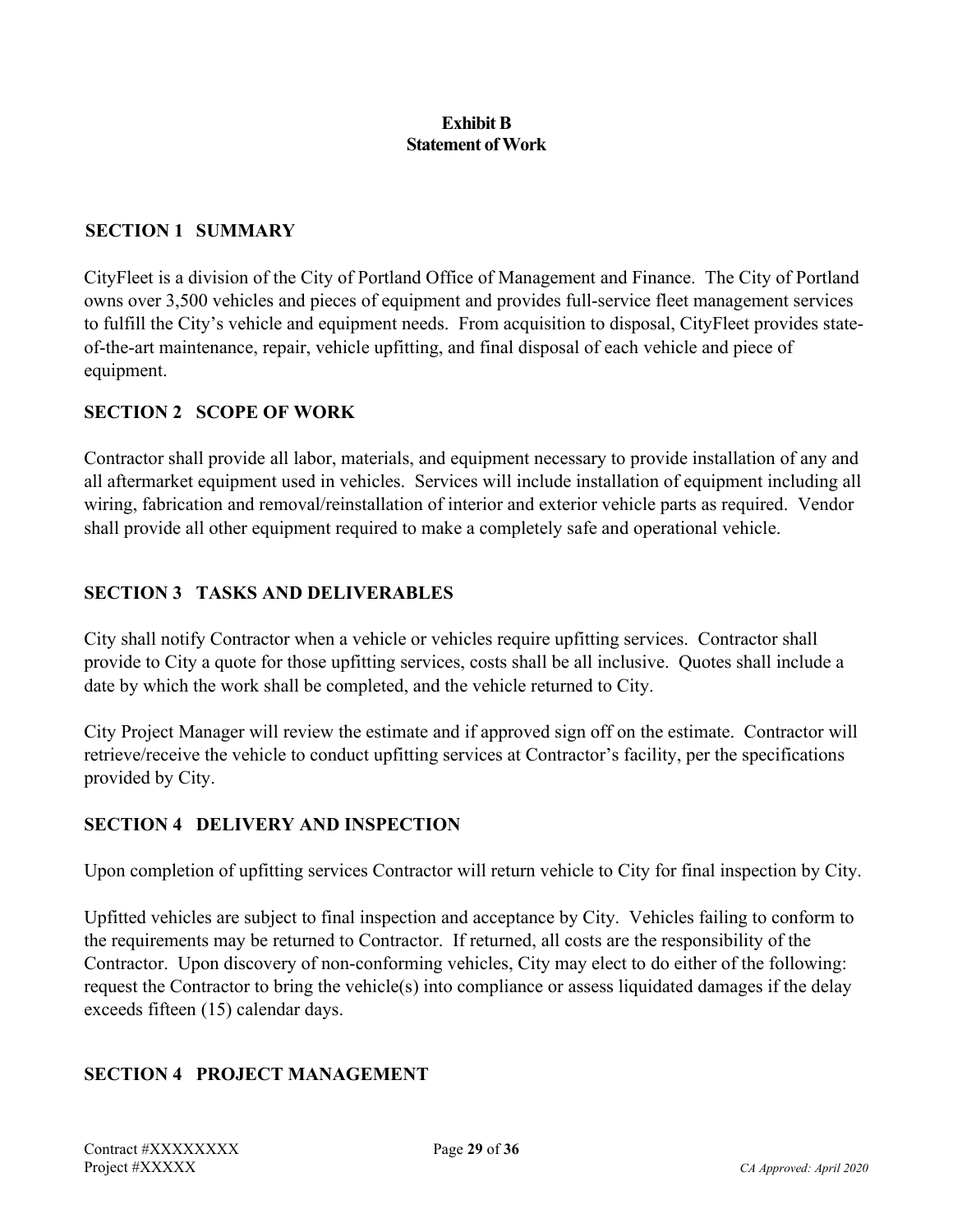#### 4.1 Status Reports

Contractor shall summarize activities under this Contract in written weekly status reports submitted to the City Project Manager. The status reports are due on the first day of the week and shall include summaries of all activities and Deliverables completed in the prior week/month. The report shall include a list of any delayed items, a description of the cause of the delay, schedule impact, and a proposed method of resolution. Delayed items shall be carried over onto subsequent reports until resolved.

#### 4.2 Place of Performance

Contractor shall provide City with services at Contractor facilities as agreed with the City Project Manager.

#### 4.3 Project Managers

The City's Project Manager will be Alan Bates. The City may change City's Project Manager from time to time upon written notice to Contractor. Contact Information: (503)823-1819 or e-mail: [alan.bates@portlandoregon.gov](mailto:alan.bates@portlandoregon.gov)

The Contractor's Project Manager will be XXXXXXX. Contact Information: (XXX)XXX-XXXX or email: XXXX@XXX.com

4.4 Acceptance Criteria and Acceptance Test Plan

Acceptance Criteria and the Acceptance review plan shall be reviewed jointly by the City's Project Manager and Contractor's Project Manager. When agreed, the Acceptance Criteria and review plan shall be attached and incorporated here in this Statement of Work as Exhibit B-1.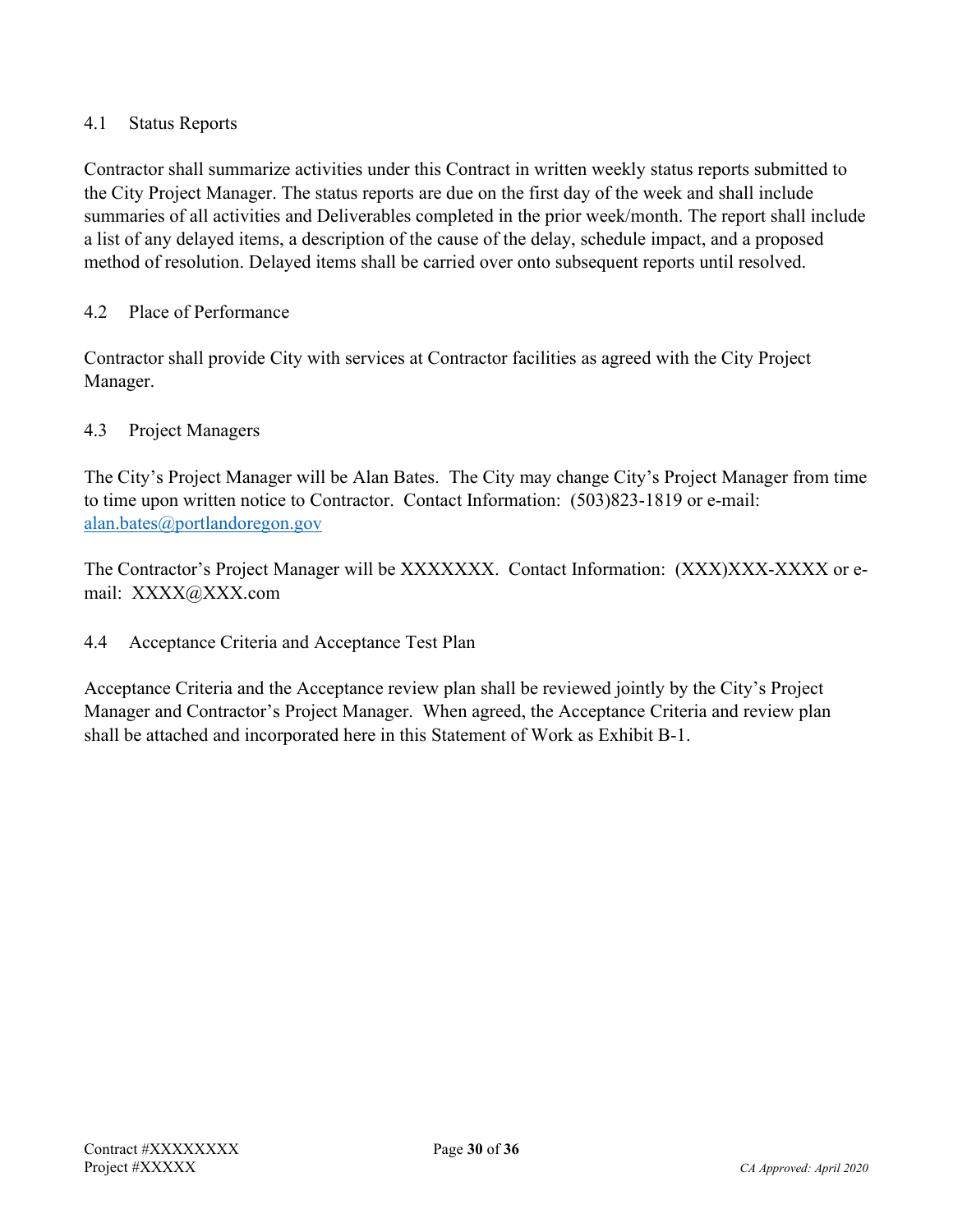# **Exhibit C - City RFP 00001580**

Exhibit C, City RFP 00001580 Vehicle Upfitting Services incorporated by reference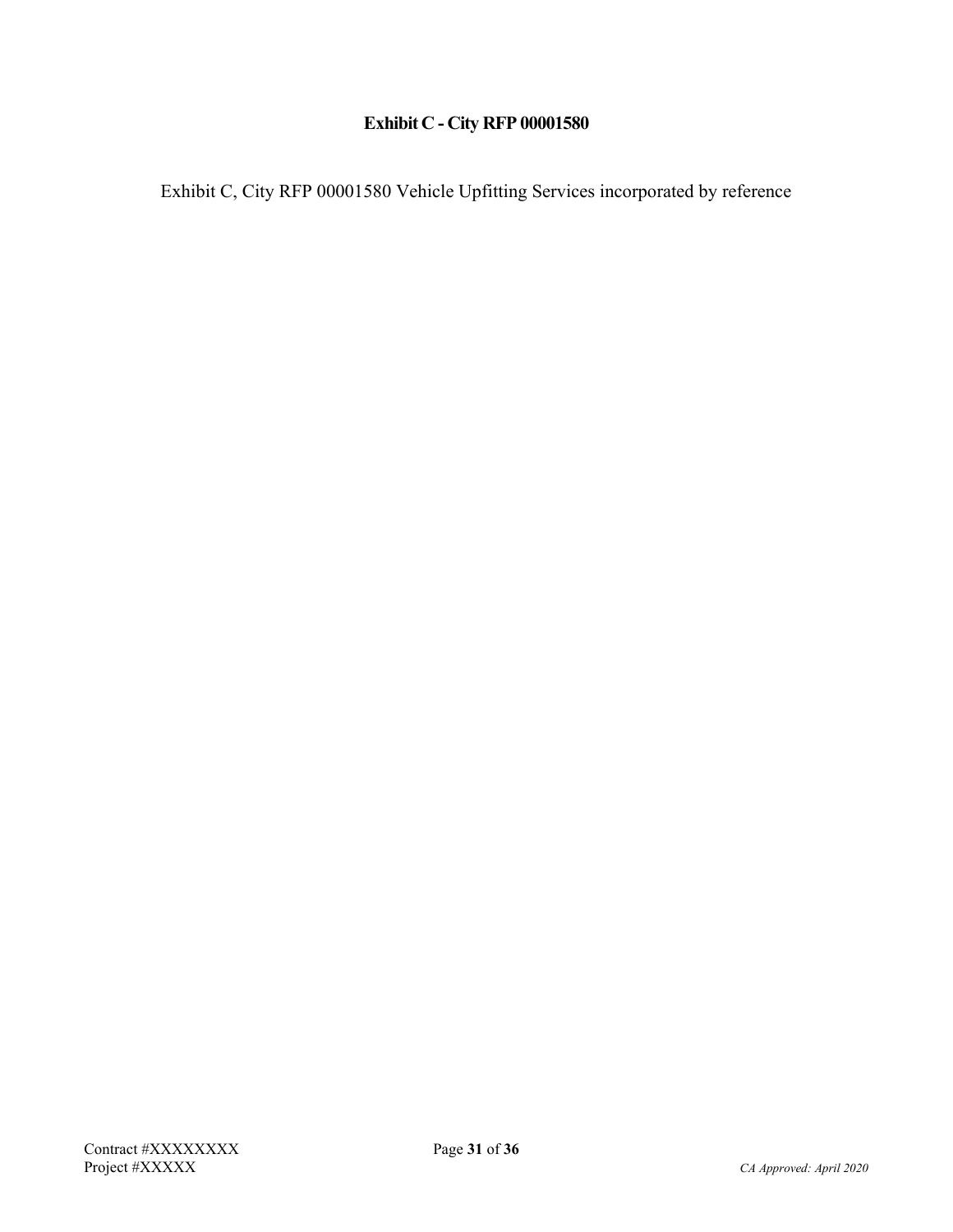## **Exhibit D, Contractor's Proposal**

Exhibit D, Contractor's Proposal incorporated by reference.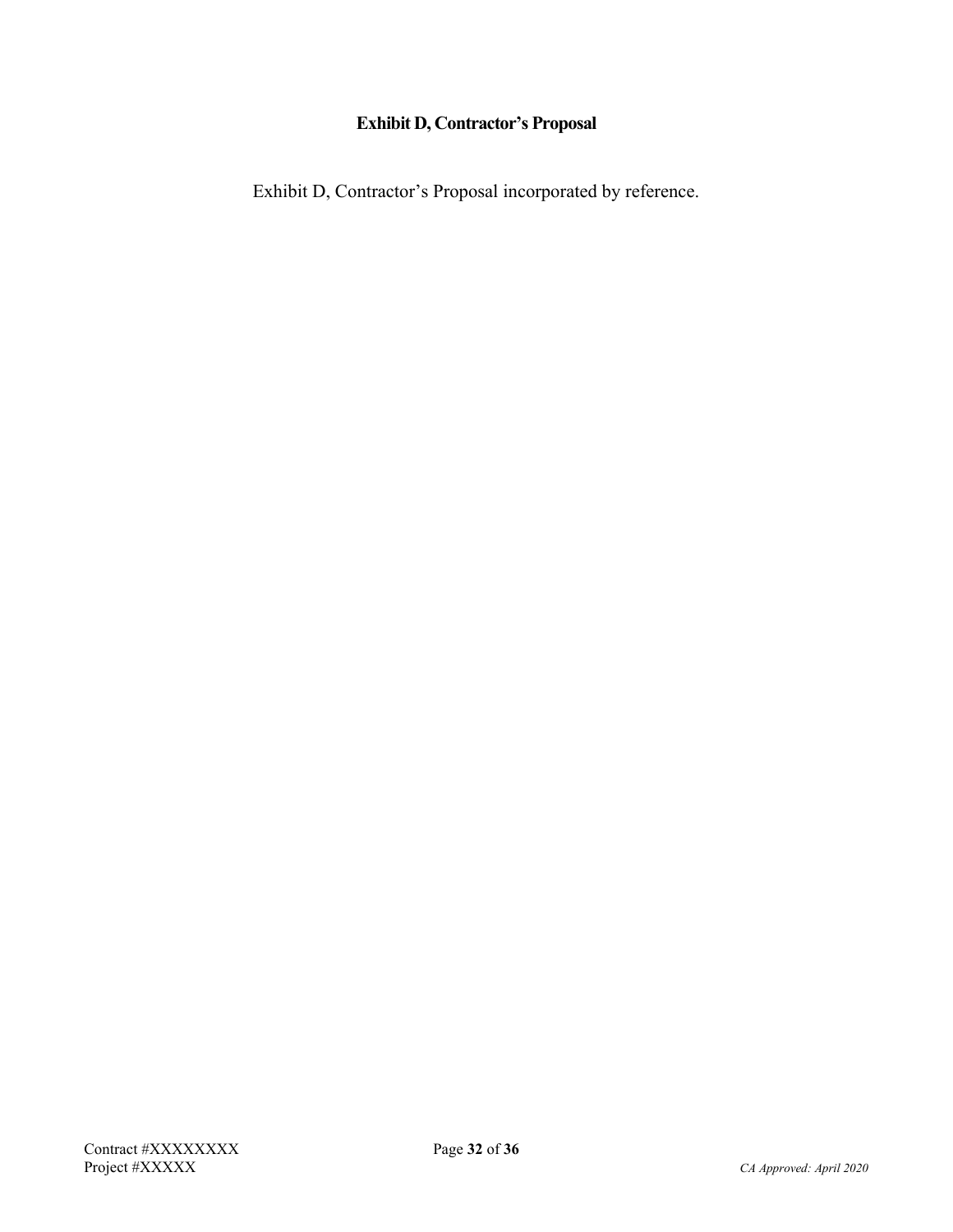#### **Exhibit E Sample Forms**

#### **Exhibit E-1: STATUS REPORT**

|                      | <b>BUREAU NAME</b>   |  |  |
|----------------------|----------------------|--|--|
|                      |                      |  |  |
| Contractor           | <b>Project Title</b> |  |  |
| <b>Contract No.</b>  | <b>Report Date</b>   |  |  |
| <b>Contract Date</b> | <b>Submitted by:</b> |  |  |

#### **1. Key Status Indicators:**

| Description                  | No | Yes | Explanation |
|------------------------------|----|-----|-------------|
| Has scope changed?           |    |     |             |
| Will target dates slip?      |    |     |             |
| Are there resource problems? |    |     |             |
| Any other issues?            |    |     |             |
|                              |    |     |             |

#### **2. Major Activities Completed For Reporting Week (Key Accomplishments):**

| $\cdot$  | ັ          |
|----------|------------|
| Activity | Comment(s) |
|          |            |
|          |            |
|          |            |
|          |            |
|          |            |

#### **3. Major Activities Planned For Reporting Week and Not Completed:**

| Activity | $\Gamma$ Comment(s) |
|----------|---------------------|
|          |                     |
|          |                     |
|          |                     |
|          |                     |
|          |                     |

#### **4. Major Activities Planned For Next Week:**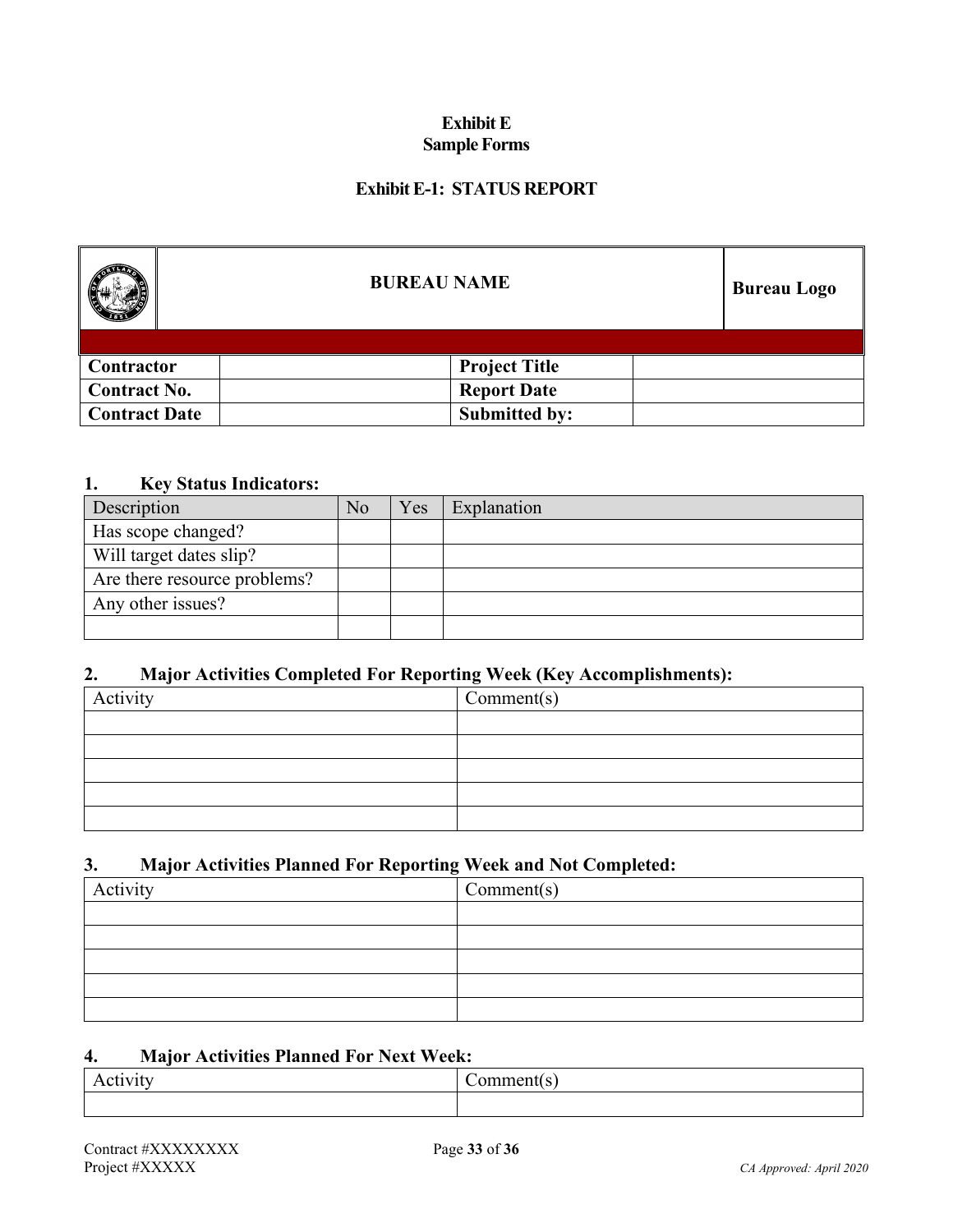## **5. Status of Key Team Deliverables:**

| Deliverable | Comment(s) |
|-------------|------------|
|             |            |
|             |            |
|             |            |
|             |            |
|             |            |

#### **6. Major Issues Requiring Immediate Attention:**

| Issue | Resolution |
|-------|------------|
|       |            |
|       |            |
|       |            |
|       |            |

## **7. Weekly Summary of Performance by Individual**

Individual's Name:

| <b>Scheduled Activities</b> | complete | $incomplete$ $\bigcap$ $Comment(s)$ |  |
|-----------------------------|----------|-------------------------------------|--|
|                             |          |                                     |  |
|                             |          |                                     |  |
|                             |          |                                     |  |
|                             |          |                                     |  |

#### Individual's Name:

| <b>Scheduled Activities</b> | complete | incomplete Comment(s) |  |
|-----------------------------|----------|-----------------------|--|
|                             |          |                       |  |
|                             |          |                       |  |
|                             |          |                       |  |
|                             |          |                       |  |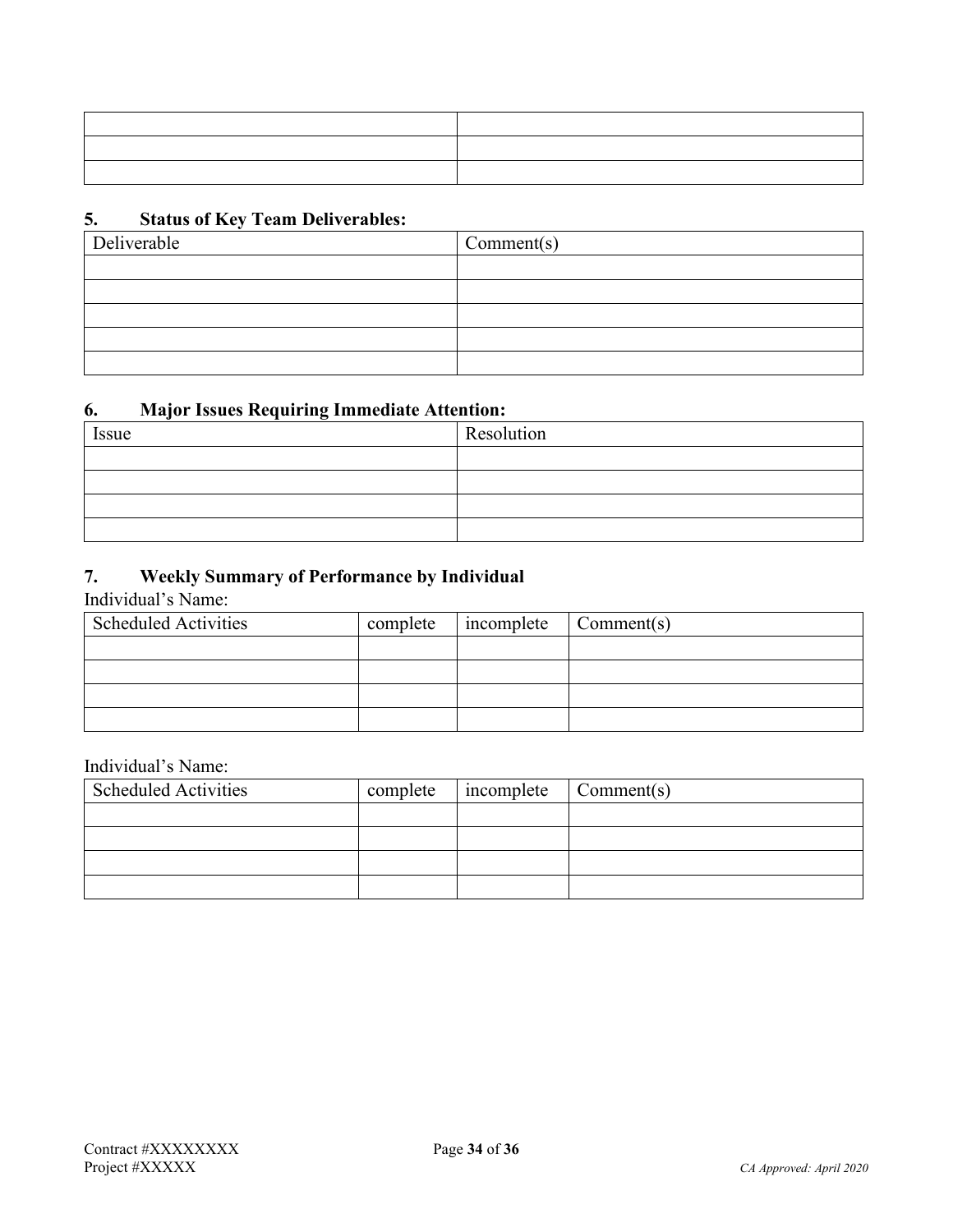#### **Exhibit E-2: CHANGE ORDER**



**BUREAU NAME LOGO**

#### **CHANGE ORDER**

| <b>Contractor</b>    | <b>Project Title</b>     |          |
|----------------------|--------------------------|----------|
| <b>Contract No.</b>  | <b>Change Order No.</b>  | *SAMPLE* |
| <b>Contract Date</b> | <b>Change Order Date</b> |          |

| <b>Select</b> | <b>Type</b>    | <b>Description and Reason for Change</b> | <b>Modification to:</b>  |
|---------------|----------------|------------------------------------------|--------------------------|
|               | Time           |                                          | Project Schedule         |
|               |                |                                          | and/or Contract          |
|               | Scope or       |                                          | <b>Statement of Work</b> |
|               | Specifications |                                          | Acceptance Test Plan     |
|               | Deliverables   |                                          | <b>Statement of Work</b> |
|               |                |                                          | Acceptance Test Plan     |
|               | Price          |                                          | Statement of Work and/or |
|               |                |                                          | Contract                 |
|               | Terms and      |                                          | Request Amendment to     |
|               | Conditions     |                                          | Contract                 |
|               | Other          |                                          |                          |

- 1. Additional time is necessary and the Project Schedule for the Statement of Work or a specific Deliverable is hereby extended through (DATE) or modified as shown on the attached Project Schedule.
- 2. Additional work or a change in work or Specifications is necessary. For example, changes to the Statement of Work, Deliverables and/or the Acceptance.
- 3. A price adjustment is necessary for the following Deliverables. These changes will NOT affect the total not-to-exceed value of the Contract. For example, price changes that show the original price and the modified price.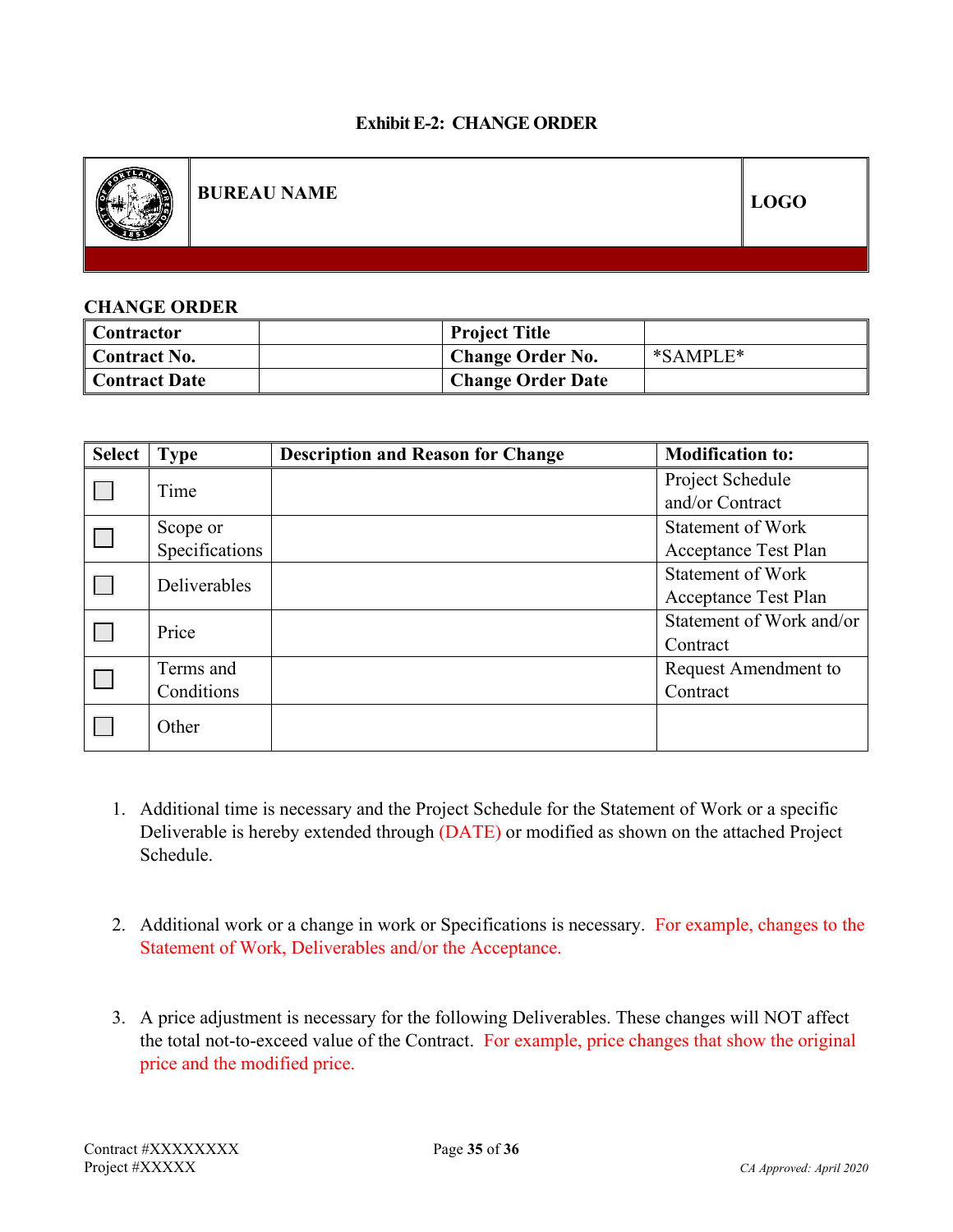4. An Amendment to the Contract is requested for the following reasons. For example, any change to the total value of the Contract, the term or ending date of the Contract, or the Contract terms and conditions requires an Amendment.

The Change Order is subject to the terms and conditions of the above-referenced Contract.

The rest of the Statement of Work shall remain unchanged and in full force and effect.

#### **CITY OF PORTLAND CONTRACTOR**

| <b>Authorized Signature</b>          | Date | <b>Authorized Signature</b> | Date |
|--------------------------------------|------|-----------------------------|------|
| <b>Printed Name</b>                  |      | <b>Printed Name</b>         |      |
| <b>City Project Manager</b><br>Title |      | Title                       |      |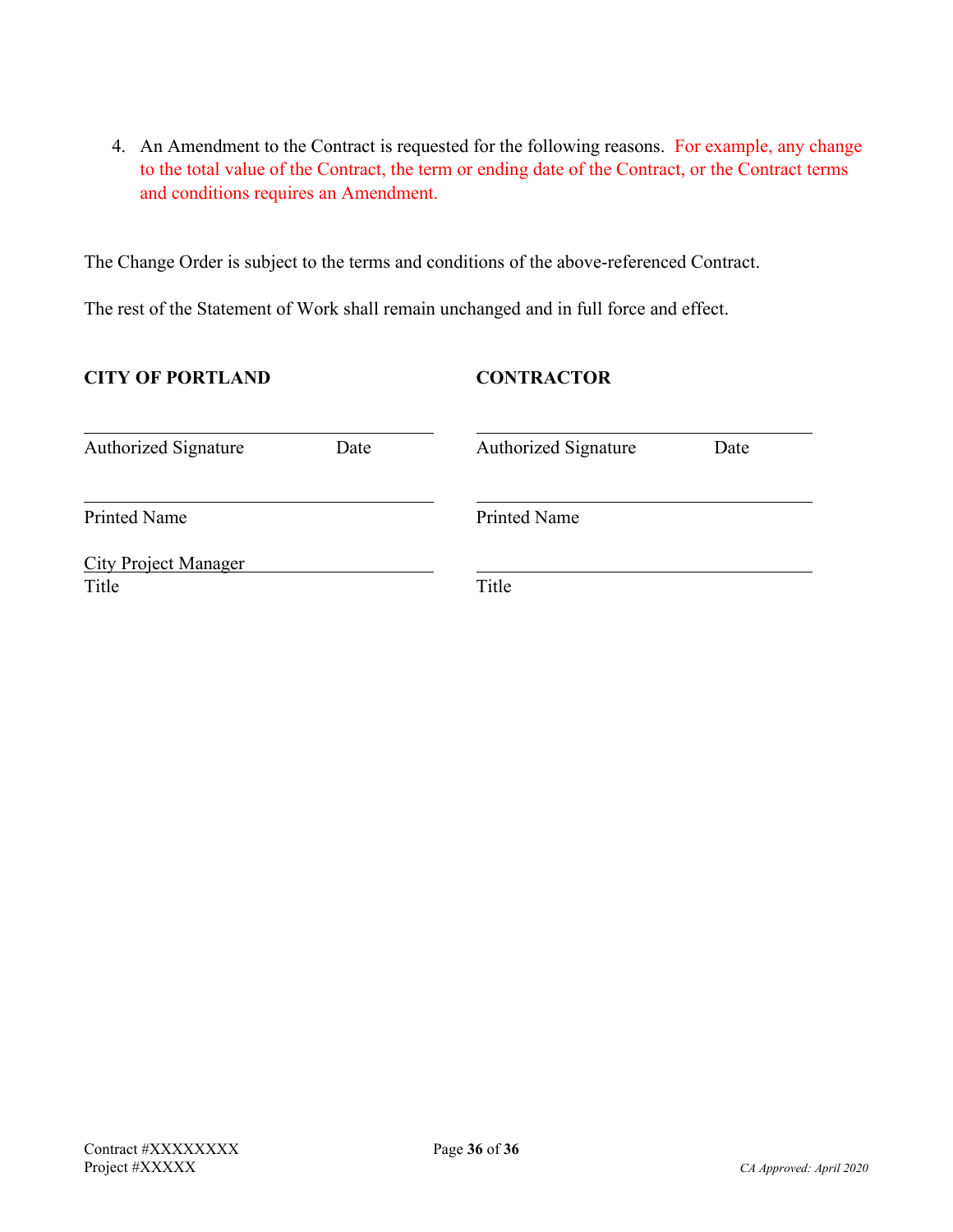## **IMPACT STATEMENT**

**Legislation title:** Authorize a competitive solicitation and award of five contracts to provide Vehicle Upfitting Services for a five-year term and total amount not to exceed \$5 million (Ordinance)

| <b>Contact name:</b>                   | Nichelina Almirol-Robbins |  |  |  |
|----------------------------------------|---------------------------|--|--|--|
| <b>Contact phone:</b>                  | 503-823-8252              |  |  |  |
| <b>Presenter name:</b> Scott Schneider |                           |  |  |  |

#### **Purpose of proposed legislation and background information:**

The purpose of this legislation is to authorize a competitive solicitation and five (5) price agreements for Vehicle Upfitting Services for CityFleet managed vehicles for the next five (5) years. These price agreements will provide

CityFleet, is responsible for providing, maintaining, and repairing safe, reliable, and affordable vehicles and equipment to City bureaus and other government agencies. CityFleet is maintains approximately 4,200 assets, including electric and plug‐in hybrid electric vehicles, renewable natural gas vehicles, and renewable diesel vehicles.

CityFleet has a need of Vehicle Upfitting services for managed assets of the following types:

- Light-Duty Vehicle: <10,000 lbs.
- Medium-Duty Vehicle: 10,000 19,500 lbs.
- Light Heavy-Duty Vehicle:  $19,001 26,000$  lbs.
- Heavy-Duty Vehicle: >26,000 lbs.

These services include adding non-standard specialty equipment and tools to vehicles that are required to do the jobs and tasks of City work. For example, emergency lighting and sirens on emergency equipment.

There are approximately 300 upfits needed every year. CityFleet conducts hundreds of preventative maintenance jobs and repairs on 4200 assets in our fleet but requires vendors to perform the balance of the projects. CityFleet lacks the space, resources, and skills to do much of the upfitting work, necessitating the need for contracted upfitting vendors.

CityFleet has never solicited for price agreements for vehicle upfitting services, instead procuring these services individually for each repair. Soliciting many upfitting projects individually has slowed the volume of repairs that CityFleet can manage efficiently. Quality of service and timeliness of job completion has been difficult to enforce effectively due to lack of agreed-upon contractual standards. This impact negatively affects adjoining bureaus who need the upfitted vehicles to perform their job duties.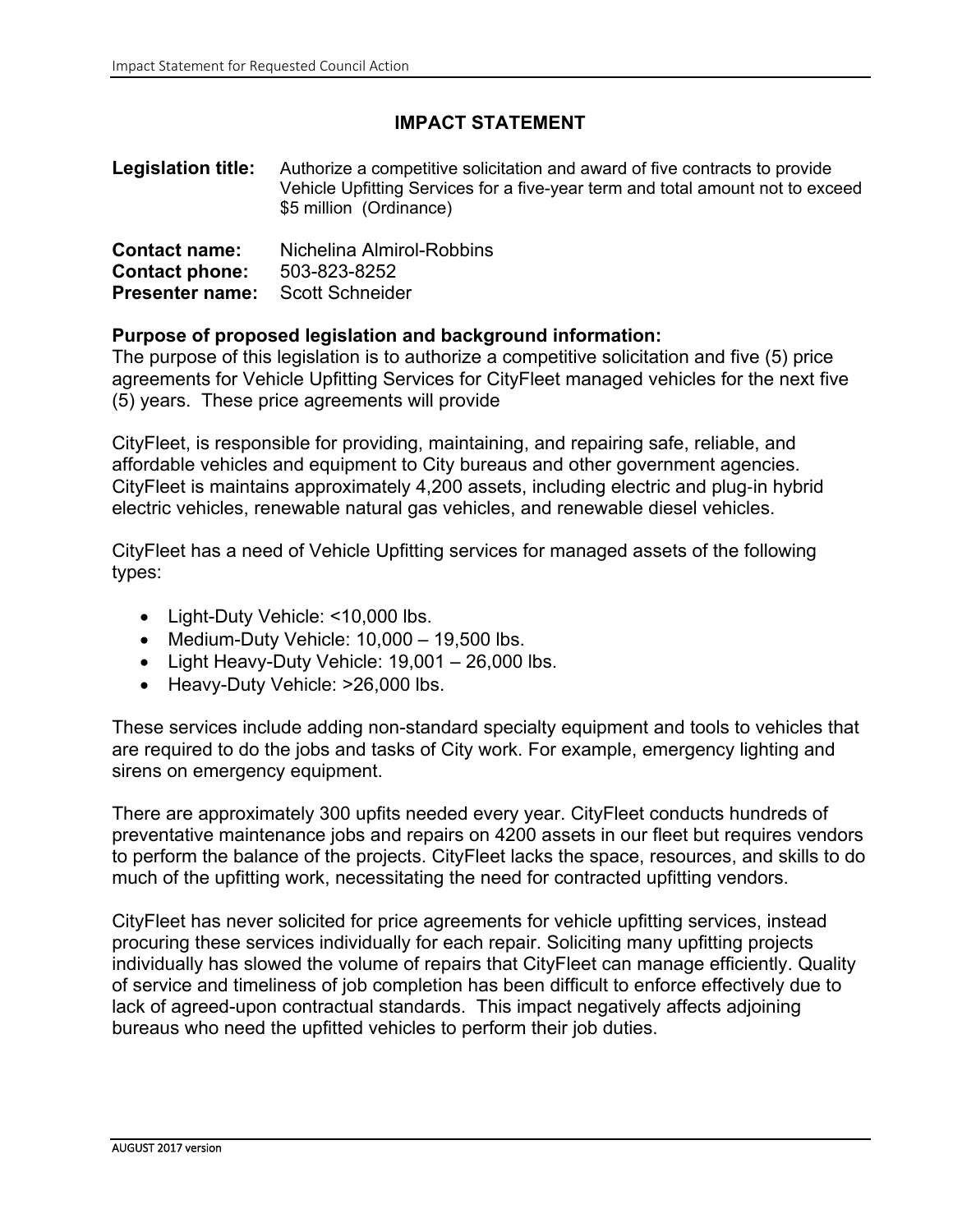Multi-year price agreements will allow CityFleet to upfit a larger number of vehicles in a shorter amount of time, stabilize pricing over a longer period of time and provide better oversight of vendors performing work.

#### **Financial and budgetary impacts:**

The total not-to-exceed amount to be awarded through this legislation is \$5,000,000 over a period of five (5) years.

It is requested that Council authorize price agreements with the following companies for the stated not-to-exceed amounts:

| <b>Systems for Public Safety</b> | \$2,500,000 |
|----------------------------------|-------------|
| <b>RC Display Van</b>            | \$1,500,000 |
| <b>Pacific Truck Colors</b>      | \$500,000   |
| Day Wireless Systems             | \$250,000   |
| <b>Pacific Service Center</b>    | \$250,000   |

Based on historical usage of these services the level of confidence is "High". Services will be requested as needed and charged against the approved CityFleet Operating budget.

No positions will be created, eliminated, or re-classified as a result of this legislation.

#### **Community impacts and community involvement:**

This legislation does not specifically impact communities served other than improving CityFleet's ability to provide timelier, cost saving and higher quality services to customers, thereby increasing CityFleet's efficiency. Delays in completing vehicle repairs directly impact CityFleet customers by limiting their ability to complete their work on-time and efficiently.

On December 28, 2020, the Chief Procurement Officer advertised RFP No. 00001580.

On January 27, 2021, seven (7) proposals were received and deemed responsive to the requirements of the solicitation. The proposals were evaluated and scored by a panel of evaluators. On March 4, 2021 a Notice of Short List was created. On March 26, 2021 five (5) proposers submitted written responses for a secondary evaluation which were evaluated and scored by a panel of evaluators. The City issued a Notice of Intent to Negotiate and Award price agreements on April 12, 2021. No protests or other public comment were received.

No known persons or groups will be testifying.

No future public involvement is anticipated or necessary for this request.

## **100% Renewable Goal:**

Electronic systems utilized by the City for performing services under this Price Agreement are 100% powered by renewable energy sources.